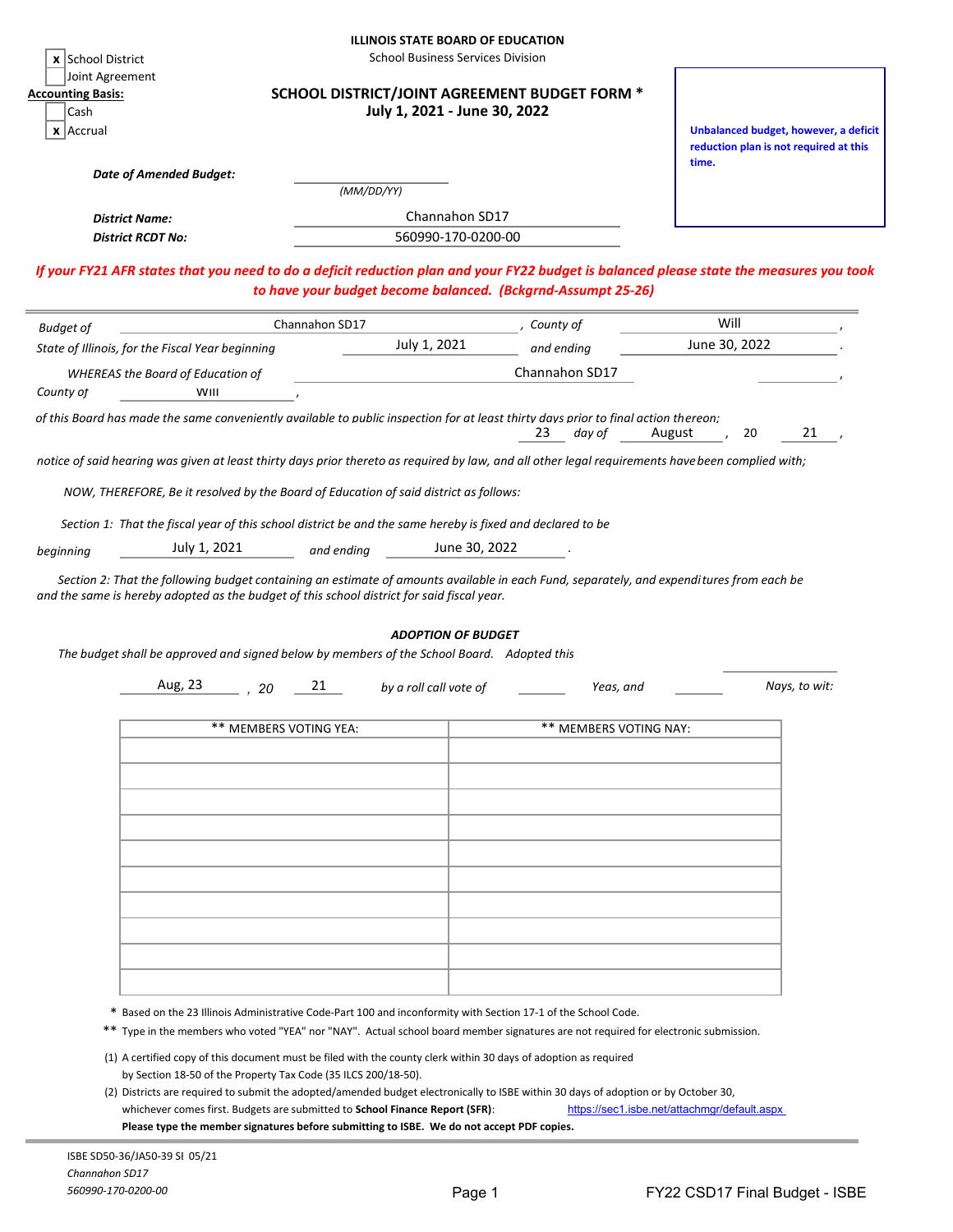Page 2 **BUDGET SUMMARY** Page 2

|                |                                                                                          | B      | C            | D                       | E                   | F              | G                        | H                       |                     |              | K                            |  |
|----------------|------------------------------------------------------------------------------------------|--------|--------------|-------------------------|---------------------|----------------|--------------------------|-------------------------|---------------------|--------------|------------------------------|--|
|                | Α                                                                                        |        |              |                         |                     |                |                          |                         |                     |              |                              |  |
| $\overline{1}$ | Begin entering data on EstRev 5-10 and EstExp 11-17 tabs.                                |        | (10)         | (20)                    | (30)                | (40)           | (50)                     | (60)                    | (70)                | (80)         | (90)                         |  |
|                |                                                                                          | Acct # | Educational  | <b>Operations &amp;</b> | <b>Debt Service</b> | Transportation | Municipal                | <b>Capital Projects</b> | <b>Working Cash</b> | <b>Tort</b>  | <b>Fire Prevention &amp;</b> |  |
|                | Description: Enter Whole Numbers Only                                                    |        |              | Maintenance             |                     |                | <b>Retirement/Social</b> |                         |                     |              | Safety                       |  |
| 2              |                                                                                          |        |              |                         |                     |                | Security                 |                         |                     |              |                              |  |
|                | ESTIMATED BEGINNING FUND BALANCE July 1, 2021 <sup>1</sup> (without Student              |        |              |                         |                     |                |                          |                         |                     |              |                              |  |
|                | 3 Activity Funds)                                                                        |        | 16,565,583   | 2,476,119               | $\mathbf 0$         | 2,304,792      | 481,627                  | 11,884,892              | 8,425,113           | 415,273      | 1,725                        |  |
|                | <b>RECEIPTS/REVENUES (without Student Activity Funds)</b>                                |        |              |                         |                     |                |                          |                         |                     |              |                              |  |
| $\overline{4}$ |                                                                                          |        |              |                         |                     |                |                          |                         |                     |              |                              |  |
|                | 5  LOCAL SOURCES                                                                         | 1000   | 15,099,759   | 2,301,376               | $\mathbf{0}$        | 1,465,975      | 547,960                  | $\mathbf{0}$            | 688,762             | 335,762      | $\mathbf{0}$                 |  |
|                | FLOW-THROUGH RECEIPTS/REVENUES FROM ONE                                                  | 2000   |              |                         |                     |                |                          |                         |                     |              |                              |  |
|                | <b>6 DISTRICT TO ANOTHER DISTRICT</b>                                                    |        | $\mathbf{0}$ | $\Omega$                |                     | $\Omega$       | $\mathbf{0}$             |                         |                     |              |                              |  |
|                | <b>7 STATE SOURCES</b>                                                                   | 3000   | 713,583      | $\mathbf{0}$            | $\mathbf{0}$        | 245,000        | $\mathbf{0}$             | $\mathbf{0}$            | $\mathbf{0}$        | $\mathbf{0}$ | $\mathbf{0}$                 |  |
| 8              | <b>FEDERAL SOURCES</b>                                                                   | 4000   | 1,515,307    | 311,054                 | $\mathbf{0}$        | 224,698        | $\mathbf{0}$             | $\mathbf{0}$            | $\mathbf{0}$        | $\Omega$     | $\mathbf{0}$                 |  |
| -9             | <b>Total Direct Receipts/Revenues<sup>8</sup></b>                                        |        | 17,328,649   | 2,612,430               | $\mathbf{0}$        | 1,935,673      | 547,960                  | $\mathbf{0}$            | 688,762             | 335,762      | $\mathbf{0}$                 |  |
| 10 I           | Receipts/Revenues for "On Behalf" Payments                                               | 3998   |              |                         |                     |                |                          |                         |                     |              |                              |  |
|                | 11 Total Receipts/Revenues                                                               |        | 17,328,649   | 2,612,430               | 0                   | 1,935,673      | 547,960                  | 0                       | 688,762             | 335,762      | $\mathbf{0}$                 |  |
|                |                                                                                          |        |              |                         |                     |                |                          |                         |                     |              |                              |  |
|                | 12 DISBURSEMENTS/EXPENDITURES (without Student Activity Funds)                           |        |              |                         |                     |                |                          |                         |                     |              |                              |  |
|                | 13 INSTRUCTION                                                                           | 1000   | 10,081,179   |                         |                     |                | 166,193                  |                         |                     | $\Omega$     |                              |  |
|                | 14 SUPPORT SERVICES                                                                      | 2000   | 4,315,441    | 2,511,802               |                     | 1,532,597      | 282,545                  | 2,750,000               |                     | 309,000      | $\mathbf 0$                  |  |
|                | <b>15 COMMUNITY SERVICES</b>                                                             | 3000   | 7,571,056    | 1,150,000               |                     | 950,000        | 492                      |                         |                     | 250,000      |                              |  |
|                | 16 PAYMENTS TO OTHER DISTRICTS & GOVT UNITS                                              | 4000   | 1,794,211    | $\mathbf 0$             | $\mathbf{0}$        | $\mathbf{0}$   | $\mathbf{0}$             | $\mathbf{0}$            |                     | $\mathbf{0}$ | $\mathbf{0}$                 |  |
|                | 17 DEBT SERVICES                                                                         | 5000   | $\mathbf{0}$ | $\mathbf{0}$            | $\mathbf{0}$        | $\mathbf{0}$   | $\mathbf{0}$             |                         |                     | $\mathbf{0}$ | $\mathbf{0}$                 |  |
|                | 18 PROVISION FOR CONTINGENCIES                                                           | 6000   | $\mathbf{0}$ | $\Omega$                | $\mathbf{0}$        | $\Omega$       | $\mathbf{0}$             |                         |                     | $\Omega$     | $\mathbf 0$                  |  |
|                |                                                                                          |        |              |                         |                     |                |                          |                         |                     |              |                              |  |
| 19             | <b>Total Direct Disbursements/Expenditures</b>                                           |        | 23,761,887   | 3,661,802               | $\mathbf{0}$        | 2,482,597      | 449,230                  | 2,750,000               |                     | 559,000      | $\mathbf 0$                  |  |
| 20             | Disbursements/Expenditures for "On Behalf" Payments                                      | 4180   | $\mathbf{0}$ | $\mathbf{0}$            | $\mathbf{0}$        | $\mathbf{0}$   | $\mathbf{0}$             | $\Omega$                |                     | $\Omega$     | $\mathbf{0}$                 |  |
| 21             | <b>Total Disbursements/Expenditures</b>                                                  |        | 23,761,887   | 3,661,802               | 0                   | 2,482,597      | 449,230                  | 2,750,000               |                     | 559,000      | $\mathbf{0}$                 |  |
|                | <b>Excess of Direct Receipts/Revenues Over (Under) Direct</b>                            |        |              |                         |                     |                |                          |                         |                     |              |                              |  |
|                | 22 Disbursements/Expenditures                                                            |        | (6,433,238)  | (1,049,372)             | $\mathbf{0}$        | (546, 924)     | 98,730                   | (2,750,000)             | 688,762             | (223, 238)   | $\Omega$                     |  |
|                | 23 OTHER SOURCES/USES OF FUNDS                                                           |        |              |                         |                     |                |                          |                         |                     |              |                              |  |
|                | 24 OTHER SOURCES OF FUNDS (7000)                                                         |        |              |                         |                     |                |                          |                         |                     |              |                              |  |
|                | 25 PERMANENT TRANSFER FROM VARIOUS FUNDS                                                 |        |              |                         |                     |                |                          |                         |                     |              |                              |  |
| 26             | Abolishment the Working Cash Fund 16                                                     | 7110   |              |                         |                     |                |                          |                         |                     |              |                              |  |
|                |                                                                                          |        |              |                         |                     |                |                          |                         |                     |              |                              |  |
| 27             | Abatement of the Working Cash Fund 16                                                    | 7110   |              |                         |                     |                |                          |                         |                     |              |                              |  |
|                | 28 Transfer of Working Cash Fund Interest                                                | 7120   |              |                         |                     |                |                          |                         |                     |              |                              |  |
|                | 29 Transfer Among Funds                                                                  | 7130   |              |                         |                     |                |                          |                         |                     |              |                              |  |
|                | 30 Transfer of Interest                                                                  | 7140   |              |                         |                     |                |                          |                         |                     |              |                              |  |
|                | 31 Transfer from Capital Projects Fund to O&M Fund                                       | 7150   |              | $\overline{0}$          |                     |                |                          |                         |                     |              |                              |  |
|                | Transfer of Excess Fire Prev & Safety Tax & Interest <sup>3</sup> Proceeds to O&M Fund   | 7160   |              |                         |                     |                |                          |                         |                     |              |                              |  |
| 32             |                                                                                          |        |              | $\overline{0}$          |                     |                |                          |                         |                     |              |                              |  |
|                | Transfer of Excess Accumulated Fire Prev & Safety Bond and Int <sup>3a</sup> Proceeds to | 7170   |              |                         |                     |                |                          |                         |                     |              |                              |  |
|                | 33 Debt Service Fund                                                                     |        |              |                         | $\Omega$            |                |                          |                         |                     |              |                              |  |
|                | 34 SALE OF BONDS (7200)                                                                  |        |              |                         |                     |                |                          |                         |                     |              |                              |  |
|                | 35 Principal on Bonds Sold <sup>4</sup>                                                  | 7210   |              |                         |                     |                |                          |                         |                     |              |                              |  |
|                | 36 Premium on Bonds Sold                                                                 | 7220   |              |                         |                     |                |                          |                         |                     |              |                              |  |
|                | 37 Accrued Interest on Bonds Sold                                                        | 7230   |              |                         |                     |                |                          |                         |                     |              |                              |  |
|                |                                                                                          | 7300   |              |                         |                     |                |                          |                         |                     |              |                              |  |
|                | 38 Sale or Compensation for Fixed Assets <sup>5</sup>                                    |        |              |                         |                     |                |                          |                         |                     |              |                              |  |
|                | 39 Transfer to Debt Service to Pay Principal on Capital Leases                           | 7400   |              |                         | $\mathbf{0}$        |                |                          |                         |                     |              |                              |  |
|                | 40 Transfer to Debt Service Fund to Pay Interest on Capital Leases                       | 7500   |              |                         | $\mathbf{0}$        |                |                          |                         |                     |              |                              |  |
|                | 41 Transfer to Debt Service Fund to Pay Principal on Revenue Bonds                       | 7600   |              |                         | $\mathbf 0$         |                |                          |                         |                     |              |                              |  |
| 42             | Transfer to Debt Service Fund to Pay Interest on Revenue Bonds                           | 7700   |              |                         | $\mathbf{0}$        |                |                          |                         |                     |              |                              |  |
|                | 43 Transfer to Capital Projects Fund                                                     | 7800   |              |                         |                     |                |                          | $\mathbf{0}$            |                     |              |                              |  |
|                | 44 ISBE Loan Proceeds                                                                    | 7900   |              |                         |                     |                |                          |                         |                     |              |                              |  |
|                | 45 Other Sources Not Classified Elsewhere                                                | 7990   |              |                         |                     |                |                          |                         |                     |              |                              |  |
|                | 46 Total Other Sources of Funds <sup>8</sup>                                             |        | $\mathbf{0}$ | $\mathbf{0}$            | $\mathbf{0}$        | $\mathbf{0}$   | $\mathbf{0}$             | $\mathbf{0}$            | $\mathbf{0}$        | $\mathbf{0}$ | $\Omega$                     |  |
|                |                                                                                          |        |              |                         |                     |                |                          |                         |                     |              |                              |  |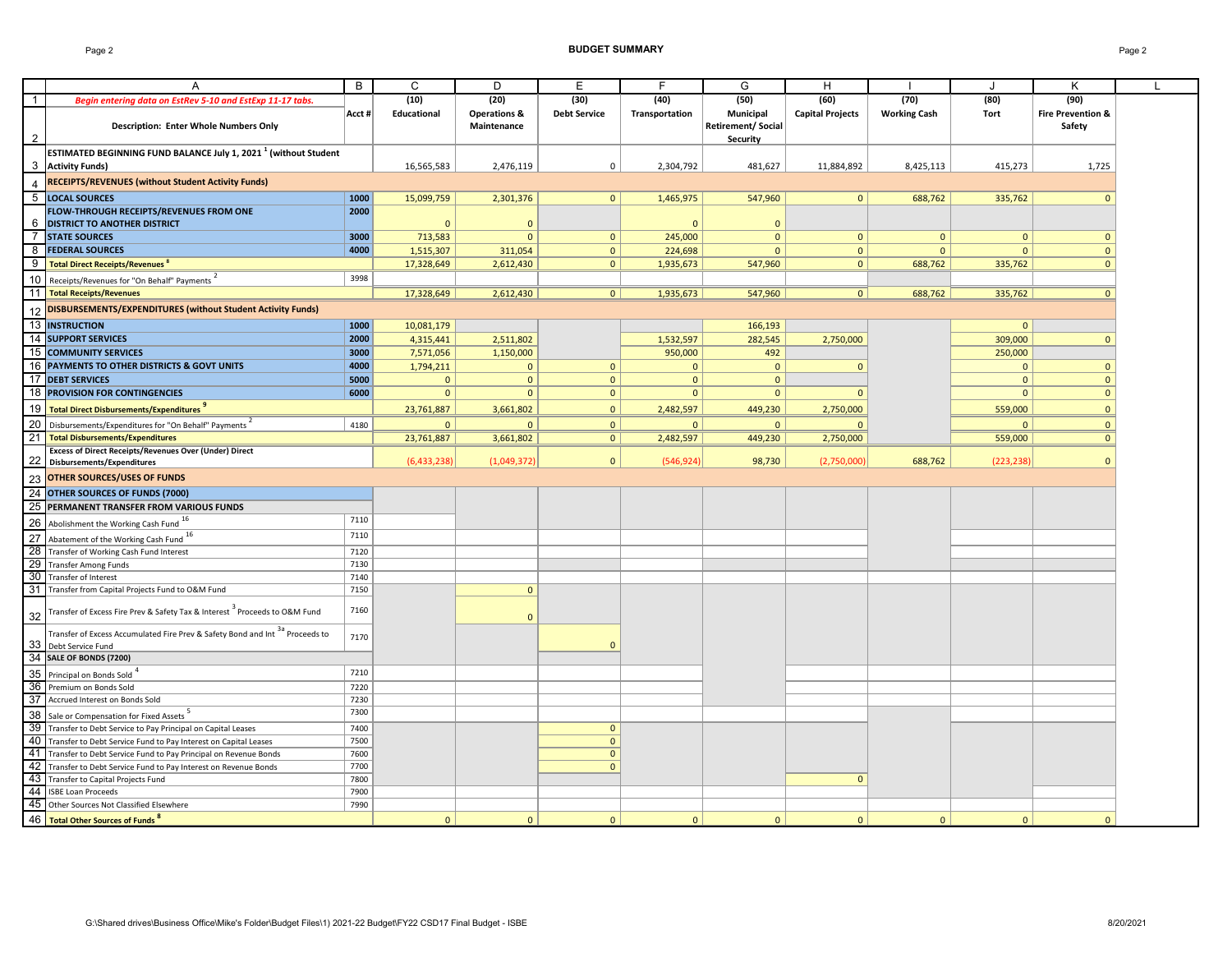|                | A                                                                                           | B     | C            | D                       | E                   | F              | G                        | Н                       |                     | $\cdot$        | K                            | L. |
|----------------|---------------------------------------------------------------------------------------------|-------|--------------|-------------------------|---------------------|----------------|--------------------------|-------------------------|---------------------|----------------|------------------------------|----|
| $\overline{1}$ | Begin entering data on EstRev 5-10 and EstExp 11-17 tabs.                                   |       | (10)         | (20)                    | (30)                | (40)           | (50)                     | (60)                    | (70)                | (80)           | (90)                         |    |
|                |                                                                                             | Acct# | Educational  | <b>Operations &amp;</b> | <b>Debt Service</b> | Transportation | Municipal                | <b>Capital Projects</b> | <b>Working Cash</b> | Tort           | <b>Fire Prevention &amp;</b> |    |
|                | Description: Enter Whole Numbers Only                                                       |       |              | <b>Maintenance</b>      |                     |                | <b>Retirement/Social</b> |                         |                     |                | Safety                       |    |
| 2              |                                                                                             |       |              |                         |                     |                | Security                 |                         |                     |                |                              |    |
|                | 47 OTHER USES OF FUNDS (8000)                                                               |       |              |                         |                     |                |                          |                         |                     |                |                              |    |
|                | 49 TRANSFER TO VARIOUS OTHER FUNDS (8100)                                                   |       |              |                         |                     |                |                          |                         |                     |                |                              |    |
|                | 50 Abolishment or Abatement of the Working Cash Fund 16                                     | 8110  |              |                         |                     |                |                          |                         | $\overline{0}$      |                |                              |    |
|                | 51 Transfer of Working Cash Fund Interest                                                   | 8120  |              |                         |                     |                |                          |                         | $\Omega$            |                |                              |    |
|                | 52 Transfer Among Funds                                                                     | 8130  |              |                         |                     |                |                          |                         |                     |                |                              |    |
|                | 53 Transfer of Interest <sup>6</sup>                                                        | 8140  |              |                         |                     |                |                          |                         |                     |                |                              |    |
|                | 54 Transfer from Capital Projects Fund to O&M Fund                                          | 8150  |              |                         |                     |                |                          |                         |                     |                |                              |    |
|                |                                                                                             | 8160  |              |                         |                     |                |                          |                         |                     |                |                              |    |
| 55             | Transfer of Excess Fire Prev & Safety Tax & Interest <sup>3</sup> Proceeds to O&M Fund      |       |              |                         |                     |                |                          |                         |                     |                |                              |    |
|                |                                                                                             | 8170  |              |                         |                     |                |                          |                         |                     |                |                              |    |
|                | Transfer of Excess Accumulated Fire Prev & Safety Bond 3a<br>and                            |       |              |                         |                     |                |                          |                         |                     |                |                              |    |
|                | 56 Int Proceeds to Debt Service Fund<br>57 Taxes Pledged to Pay Principal on Capital Leases | 8410  |              |                         |                     |                |                          |                         |                     |                |                              |    |
|                | 58 Grants/Reimbursements Pledged to Pay Principal on Capital Leases                         | 8420  |              |                         |                     |                |                          |                         |                     |                |                              |    |
|                | 59 Other Revenues Pledged to Pay Principal on Capital Leases                                | 8430  |              |                         |                     |                |                          |                         |                     |                |                              |    |
|                | 60 Fund Balance Transfers Pledged to Pay Principal on Capital Leases                        | 8440  |              |                         |                     |                |                          |                         |                     |                |                              |    |
|                | 61 Taxes Pledged to Pay Interest on Capital Leases                                          | 8510  |              |                         |                     |                |                          |                         |                     |                |                              |    |
|                | 62 Grants/Reimbursements Pledged to Pay Interest on Capital Leases                          | 8520  |              |                         |                     |                |                          |                         |                     |                |                              |    |
|                | 63 Other Revenues Pledged to Pay Interest on Capital Leases                                 | 8530  |              |                         |                     |                |                          |                         |                     |                |                              |    |
| 64             | Fund Balance Transfers Pledged to Pay Interest on Capital Leases                            | 8540  |              |                         |                     |                |                          |                         |                     |                |                              |    |
|                | 65 Taxes Pledged to Pay Principal on Revenue Bonds                                          | 8610  |              |                         |                     |                |                          |                         |                     |                |                              |    |
|                | 66 Grants/Reimbursements Pledged to Pay Principal on Revenue Bonds                          | 8620  |              |                         |                     |                |                          |                         |                     |                |                              |    |
|                | 67 Other Revenues Pledged to Pay Principal on Revenue Bonds                                 | 8630  |              |                         |                     |                |                          |                         |                     |                |                              |    |
|                | 68 Fund Balance Transfers Pledged to Pay Principal on Revenue Bonds                         | 8640  |              |                         |                     |                |                          |                         |                     |                |                              |    |
|                | 69 Taxes Pledged to Pay Interest on Revenue Bonds                                           | 8710  |              |                         |                     |                |                          |                         |                     |                |                              |    |
|                | 70 Grants/Reimbursements Pledged to Pay Interest on Revenue Bonds                           | 8720  |              |                         |                     |                |                          |                         |                     |                |                              |    |
|                | 71 Other Revenues Pledged to Pay Interest on Revenue Bonds                                  | 8730  |              |                         |                     |                |                          |                         |                     |                |                              |    |
|                | 72 Fund Balance Transfers Pledged to Pay Interest on Revenue Bonds                          | 8740  |              |                         |                     |                |                          |                         |                     |                |                              |    |
|                | 73 Taxes Transferred to Pay for Capital Projects                                            | 8810  |              |                         |                     |                |                          |                         |                     |                |                              |    |
|                | 74 Grants/Reimbursements Pledged to Pay for Capital Projects                                | 8820  |              |                         |                     |                |                          |                         |                     |                |                              |    |
|                | 75 Other Revenues Pledged to Pay for Capital Projects                                       | 8830  |              |                         |                     |                |                          |                         |                     |                |                              |    |
|                | 76 Fund Balance Transfers Pledged to Pay for Capital Projects                               | 8840  |              |                         |                     |                |                          |                         |                     |                |                              |    |
|                | 77 Transfer to Debt Service Fund to Pay Principal on ISBE Loans                             | 8910  |              |                         |                     |                |                          |                         |                     |                |                              |    |
|                | 78 Other Uses Not Classified Elsewhere                                                      | 8990  |              |                         |                     |                |                          |                         |                     |                |                              |    |
|                | 79 Total Other Uses of Funds <sup>9</sup>                                                   |       | $\mathbf{0}$ | $\mathbf{0}$            | $\mathbf{0}$        | $\mathbf{0}$   | $\mathbf{0}$             | $\mathbf{0}$            | $\mathbf 0$         | $\mathbf{0}$   | $\mathbf{0}$                 |    |
|                | 80 Total Other Sources/Uses of Fund                                                         |       | 0            | 0                       | 0                   | $\mathbf{0}$   | 0                        | $\mathbf{0}$            | $\mathbf{0}$        | 0 <sup>1</sup> | $\mathbf{0}$                 |    |
|                | ESTIMATED ENDING FUND BALANCE June 30, 2022 (Without Student Activity                       |       |              |                         |                     |                |                          |                         |                     |                |                              |    |
|                | 81 Funds)                                                                                   |       | 10,132,345   | 1,426,747               | $\mathbf 0$         | 1,757,868      | 580,357                  | 9,134,892               | 9,113,875           | 192,035        | 1,725                        |    |
| 82             | Student Activity ESTIMATED BEGINNING FUND BALANCE July 1, 2021                              |       |              |                         |                     |                |                          |                         |                     |                |                              |    |
|                | 83 Fund 11                                                                                  |       | 42,386       |                         |                     |                |                          |                         |                     |                |                              |    |
|                |                                                                                             |       |              |                         |                     |                |                          |                         |                     |                |                              |    |
| 84             | <b>RECEIPTS/REVENUES (For Student Activity Funds)</b>                                       |       |              |                         |                     |                |                          |                         |                     |                |                              |    |
|                | 85   Total Student Activity Direct Receipts/Revenues (Local Sources)                        | 1799  | 90,000       |                         |                     |                |                          |                         |                     |                |                              |    |
|                | 86 DISBURSEMENTS/EXPENDITURES (For Student Activity Funds)                                  |       |              |                         |                     |                |                          |                         |                     |                |                              |    |
|                | 87 Total Student Activity Direct Disbursements/Expenditures                                 | 1999  | 90,000       |                         |                     |                |                          |                         |                     |                |                              |    |
|                | Excess of Direct Receipts/Revenues Over (Under) Direct                                      |       |              |                         |                     |                |                          |                         |                     |                |                              |    |
|                | 88 Disbursements/Expenditures                                                               |       | $\mathbf{0}$ |                         |                     |                |                          |                         |                     |                |                              |    |
|                | 89 Student Activity ESTIMATED ENDING FUND BALANCE June 30, 2022                             |       | 42,386       |                         |                     |                |                          |                         |                     |                |                              |    |
| .90            |                                                                                             |       |              |                         |                     |                |                          |                         |                     |                |                              |    |
|                | Total ESTIMATED BEGINNING FUND BALANCE July 1, 2021 (All Sources                            |       |              |                         |                     |                |                          |                         |                     |                |                              |    |
|                | 91   Including Student Activity Funds)                                                      |       | 16,607,969   | 2,476,119               | $\mathbf 0$         | 2,304,792      | 481,627                  | 11,884,892              | 8,425,113           | 415,273        | 1,725                        |    |
|                | 92 RECEIPTS/REVENUES (All Sources with Student Activity Funds)                              |       |              |                         |                     |                |                          |                         |                     |                |                              |    |
|                | 93 LOCAL SOURCES                                                                            | 1000  | 15,189,759   | 2,301,376               | $\mathbf 0$         | 1,465,975      | 547,960                  | $\mathbf{0}$            | 688,762             | 335,762        | $\mathbf{0}$                 |    |
|                | FLOW-THROUGH RECEIPTS/REVENUES FROM ONE                                                     | 2000  |              |                         |                     |                |                          |                         |                     |                |                              |    |
|                | 94 DISTRICT TO ANOTHER DISTRICT                                                             |       | $\mathbf{0}$ | $\mathbf{0}$            |                     | $\mathbf{0}$   | $\mathbf 0$              |                         |                     |                |                              |    |
|                | 95 STATE SOURCES                                                                            | 3000  | 713,583      | $\mathbf{0}$            | $\mathbf{0}$        | 245,000        | 0                        | $\mathbf{0}$            | $\mathbf{0}$        | $\mathbf{0}$   | $\mathbf{0}$                 |    |
|                | 96 FEDERAL SOURCES                                                                          | 4000  | 1,515,307    | 311,054                 | 0                   | 224,698        | 0                        | 0                       | $\mathbf{0}$        | $\mathbf{0}$   | $\mathbf 0$                  |    |
|                |                                                                                             |       |              |                         |                     |                |                          |                         |                     |                |                              |    |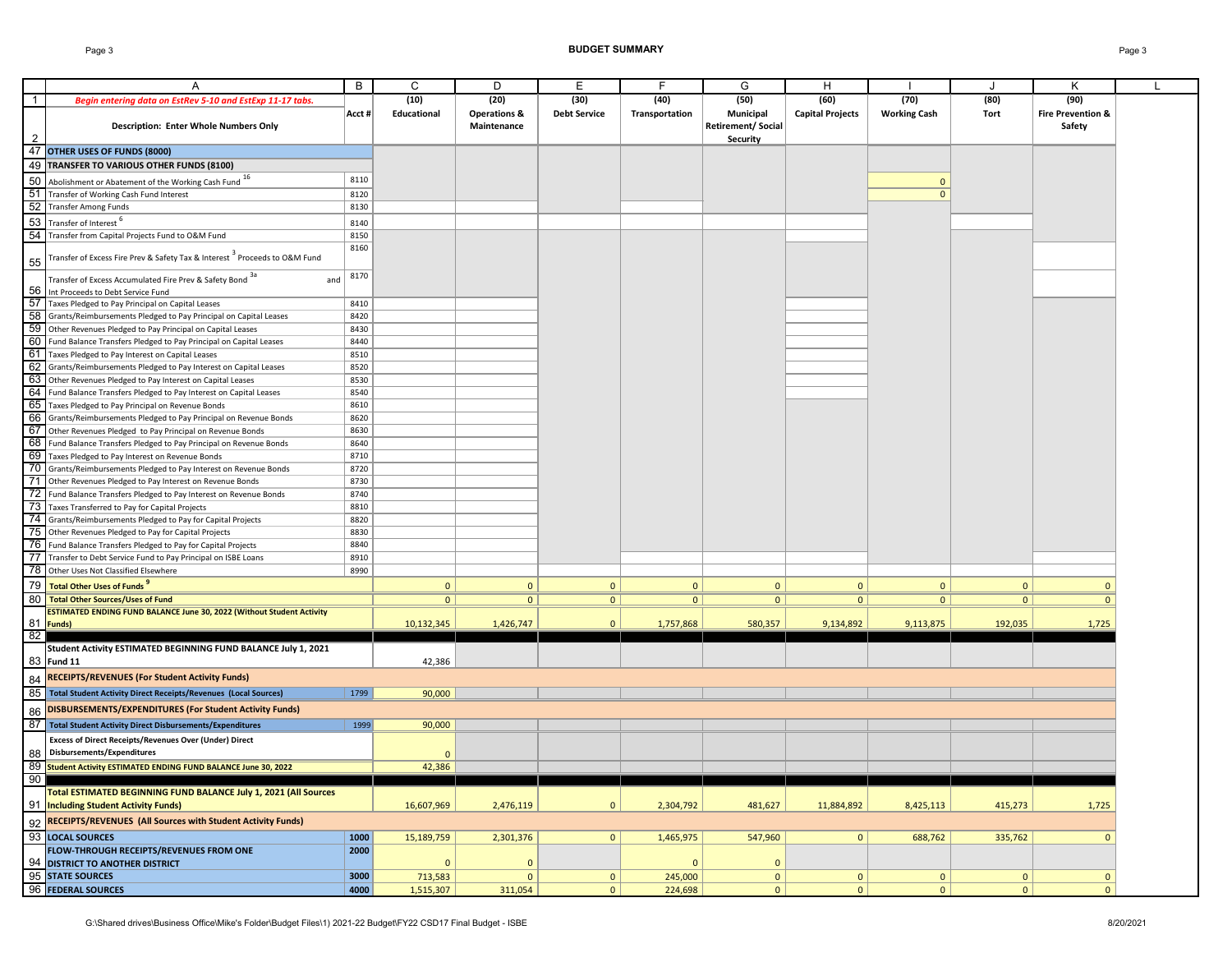Page 4 **BUDGET SUMMARY** Page 4

|                | A                                                                                        | B      | $\mathsf{C}$               | D                                      | Ε                           | F                         | G                                                                        | H                               |                             |                     | K                                      |                        |
|----------------|------------------------------------------------------------------------------------------|--------|----------------------------|----------------------------------------|-----------------------------|---------------------------|--------------------------------------------------------------------------|---------------------------------|-----------------------------|---------------------|----------------------------------------|------------------------|
|                | Begin entering data on EstRev 5-10 and EstExp 11-17 tabs.                                |        | (10)                       | (20)                                   | (30)                        | (40)                      | (50)                                                                     | (60)                            | (70)                        | (80)                | (90)                                   |                        |
| $\overline{2}$ | <b>Description: Enter Whole Numbers Only</b>                                             | Acct # | <b>Educational</b>         | <b>Operations &amp;</b><br>Maintenance | <b>Debt Service</b>         | Transportation            | Municipal<br><b>Retirement/Social</b><br>Security                        | <b>Capital Projects</b>         | <b>Working Cash</b>         | <b>Tort</b>         | <b>Fire Prevention &amp;</b><br>Safety |                        |
| 97             | <b>Total Direct Receipts/Revenues<sup>8</sup></b>                                        |        | 17,418,649                 | 2,612,430                              | 0 <sup>1</sup>              | 1,935,673                 | 547,960                                                                  | $\mathbf{0}$                    | 688,762                     | 335,762             | $\Omega$                               |                        |
| 98             | Receipts/Revenues for "On Behalf" Payments <sup>2</sup>                                  | 3998   | $\mathbf{0}$               | $\Omega$                               | 0                           | $\mathbf{0}$              | $\mathbf{0}$                                                             | $\mathbf{0}$                    |                             | $\Omega$            | $\Omega$                               |                        |
| 99             | <b>Total Receipts/Revenues</b>                                                           |        | 17,418,649                 | 2,612,430                              | 0 <sup>1</sup>              | 1,935,673                 | 547,960                                                                  | $\mathbf{0}$                    | 688,762                     | 335,762             | $\Omega$                               |                        |
| 100            | <b>DISBURSEMENTS/EXPENDITURES (All Sources with Student Activity Funds)</b>              |        |                            |                                        |                             |                           |                                                                          |                                 |                             |                     |                                        |                        |
|                | 101 INSTRUCTION                                                                          | 1000   | 10,171,179                 |                                        |                             |                           | 166,193                                                                  |                                 |                             | $\mathbf{0}$        |                                        |                        |
|                | <b>102 SUPPORT SERVICES</b>                                                              | 2000   | 4,315,441                  | 2,511,802                              |                             | 1,532,597                 | 282,545                                                                  | 2,750,000                       |                             | 309,000             | $\mathbf{0}$                           |                        |
| 103            | <b>COMMUNITY SERVICES</b>                                                                | 3000   | 7,571,056                  | 1,150,000                              |                             | 950,000                   | 492                                                                      |                                 |                             | 250,000             |                                        |                        |
| 104            | <b>PAYMENTS TO OTHER DISTRICTS &amp; GOVT UNITS</b>                                      | 4000   | 1,794,211                  | $\mathbf{0}$                           | $\mathbf{0}$                | $\mathbf{0}$              | $\overline{0}$                                                           | $\Omega$                        |                             | $\Omega$            | $\mathbf{0}$                           |                        |
|                | 105 DEBT SERVICES                                                                        | 5000   | $\mathbf{0}$               | $\mathbf{0}$                           | $\mathbf{0}$                | $\mathbf{0}$              | $\mathbf{0}$                                                             |                                 |                             | $\Omega$            | $\mathbf{0}$                           |                        |
|                | 106 PROVISION FOR CONTINGENCIES                                                          | 6000   | $\mathbf{0}$               | $\mathbf{0}$                           | $\mathbf{0}$                | $\Omega$                  | $\mathbf{0}$                                                             | $\Omega$                        |                             | $\Omega$            | $\mathbf{0}$                           |                        |
| 107            | <b>Total Direct Disbursements/Expenditures</b>                                           |        | 23,851,887                 | 3,661,802                              | $\mathbf{0}$                | 2,482,597                 | 449,230                                                                  | 2,750,000                       |                             | 559,000             | $\Omega$                               |                        |
| 108            | Disbursements/Expenditures for "On Behalf" Payments <sup>2</sup>                         | 4180   | $\mathbf{0}$               | $\Omega$                               | $\mathbf{0}$                | $\mathbf{0}$              | $\mathbf{0}$                                                             | $\Omega$                        |                             | $\Omega$            | $\mathbf{0}$                           |                        |
| 109            | <b>Total Disbursements/Expenditures</b>                                                  |        | 23,851,887                 | 3,661,802                              | 0 <sup>1</sup>              | 2,482,597                 | 449,230                                                                  | 2,750,000                       |                             | 559,000             | $\mathbf{0}$                           |                        |
|                | Excess of Direct Receipts/Revenues Over (Under) Direct<br>110 Disbursements/Expenditures |        | (6,433,238)                | (1,049,372)                            | 0                           | (546, 924)                | 98,730                                                                   | (2,750,000)                     | 688,762                     | (223, 238)          | $\mathbf{0}$                           |                        |
| 111            | <b>OTHER SOURCES/USES OF FUNDS</b>                                                       |        |                            |                                        |                             |                           |                                                                          |                                 |                             |                     |                                        |                        |
|                | 112 OTHER SOURCES OF FUNDS (7000)                                                        |        |                            |                                        |                             |                           |                                                                          |                                 |                             |                     |                                        |                        |
| 113            | <b>Total Other Sources of Funds<sup>8</sup></b>                                          |        | $\mathbf{0}$               | $\mathbf{0}$                           | $\Omega$                    | $\mathbf{0}$              | $\mathbf{0}$                                                             | $\Omega$                        | $\Omega$                    | $\Omega$            | $\Omega$                               |                        |
| 114            | OTHER USES OF FUNDS (8000)                                                               |        |                            |                                        |                             |                           |                                                                          |                                 |                             |                     |                                        |                        |
| 116            | Total Other Uses of Funds <sup>9</sup>                                                   |        | $\mathbf{0}$               | $\mathbf{0}$                           | $\Omega$                    | $\mathbf{0}$              | $\mathbf{0}$                                                             | $\mathbf{0}$                    | $\Omega$                    | $\mathbf{0}$        | $\Omega$                               |                        |
| 117            | <b>Total Other Sources/Uses of Fund</b>                                                  |        | 0                          | $\mathbf{0}$                           | 0 <sup>1</sup>              | $\mathbf{0}$              | 0                                                                        | $\mathbf{0}$                    | $\Omega$                    | $\mathbf{0}$        | $\Omega$                               |                        |
|                | <b>ESTIMATED ENDING FUND BALANCE June 30, 2022 (All Sources With student</b>             |        |                            |                                        |                             |                           |                                                                          |                                 |                             |                     |                                        |                        |
|                | 118 Activity Funds)                                                                      |        | 10,174,731                 | 1,426,747                              | 0 <sup>1</sup>              | 1,757,868                 | 580,357                                                                  | 9,134,892                       | 9,113,875                   | 192,035             | 1,725                                  |                        |
| 119            |                                                                                          |        |                            |                                        |                             |                           |                                                                          |                                 |                             |                     |                                        |                        |
| 120            |                                                                                          |        |                            |                                        |                             |                           | SUMMARY OF EXPENDITURES Without Student Activity Funds (by Major Object) |                                 |                             |                     |                                        |                        |
| 121            | Description                                                                              |        | (10)<br>Educational        | (20)<br><b>Operations &amp;</b>        | (30)<br><b>Debt Service</b> | (40)<br>Transportation    | (50)<br>Municipal                                                        | (60)<br><b>Capital Projects</b> | (70)<br><b>Working Cash</b> | (80)<br>Tort        | (90)<br><b>Fire Prevention &amp;</b>   | <b>Total By Object</b> |
|                |                                                                                          | Acct   |                            | Maintenance                            |                             |                           | <b>Retirement/Social</b>                                                 |                                 |                             |                     | Safety                                 |                        |
| 122            |                                                                                          | #      |                            |                                        |                             |                           | Security                                                                 |                                 |                             |                     |                                        |                        |
|                | 123 Object Name                                                                          |        |                            |                                        |                             |                           |                                                                          |                                 |                             |                     |                                        |                        |
|                | 124 Salaries                                                                             | 100    | 9,512,674                  | 672,358                                |                             | 522,050                   |                                                                          | $\mathbf{0}$                    |                             | $\Omega$            | $\overline{0}$                         | 10,707,082             |
|                | 125 Employee Benefits                                                                    | 200    | 2,211,273                  | 152,131                                |                             | 46,839                    | 449,230                                                                  | $\Omega$                        |                             | 79,000              | $\mathbf{0}$                           | 2,938,473              |
| 126            | <b>Purchased Services</b>                                                                | 300    | 2,108,211                  | 544,750                                | $\Omega$                    | 494,808                   |                                                                          | $\Omega$                        |                             | 230,000             | $\mathbf{0}$                           | 3,377,769              |
|                | 127 Supplies & Materials                                                                 | 400    | 836,270                    | 612,000                                |                             | 218,900                   |                                                                          | $\Omega$                        |                             | $\Omega$            | $\mathbf{0}$                           | 1,667,170              |
|                | 128 Capital Outlay                                                                       | 500    | 403,950                    | 530,563                                |                             | 250,000                   |                                                                          | 2,750,000                       |                             | $\Omega$            | $\mathbf{0}$                           | 3,934,513              |
| 129            | <b>Other Objects</b>                                                                     | 600    | 8,689,509                  | 1,150,000                              | $\mathbf{0}$                | 950,000                   | $\mathbf{0}$                                                             | $\Omega$                        |                             | 250,000             | $\mathbf{0}$                           | 11,039,509             |
| 130            | <b>Non-Capitalized Equipment</b>                                                         | 700    | $\mathbf{0}$               | $\Omega$                               |                             | $\Omega$                  |                                                                          | $\Omega$                        |                             | $\Omega$            | $\mathbf{0}$                           | $\Omega$               |
| 131            | <b>Termination Benefits</b><br>132 Total Expenditures                                    | 800    | $\mathbf{0}$<br>23,761,887 | $\Omega$<br>3,661,802                  | $\Omega$                    | $\mathbf{0}$<br>2.482.597 | 449,230                                                                  | 2.750.000                       |                             | $\Omega$<br>559,000 | $\Omega$                               | $\Omega$<br>33,664,516 |
|                |                                                                                          |        |                            |                                        |                             |                           |                                                                          |                                 |                             |                     |                                        |                        |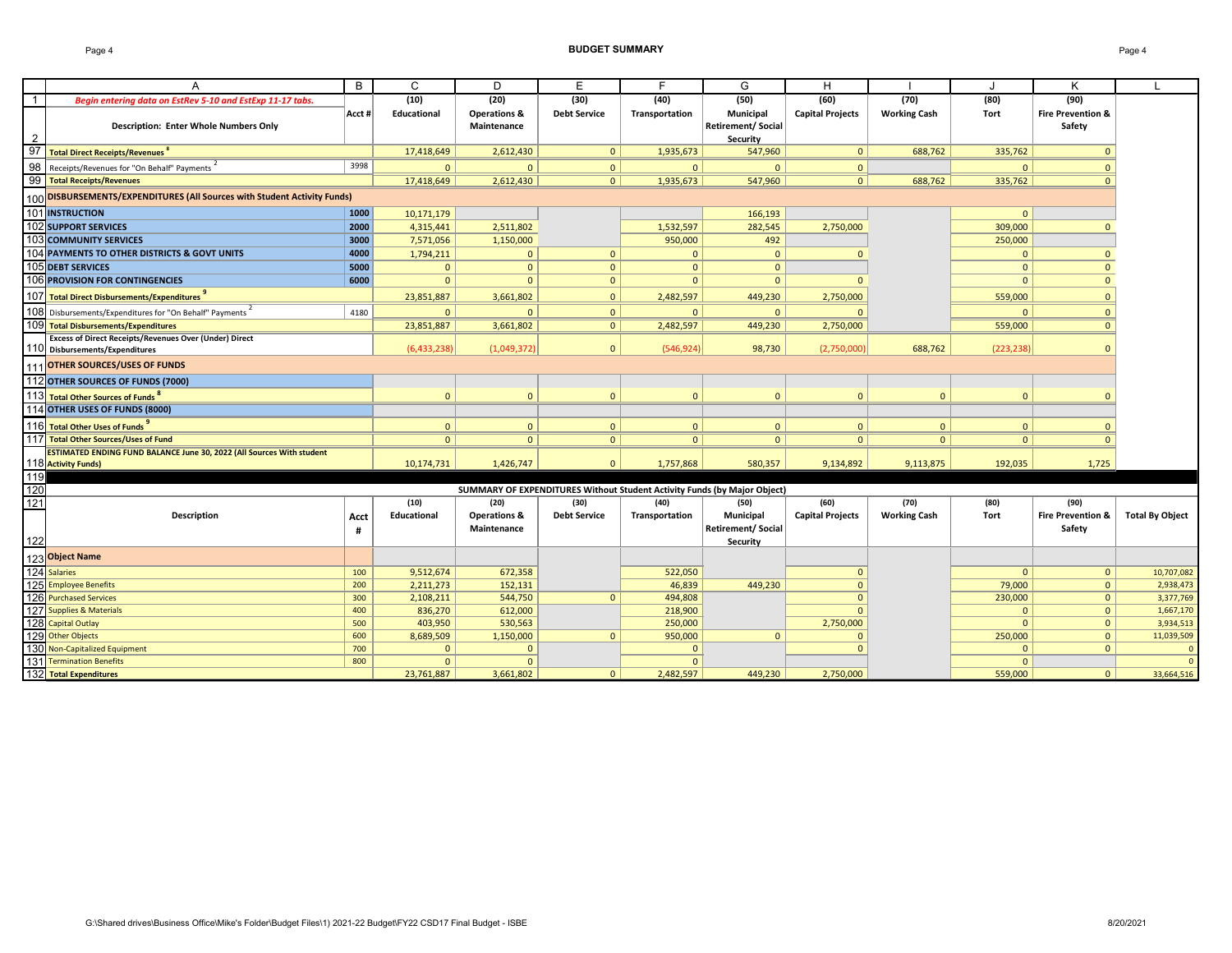### Page 5 **SUMMARY OF CASH TRANSACTIONS** Page 5

|                                                                     | A                                                                                      | B      | C                 | D                       | Ε                   | F              | G                                    | H                       |                     | J            | Κ                            |
|---------------------------------------------------------------------|----------------------------------------------------------------------------------------|--------|-------------------|-------------------------|---------------------|----------------|--------------------------------------|-------------------------|---------------------|--------------|------------------------------|
| $\overline{1}$                                                      |                                                                                        |        | (10)              | (20)                    | (30)                | (40)           | (50)                                 | (60)                    | (70)                | (80)         | (90)                         |
|                                                                     |                                                                                        |        |                   | <b>Operations &amp;</b> |                     |                | <b>Municipal</b>                     |                         |                     |              | <b>Fire Prevention &amp;</b> |
| $\mathbf{2}$                                                        | <b>Description: Enter Whole Numbers Only</b>                                           | Acct # | Educational       | Maintenance             | <b>Debt Service</b> | Transportation | <b>Retirement/Social</b><br>Security | <b>Capital Projects</b> | <b>Working Cash</b> | Tort         | Safety                       |
|                                                                     | BEGINNING CASH BALANCE ON HAND July 1, 2021 <sup>7</sup> (Without Student              |        |                   |                         |                     |                |                                      |                         |                     |              |                              |
|                                                                     | 3 Activity Funds)                                                                      |        | 14,913,611        | 2,183,557               | 0                   | 2,037,585      | 413,484                              | 11,884,892              | 8,375,752           | 318,896      | 1,725                        |
| $\overline{4}$                                                      | <b>Total Direct Receipts &amp; Other Sources 8</b>                                     |        | 17,328,649        | 2,612,430               | 0                   | 1,935,673      | 547,960                              | $\mathbf{0}$            | 688,762             | 335,762      | $\mathbf{0}$                 |
| 5                                                                   | <b>OTHER RECEIPTS</b>                                                                  |        |                   |                         |                     |                |                                      |                         |                     |              |                              |
| 6                                                                   | Interfund Loans Payable (Loans from Other Funds)                                       | 411    |                   |                         |                     |                |                                      |                         |                     |              |                              |
| $\overline{7}$                                                      | Interfund Loans Receivable (Repayment of Loans)                                        | 141    |                   |                         |                     |                |                                      |                         |                     |              |                              |
| 8                                                                   | Notes and Warrants Payable                                                             | 433    |                   |                         |                     |                |                                      |                         |                     |              |                              |
| 9                                                                   | Other Current Assets                                                                   | 199    |                   |                         |                     |                |                                      |                         |                     |              |                              |
| 10                                                                  | <b>Total Other Receipts</b>                                                            |        | $\mathbf{0}$      | $\mathbf 0$             | $\mathbf{0}$        | $\mathbf{0}$   | $\mathbf{0}$                         | $\mathbf{0}$            | $\mathbf 0$         | $\mathbf{0}$ | $\mathbf{0}$                 |
| 11                                                                  | <b>Total Direct Receipts, Other Sources, &amp; Other Receipts</b>                      |        | 17,328,649        | 2,612,430               | 0                   | 1,935,673      | 547,960                              | $\mathbf{0}$            | 688,762             | 335,762      | $\mathbf 0$                  |
| 12                                                                  | <b>Total Amount Available</b>                                                          |        | 32,242,260        | 4,795,987               | 0                   | 3,973,258      | 961,444                              | 11,884,892              | 9,064,514           | 654,658      | 1,725                        |
| 13                                                                  | <b>Total Direct Disbursements &amp; Other Uses</b>                                     |        | 23,761,887        | 3,661,802               | 0                   | 2,482,597      | 449,230                              | 2,750,000               | $\mathbf{0}$        | 559,000      | $\mathbf 0$                  |
|                                                                     | 14 OTHER DISBURSEMENTS                                                                 |        |                   |                         |                     |                |                                      |                         |                     |              |                              |
| 15                                                                  | Interfund Loans Receivable (Loans to Other Funds) 10                                   | 141    |                   |                         |                     |                |                                      |                         |                     |              |                              |
| 16                                                                  | Interfund Loans Payable (Repayment of Loans)                                           | 411    |                   |                         |                     |                |                                      |                         |                     |              |                              |
| 17                                                                  | Notes and Warrants Payable                                                             | 433    |                   |                         |                     |                |                                      |                         |                     |              |                              |
| 18                                                                  | <b>Other Current Liabilities</b>                                                       | 499    |                   |                         |                     |                |                                      |                         |                     |              |                              |
| 19                                                                  | <b>Total Other Disbursements</b>                                                       |        | $\mathbf{0}$      | $\Omega$                | $\mathbf{0}$        | $\Omega$       | $\Omega$                             | $\mathbf{0}$            | $\mathbf{0}$        | $\Omega$     | $\mathbf{0}$                 |
| 20                                                                  | Total Direct Disbursements, Other Uses, & Other Disbursements                          |        | 23,761,887        | 3,661,802               | 0                   | 2,482,597      | 449,230                              | 2,750,000               | $\mathbf{0}$        | 559,000      | $\mathbf{0}$                 |
|                                                                     | <b>ENDING CASH BALANCE ON HAND June 30, 2022<sup>7</sup> (Without Student Activity</b> |        |                   |                         |                     |                |                                      |                         |                     |              |                              |
|                                                                     | 21 Funds)                                                                              |        | 8,480,373         | 1,134,185               | $\mathbf{0}$        | 1,490,661      | 512,214                              | 9,134,892               | 9,064,514           | 95,658       | 1,725                        |
| 22                                                                  |                                                                                        |        |                   |                         |                     |                |                                      |                         |                     |              |                              |
|                                                                     |                                                                                        |        |                   |                         |                     |                |                                      |                         |                     |              |                              |
|                                                                     | Activity Funds BEGINNING CASH BALANCE ON HAND July 1, 2021 $^7$                        |        |                   |                         |                     |                |                                      |                         |                     |              |                              |
| 23                                                                  |                                                                                        |        | 42,386            |                         |                     |                |                                      |                         |                     |              |                              |
|                                                                     | <b>Total Direct Receipts &amp; Other Sources<sup>8</sup></b>                           |        |                   |                         |                     |                |                                      |                         |                     |              |                              |
|                                                                     | <b>Total Amount Available</b>                                                          |        | 90,000<br>132,386 |                         |                     |                |                                      |                         |                     |              |                              |
| $\begin{array}{r}\n 24 \\ \hline\n 25 \\ \hline\n 26\n \end{array}$ | <b>Total Direct Disbursements &amp; Other Uses</b>                                     |        | 90,000            |                         |                     |                |                                      |                         |                     |              |                              |
|                                                                     | 27 Activity funds ENDING CASH BALANCE ON HAND June 30, 2022 <sup>7</sup>               |        | 42,386            |                         |                     |                |                                      |                         |                     |              |                              |
| 28                                                                  |                                                                                        |        |                   |                         |                     |                |                                      |                         |                     |              |                              |
|                                                                     | Total BEGINNING CASH BALANCE ON HAND July 1, 2021 <sup>7</sup> (With Student           |        |                   |                         |                     |                |                                      |                         |                     |              |                              |
| 29                                                                  | <b>Activity Funds)</b>                                                                 |        | 14,955,997        | 2,183,557               | $\mathbf{0}$        | 2,037,585      | 413,484                              | 11,884,892              | 8,375,752           | 318,896      | 1,725                        |
| 30                                                                  | <b>Total Direct Receipts &amp; Other Sources</b>                                       |        | 17,418,649        | 2,612,430               | 0                   | 1,935,673      | 547,960                              | $\mathbf{0}$            | 688,762             | 335,762      | $\mathbf{0}$                 |
|                                                                     | 31 Total Other Receipts                                                                |        | $\mathbf{0}$      | $\mathbf{0}$            | 0                   | $\Omega$       | $\mathbf{0}$                         | $\mathbf{0}$            | $\mathbf{0}$        | $\mathbf{0}$ | $\mathbf 0$                  |
| 32                                                                  | <b>Total Direct Receipts, Other Sources, &amp; Other Receipts</b>                      |        | 17,418,649        | 2,612,430               | 0                   | 1,935,673      | 547,960                              | $\mathbf{0}$            | 688,762             | 335,762      | $\mathbf{0}$                 |
| $rac{33}{36}$                                                       | <b>Total Amount Available</b>                                                          |        | 32,374,646        | 4,795,987               | 0                   | 3,973,258      | 961,444                              | 11,884,892              | 9,064,514           | 654,658      | 1,725                        |
|                                                                     | Total Direct Disbursements & Other Uses                                                |        | 23,851,887        | 3,661,802               | 0                   | 2,482,597      | 449,230                              | 2,750,000               | $\mathbf{0}$        | 559,000      | $\mathbf{0}$                 |
|                                                                     | <b>Total Other Disbursements</b>                                                       |        | $\mathbf{0}$      | $\mathbf{0}$            | 0                   | $\Omega$       | $\mathbf{0}$                         | $\mathbf{0}$            | $\mathbf 0$         | $\mathbf{0}$ | $\mathbf 0$                  |
|                                                                     | Total Direct Disbursements, Other Uses, & Other Disbursements                          |        | 23,851,887        | 3,661,802               | 0                   | 2,482,597      | 449,230                              | 2,750,000               | $\mathbf{0}$        | 559,000      | $\mathbf{0}$                 |
|                                                                     | Total ENDING CASH BALANCE ON HAND June 30, 2022 <sup>7</sup> (With Student Activity    |        |                   |                         |                     |                |                                      |                         |                     |              |                              |
|                                                                     | 37 <b>Funds</b> )                                                                      |        | 8,522,759         | 1,134,185               | $\mathbf{0}$        | 1,490,661      | 512,214                              | 9,134,892               | 9,064,514           | 95,658       | 1,725                        |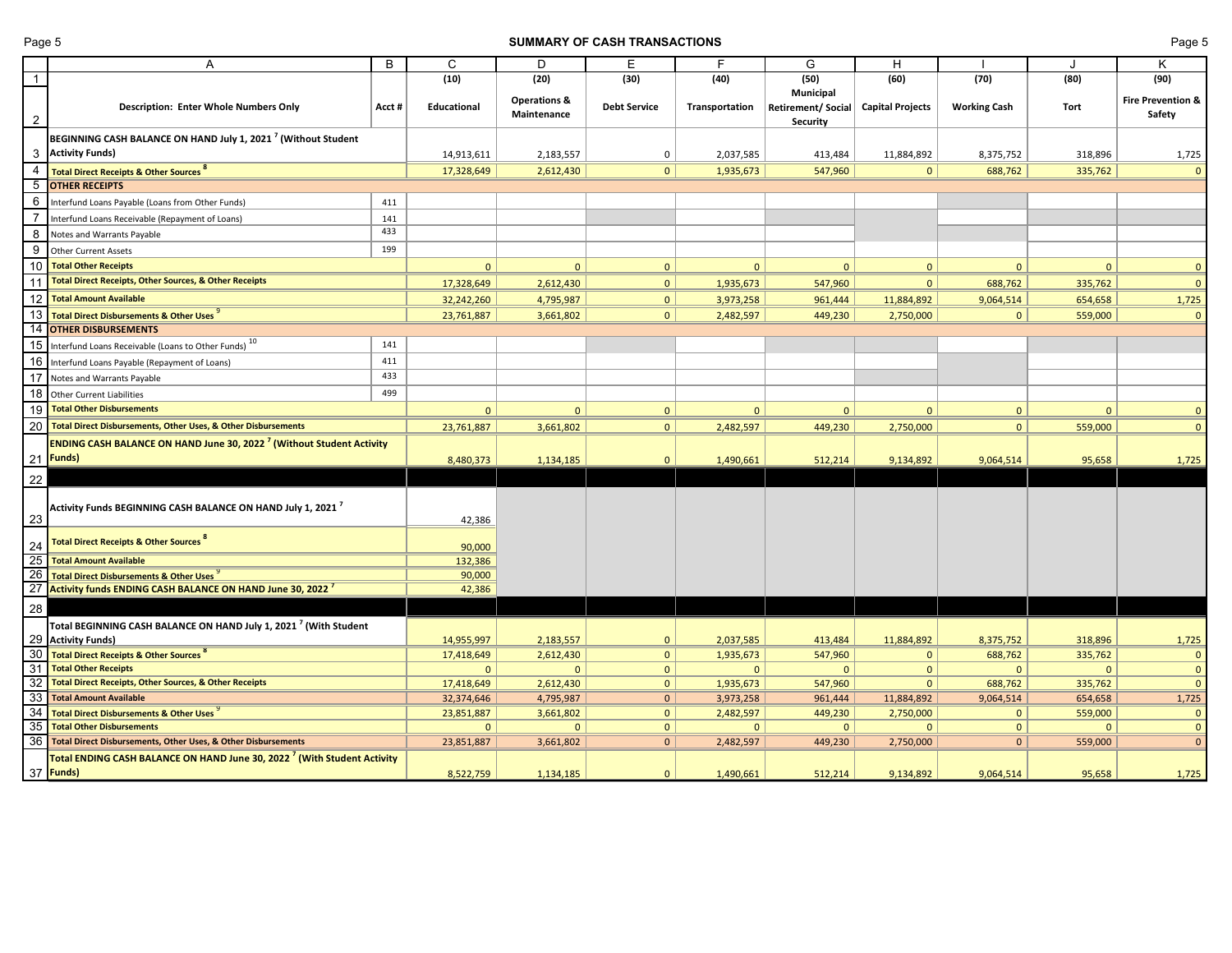## Page 6 **ESTIMATED RECEIPTS/REVENUES** Page 6

|                 | A                                                                          | B      | C            | D                       | E                   | F              | G                        | H                       |                     |              | Κ                            |
|-----------------|----------------------------------------------------------------------------|--------|--------------|-------------------------|---------------------|----------------|--------------------------|-------------------------|---------------------|--------------|------------------------------|
| $\overline{1}$  |                                                                            |        | (10)         | (20)                    | (30)                | (40)           | (50)                     | (60)                    | (70)                | (80)         | (90)                         |
|                 |                                                                            | Acct   | Educational  | <b>Operations &amp;</b> | <b>Debt Service</b> | Transportation | Municipal                | <b>Capital Projects</b> | <b>Working Cash</b> | Tort         | <b>Fire Prevention &amp;</b> |
|                 | Description: Enter Whole Numbers Only                                      | #      |              | Maintenance             |                     |                | <b>Retirement/Social</b> |                         |                     |              | Safety                       |
| $\overline{2}$  |                                                                            |        |              |                         |                     |                | Security                 |                         |                     |              |                              |
| $\mathbf{3}$    | RECEIPTS/REVENUES FROM LOCAL SOURCES (1000)                                |        |              |                         |                     |                |                          |                         |                     |              |                              |
| $\overline{4}$  | AD VALOREM TAXES LEVIED BY LOCAL EDUCATION AGENCY                          | 1100   |              |                         |                     |                |                          |                         |                     |              |                              |
|                 |                                                                            |        |              |                         |                     |                |                          |                         |                     |              |                              |
| $5\phantom{.0}$ | Designated Purposes Levies 11 (1110-1120)                                  | $\sim$ | 13,303,689   | 2,227,376               | $\overline{0}$      | 1,401,975      | 267,480                  | $\mathbf 0$             | 333,762             | 333,762      |                              |
|                 | 6 Leasing Purposes Levy <sup>12</sup>                                      | 1130   | 333,762      | $\mathbf 0$             |                     |                |                          |                         |                     |              |                              |
|                 | 7 Special Education Purposes Levy                                          | 1140   | 1,235,108    | $\mathbf 0$             |                     | $\mathbf 0$    | $\mathbf 0$              | $\mathbf 0$             |                     |              |                              |
|                 | 8 FICA and Medicare Only Levies                                            | 1150   |              |                         |                     |                | 267,480                  |                         |                     |              |                              |
|                 | 9 Area Vocational Construction Purposes Levy                               | 1160   |              | $\mathbf 0$             | 0                   |                |                          | $\mathbf 0$             |                     |              |                              |
|                 | 10 Summer School Purposes Levy                                             | 1170   | 0            |                         |                     |                |                          |                         |                     |              |                              |
|                 | 11 Other Tax Levies (Describe & Itemize)                                   | 1190   | $\mathbf 0$  | $\mathbf 0$             | $\overline{0}$      | $\mathbf 0$    | 0                        | $\mathbf 0$             | 0                   | $\mathbf 0$  |                              |
|                 | 12 Total Ad Valorem Taxes Levied by District                               |        | 14,872,559   | 2,227,376               | 0                   | 1,401,975      | 534,960                  | 0                       | 333,762             | 333,762      | $\Omega$                     |
|                 | 13 PAYMENTS IN LIEU OF TAXES                                               | 1200   |              |                         |                     |                |                          |                         |                     |              |                              |
|                 | 14 Mobile Home Privilege Tax                                               | 1210   | 0            | $\mathbf 0$             | $\overline{0}$      | $\mathbf 0$    | 0                        | $\mathbf 0$             | 0                   | 0            | $\Omega$                     |
|                 | 15 Payments from Local Housing Authority                                   | 1220   | $\mathbf 0$  | $\mathsf 0$             | $\overline{0}$      | $\mathbf 0$    | 0                        | $\mathbf 0$             | $\Omega$            | 0            | $\Omega$                     |
|                 | 16 Corporate Personal Property Replacement Taxes <sup>13</sup>             | 1230   | 0            | $\mathsf 0$             | $\mathbf 0$         | $\mathbf 0$    | 10,000                   | $\mathbf 0$             | 300,000             | 0            |                              |
|                 | 17 Other Payments in Lieu of Taxes (Describe & Itemize)                    | 1290   | $\mathbf 0$  | $\mathsf 0$             | $\overline{0}$      | $\mathbf 0$    | 0                        | $\mathbf 0$             | $\mathbf 0$         | $\mathbf 0$  | 0                            |
|                 | 18 Total Payments in Lieu of Taxes                                         |        | $\mathbf{0}$ | 0                       | $\overline{0}$      | $\mathbf{0}$   | 10,000                   | 0                       | 300,000             | $\mathbf{0}$ | $\Omega$                     |
|                 | 19 TUITION                                                                 | 1300   |              |                         |                     |                |                          |                         |                     |              |                              |
|                 | 20 Regular Tuition from Pupils or Parents (In State)                       | 1311   | 0            |                         |                     |                |                          |                         |                     |              |                              |
|                 | 21 Regular Tuition from Other Districts (In State)                         | 1312   | $\mathbf 0$  |                         |                     |                |                          |                         |                     |              |                              |
|                 | 22 Regular Tuition from Other Sources (In State)                           | 1313   | 0            |                         |                     |                |                          |                         |                     |              |                              |
|                 | 23 Regular Tuition from Other Sources (Out of State)                       | 1314   | $\Omega$     |                         |                     |                |                          |                         |                     |              |                              |
|                 | 24 Summer School Tuition from Pupils or Parents (In State)                 | 1321   | $\Omega$     |                         |                     |                |                          |                         |                     |              |                              |
|                 | 25 Summer School Tuition from Other Districts (In State)                   | 1322   | $\mathbf 0$  |                         |                     |                |                          |                         |                     |              |                              |
|                 | 26 Summer School Tuition from Other Sources (In State)                     | 1323   | 0            |                         |                     |                |                          |                         |                     |              |                              |
|                 | 27 Summer School Tuition from Other Sources (Out of State)                 | 1324   | 0            |                         |                     |                |                          |                         |                     |              |                              |
|                 | 28 CTE Tuition from Pupils or Parents (In State)                           | 1331   | $\mathbf 0$  |                         |                     |                |                          |                         |                     |              |                              |
|                 | 29 CTE Tuition from Other Districts (In State)                             | 1332   | $\mathbf 0$  |                         |                     |                |                          |                         |                     |              |                              |
|                 | 30 CTE Tuition from Other Sources (In State)                               | 1333   | 0            |                         |                     |                |                          |                         |                     |              |                              |
|                 | 31 CTE Tuition from Other Sources (Out of State)                           | 1334   | $\Omega$     |                         |                     |                |                          |                         |                     |              |                              |
|                 | 32 Special Education Tuition from Pupils or Parents (In State)             | 1341   | 0            |                         |                     |                |                          |                         |                     |              |                              |
|                 | 33 Special Education Tuition from Other Districts (In State)               | 1342   | 0            |                         |                     |                |                          |                         |                     |              |                              |
|                 | 34 Special Education Tuition from Other Sources (In State)                 | 1343   | $\mathbf 0$  |                         |                     |                |                          |                         |                     |              |                              |
|                 | 35 Special Education Tuition from Other Sources (Out of State)             | 1344   | $\Omega$     |                         |                     |                |                          |                         |                     |              |                              |
|                 | 36 Adult Tuition from Pupils or Parents (In State)                         | 1351   | $\Omega$     |                         |                     |                |                          |                         |                     |              |                              |
|                 | 37 Adult Tuition from Other Districts (In State)                           | 1352   | 0            |                         |                     |                |                          |                         |                     |              |                              |
|                 | 38 Adult Tuition from Other Sources (In State)                             | 1353   | 0            |                         |                     |                |                          |                         |                     |              |                              |
|                 | 39 Adult Tuition from Other Sources (Out of State)                         | 1354   | $\mathbf 0$  |                         |                     |                |                          |                         |                     |              |                              |
|                 | 40 Total Tuition                                                           |        | $\Omega$     |                         |                     |                |                          |                         |                     |              |                              |
| 41              | <b>TRANSPORTATION FEES</b>                                                 | 1400   |              |                         |                     |                |                          |                         |                     |              |                              |
|                 | 42 Regular Transportation Fees from Pupils or Parents (In State)           | 1411   |              |                         |                     | $\mathbf 0$    |                          |                         |                     |              |                              |
|                 | 43 Regular Transportation Fees from Other Districts (In State)             | 1412   |              |                         |                     | $\mathbf 0$    |                          |                         |                     |              |                              |
|                 | 44 Regular Transportation Fees from Other Sources (In State)               | 1413   |              |                         |                     | $\mathsf 0$    |                          |                         |                     |              |                              |
|                 | 45 Regular Transportation Fees from Co-curricular Activities (In State)    | 1415   |              |                         |                     | $\mathbf 0$    |                          |                         |                     |              |                              |
|                 | 46 Regular Transportation Fees from Other Sources (Out of State)           | 1416   |              |                         |                     |                |                          |                         |                     |              |                              |
|                 | 47 Summer School Transportation Fees from Pupils or Parents (In State)     | 1421   |              |                         |                     | 0              |                          |                         |                     |              |                              |
|                 | 48 Summer School Transportation Fees from Other Districts (In State)       | 1422   |              |                         |                     | $\mathsf 0$    |                          |                         |                     |              |                              |
|                 | 49 Summer School Transportation Fees from Other Sources (In State)         | 1423   |              |                         |                     | 0              |                          |                         |                     |              |                              |
|                 | 50 Summer School Transportation Fees from Other Sources (Out of State)     | 1424   |              |                         |                     | 0              |                          |                         |                     |              |                              |
|                 | 51 CTE Transportation Fees from Pupils or Parents (In State)               | 1431   |              |                         |                     | 0              |                          |                         |                     |              |                              |
|                 | 52 CTE Transportation Fees from Other Districts (In State)                 | 1432   |              |                         |                     | $\mathsf 0$    |                          |                         |                     |              |                              |
|                 | 53 CTE Transportation Fees from Other Sources (In State)                   | 1433   |              |                         |                     | $\mathbf 0$    |                          |                         |                     |              |                              |
|                 | 54 CTE Transportation Fees from Other Sources (Out of State)               | 1434   |              |                         |                     | $\mathbf 0$    |                          |                         |                     |              |                              |
|                 | 55 Special Education Transportation Fees from Pupils or Parents (In State) | 1441   |              |                         |                     | $\mathbf 0$    |                          |                         |                     |              |                              |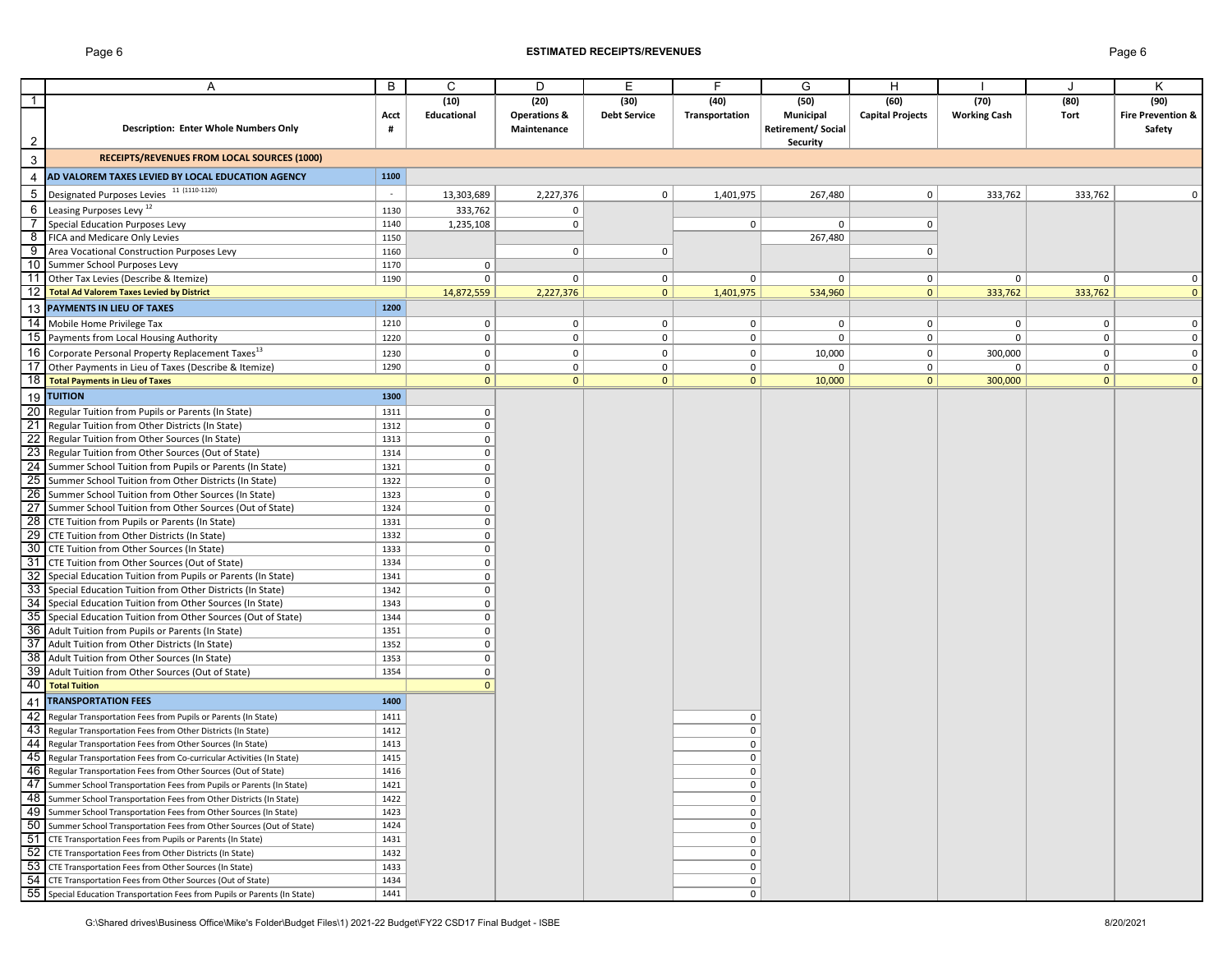## Page 7 **ESTIMATED RECEIPTS/REVENUES** Page 7

|                | A                                                                                            | B    | С            | D                       | Е                   | F              | G                         | H                       |                     | $\cdot$        | Κ                            |
|----------------|----------------------------------------------------------------------------------------------|------|--------------|-------------------------|---------------------|----------------|---------------------------|-------------------------|---------------------|----------------|------------------------------|
| $\overline{1}$ |                                                                                              |      | (10)         | (20)                    | (30)                | (40)           | (50)                      | (60)                    | (70)                | (80)           | (90)                         |
|                |                                                                                              | Acct | Educational  | <b>Operations &amp;</b> | <b>Debt Service</b> | Transportation | Municipal                 | <b>Capital Projects</b> | <b>Working Cash</b> | Tort           | <b>Fire Prevention &amp;</b> |
|                | Description: Enter Whole Numbers Only                                                        | #    |              | Maintenance             |                     |                | <b>Retirement/ Social</b> |                         |                     |                | Safety                       |
| $\overline{2}$ |                                                                                              |      |              |                         |                     |                | Security                  |                         |                     |                |                              |
|                | 56 Special Education Transportation Fees from Other Districts (In State)                     | 1442 |              |                         |                     | $\mathbf 0$    |                           |                         |                     |                |                              |
|                | 57 Special Education Transportation Fees from Other Sources (In State)                       | 1443 |              |                         |                     | $\mathbf 0$    |                           |                         |                     |                |                              |
|                | 58 Special Education Transportation Fees from Other Sources (Out of State)                   | 1444 |              |                         |                     | 0              |                           |                         |                     |                |                              |
|                | 59 Adult Transportation Fees from Pupils or Parents (In State)                               | 1451 |              |                         |                     | 0              |                           |                         |                     |                |                              |
|                | 60 Adult Transportation Fees from Other Districts (In State)                                 | 1452 |              |                         |                     | 0              |                           |                         |                     |                |                              |
|                | 61 Adult Transportation Fees from Other Sources (In State)                                   | 1453 |              |                         |                     | $\mathbf 0$    |                           |                         |                     |                |                              |
|                | 62 Adult Transportation Fees from Other Sources (Out of State)                               | 1454 |              |                         |                     | $^{\circ}$     |                           |                         |                     |                |                              |
|                | 63 Total Transportation Fees                                                                 |      |              |                         |                     | $\mathbf{0}$   |                           |                         |                     |                |                              |
|                |                                                                                              |      |              |                         |                     |                |                           |                         |                     |                |                              |
|                | 64 EARNINGS ON INVESTMENTS                                                                   | 1500 |              |                         |                     |                |                           |                         |                     |                |                              |
|                | 65 Interest on Investments                                                                   | 1510 | 100,000      | 10,000                  | $\mathbf 0$         | 8,000          | 3,000                     | 0                       | 55,000              | 2,000          | 0                            |
| 66             | Gain or Loss on Sale of Investments                                                          | 1520 | 0            | $\mathbf{0}$            | $\mathbf{0}$        | $^{\circ}$     | $\mathbf{0}$              | $\mathbf 0$             | 0                   | 0              | 0                            |
|                | 67 Total Earnings on Investments                                                             |      | 100,000      | 10,000                  | 0                   | 8,000          | 3,000                     | $\mathbf{0}$            | 55,000              | 2,000          | $\Omega$                     |
|                | 68 FOOD SERVICE                                                                              | 1600 |              |                         |                     |                |                           |                         |                     |                |                              |
|                | 69 Sales to Pupils - Lunch                                                                   | 1611 | $\mathbf 0$  |                         |                     |                |                           |                         |                     |                |                              |
|                | 70 Sales to Pupils - Breakfast                                                               | 1612 | $\mathsf 0$  |                         |                     |                |                           |                         |                     |                |                              |
|                | 71 Sales to Pupils - A la Carte                                                              | 1613 | $\mathbf 0$  |                         |                     |                |                           |                         |                     |                |                              |
|                | 72 Sales to Pupils - Other (Describe & Itemize)                                              | 1614 | $\mathsf 0$  |                         |                     |                |                           |                         |                     |                |                              |
| 73             | Sales to Adults                                                                              | 1620 | 1,200        |                         |                     |                |                           |                         |                     |                |                              |
|                | 74 Other Food Service (Describe & Itemize)                                                   | 1690 | 15,000       |                         |                     |                |                           |                         |                     |                |                              |
|                | 75 Total Food Service                                                                        |      | 16,200       |                         |                     |                |                           |                         |                     |                |                              |
|                |                                                                                              | 1700 |              |                         |                     |                |                           |                         |                     |                |                              |
|                | 76 DISTRICT/SCHOOL ACTIVITY INCOME                                                           |      |              |                         |                     |                |                           |                         |                     |                |                              |
| 77             | Admissions - Athletic                                                                        | 1711 | 6,500        | $\mathbf 0$             |                     |                |                           |                         |                     |                |                              |
|                | 78 Admissions - Other                                                                        | 1719 | $\mathsf{o}$ | $\mathsf 0$             |                     |                |                           |                         |                     |                |                              |
|                | 79 Fees                                                                                      | 1720 | 13,500       | $\mathbf 0$             |                     |                |                           |                         |                     |                |                              |
|                | 80 Book Store Sales                                                                          | 1730 | $\mathbf 0$  | $\mathbf 0$             |                     |                |                           |                         |                     |                |                              |
|                | 81 Other District/School Activity Revenue (Describe & Itemize)                               | 1790 | $\mathsf 0$  | $\mathbf 0$             |                     |                |                           |                         |                     |                |                              |
|                | 82 Student Activity Fund Revenues                                                            | 1799 | 90,000       |                         |                     |                |                           |                         |                     |                |                              |
| 83             | Total District/School Activity Income (without Student Activity Funds 1799)                  |      | 20,000       | $\mathbf{0}$            |                     |                |                           |                         |                     |                |                              |
| 84             | Total District/School Activity Income (with Student Activity Funds 1799)                     |      | 110,000      |                         |                     |                |                           |                         |                     |                |                              |
|                | 85 TEXTBOOK INCOME                                                                           | 1800 |              |                         |                     |                |                           |                         |                     |                |                              |
|                | 86 Rentals - Regular Textbooks                                                               | 1811 | 0            |                         |                     |                |                           |                         |                     |                |                              |
| 87             | Rentals - Summer School Textbooks                                                            | 1812 | $\mathsf 0$  |                         |                     |                |                           |                         |                     |                |                              |
|                | 88 Rentals - Adult/Continuing Education Textbooks                                            | 1813 | $\mathsf 0$  |                         |                     |                |                           |                         |                     |                |                              |
|                | 89 Rentals - Other (Describe)                                                                | 1819 | $\mathsf 0$  |                         |                     |                |                           |                         |                     |                |                              |
|                | 90 Sales - Regular Textbooks                                                                 | 1821 | $\mathsf{o}$ |                         |                     |                |                           |                         |                     |                |                              |
|                | 91 Sales - Summer School Textbooks                                                           | 1822 | $\mathsf{o}$ |                         |                     |                |                           |                         |                     |                |                              |
|                | 92 Sales - Adult/Continuing Education Textbooks                                              | 1823 | $\mathsf 0$  |                         |                     |                |                           |                         |                     |                |                              |
|                | 93 Sales - Other (Describe & Itemize)                                                        | 1829 | $\mathbf 0$  |                         |                     |                |                           |                         |                     |                |                              |
|                | 94 Other (Describe & Itemize)                                                                | 1890 | 0            |                         |                     |                |                           |                         |                     |                |                              |
|                | 95 Total Textbooks                                                                           |      | $\mathbf{0}$ |                         |                     |                |                           |                         |                     |                |                              |
|                | 96 OTHER REVENUE FROM LOCAL SOURCES                                                          | 1900 |              |                         |                     |                |                           |                         |                     |                |                              |
| 97             | Rentals                                                                                      | 1910 | 60,000       | 64,000                  |                     |                |                           |                         |                     |                |                              |
|                | 98 Contributions and Donations from Private Sources                                          | 1920 | 0            | $\mathbf 0$             | $\mathbf 0$         | $\mathbf 0$    | 0                         | 0                       | $\mathbf 0$         | $\mathbf 0$    | 0                            |
|                |                                                                                              | 1930 | $\mathsf 0$  | $\mathbf 0$             | $\mathbf{0}$        | $\mathbf 0$    | 0                         | $\mathbf 0$             | $\mathbf 0$         | $\mathbf{0}$   | $\Omega$                     |
|                | 99 Impact Fees from Municipal or County Governments                                          |      |              |                         |                     |                |                           |                         |                     |                |                              |
|                | <b>100</b> Services Provided Other Districts                                                 | 1940 | $\mathbf{0}$ | $\mathbf{0}$            |                     | 0 <sup>1</sup> |                           |                         |                     |                |                              |
|                | 101 Refund of Prior Years' Expenditures<br>102 Payments of Surplus Moneys from TIF Districts | 1950 | $\mathbf 0$  | $\mathsf 0$             | 0 <sup>1</sup>      | $\overline{0}$ | 0                         | $\mathbf 0$             |                     | $\mathbf 0$    | $\pmb{0}$                    |
|                |                                                                                              | 1960 | $\mathbf 0$  | $\mathbf 0$             | 0 <sup>1</sup>      | $\overline{0}$ | $\circ$                   | 0                       | $\mathbf 0$         | 0 <sup>1</sup> | $\mathbf 0$                  |
|                | 103 Drivers' Education Fees                                                                  | 1970 | $\mathbf 0$  |                         |                     |                |                           |                         |                     |                |                              |
|                | 104 Proceeds from Vendors' Contracts                                                         | 1980 | $\mathbf 0$  | $\mathbf 0$             | 0 <sup>1</sup>      | $\mathbf 0$    | 0                         | 0                       | $\mathbf 0$         | $\mathbf 0$    | $\mathbf 0$                  |
|                | 105 School Facility Occupation Tax Proceeds                                                  | 1983 |              |                         | 0                   |                |                           | $\mathbf 0$             |                     |                |                              |
|                | 106 Payment from Other Districts                                                             | 1991 | $\mathbf 0$  | $\mathbf 0$             | 0 <sup>1</sup>      | $\mathbf 0$    | 0                         | $\mathbf 0$             |                     |                |                              |
|                | 107 Sale of Vocational Projects                                                              | 1992 | $\mathsf 0$  |                         |                     |                |                           |                         |                     |                |                              |
|                | 108 Other Local Fees (Describe & Itemize)                                                    | 1993 | $\mathsf{O}$ | $\mathbf 0$             | $\mathbf 0$         | $\mathbf 0$    | 0                         | $\pmb{0}$               |                     | $\mathbf 0$    | $\mathbf 0$                  |
|                | 109 Other Local Revenues (Describe & Itemize)                                                | 1999 | 31,000       | $\mathsf{O}$            | 0 <sup>1</sup>      | 56,000         | 0 <sup>1</sup>            | $\mathbf 0$             | $\mathbf 0$         | 0 <sup>1</sup> | $\Omega$                     |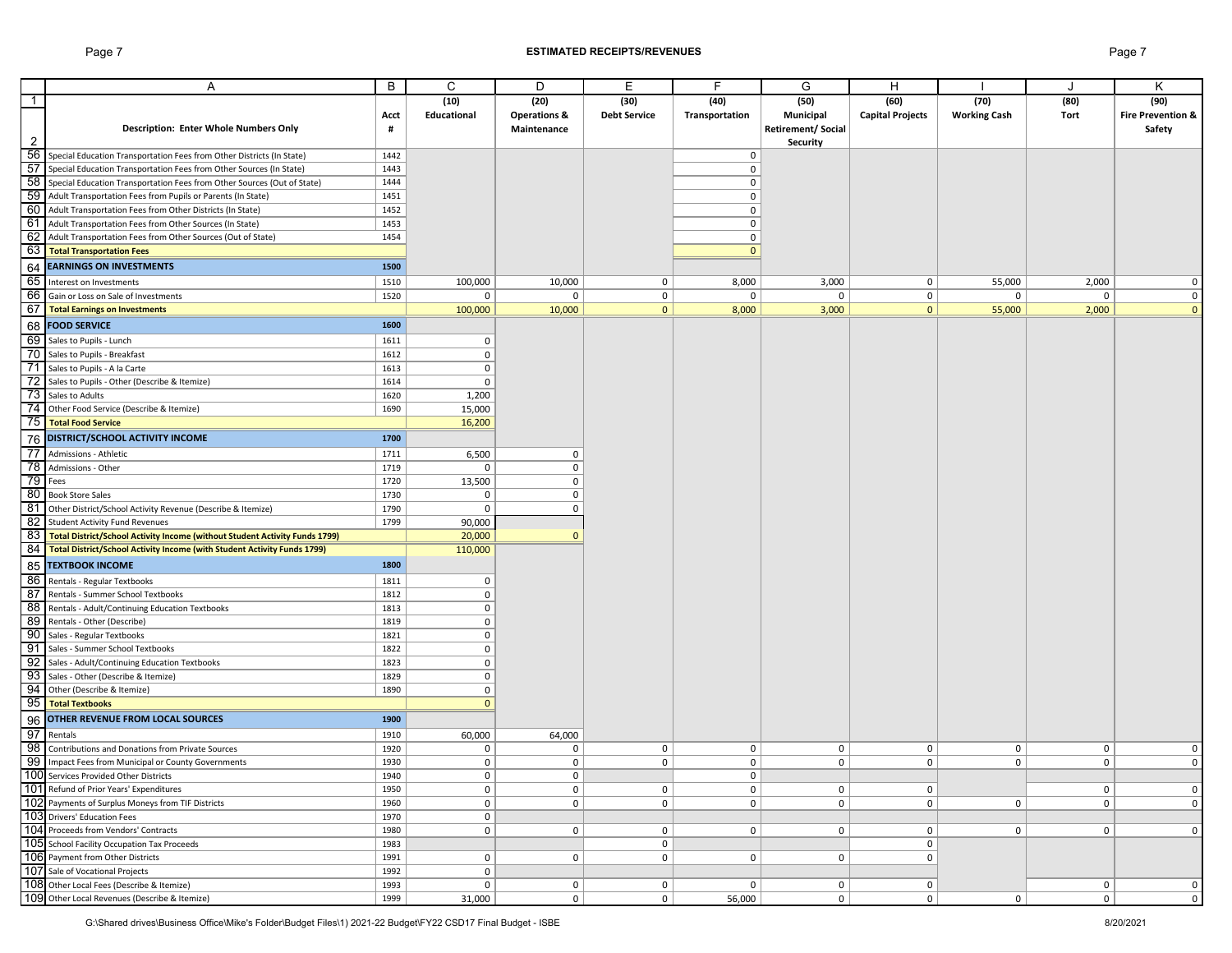## Page 8 **ESTIMATED RECEIPTS/REVENUES** Page 8

|     | Α                                                                                | B            | C                       | D                       | Е                   | F                          | G                         | н                          |                     |                            | κ                            |
|-----|----------------------------------------------------------------------------------|--------------|-------------------------|-------------------------|---------------------|----------------------------|---------------------------|----------------------------|---------------------|----------------------------|------------------------------|
| - 1 |                                                                                  |              | (10)                    | (20)                    | (30)                | (40)                       | (50)                      | (60)                       | (70)                | (80)                       | (90)                         |
|     |                                                                                  | Acct         | Educational             | <b>Operations &amp;</b> | <b>Debt Service</b> | Transportation             | Municipal                 | <b>Capital Projects</b>    | <b>Working Cash</b> | Tort                       | <b>Fire Prevention &amp;</b> |
|     | <b>Description: Enter Whole Numbers Only</b>                                     | #            |                         | Maintenance             |                     |                            | <b>Retirement/ Social</b> |                            |                     |                            | Safety                       |
| 2   |                                                                                  |              |                         |                         |                     |                            | Security                  |                            |                     |                            |                              |
|     | 110 Total Other Revenue from Local Sources                                       |              | 91,000                  | 64,000                  | 0                   | 56,000                     | $\mathbf{0}$              | $\mathbf{0}$               | 0                   | 0                          | $\overline{0}$               |
|     |                                                                                  |              |                         |                         |                     |                            |                           |                            |                     |                            |                              |
| 111 | Total Receipts/Revenues from Local Sources (without Student Activity Funds 1799) | 1000         | 15,099,759              | 2,301,376               | $\mathbf{0}$        | 1,465,975                  | 547,960                   | $\mathbf{0}$               | 688,762             | 335,762                    | $\Omega$                     |
|     |                                                                                  |              |                         |                         |                     |                            |                           |                            |                     |                            |                              |
| 112 | Total Receipts/Revenues from Local Sources (with Student Activity Funds 1799)    |              | 15,189,759              |                         |                     |                            |                           |                            |                     |                            |                              |
|     | FLOW-THROUGH RECEIPTS/REVENUES FROM ONE                                          |              |                         |                         |                     |                            |                           |                            |                     |                            |                              |
|     | 113 DISTRICT TO ANOTHER DISTRICT (2000)                                          |              |                         |                         |                     |                            |                           |                            |                     |                            |                              |
|     | 114 Flow-Through Revenue from State Sources                                      | 2100         | 0                       | 0                       |                     | $\mathbf{0}$               | 0                         |                            |                     |                            |                              |
|     | 115 Flow-Through Revenue from Federal Sources                                    | 2200         | 0                       | $\mathsf 0$             |                     | $\mathbf 0$                | $\mathbf 0$               |                            |                     |                            |                              |
|     | 116 Other Flow-Through Revenue (Describe & Itemize)                              | 2300         | $\mathbf 0$             | $\mathsf 0$             |                     | $\mathbf 0$                | $\mathbf 0$               |                            |                     |                            |                              |
|     | <b>Total Flow-Through Receipts/Revenues From</b><br>One                          |              |                         |                         |                     |                            |                           |                            |                     |                            |                              |
|     | 117 District to Another District                                                 | 2000         | $\mathbf{0}$            | $\mathbf{0}$            |                     | $\mathbf{0}$               | $\mathbf{0}$              |                            |                     |                            |                              |
|     | 118 RECEIPTS/REVENUES FROM STATE SOURCES (3000)                                  |              |                         |                         |                     |                            |                           |                            |                     |                            |                              |
|     | 119 UNRESTRICTED GRANTS-IN-AID (3001-3099)                                       |              |                         |                         |                     |                            |                           |                            |                     |                            |                              |
|     | 120 Evidence Based Funding Formula (Section 18-8.15)                             |              |                         |                         |                     |                            |                           |                            |                     |                            |                              |
|     | 121 Reorganization Incentives (Accounts 3005-3021)                               | 3001<br>3005 | 558,288<br>0            | 0<br>$\mathsf 0$        | 0<br>0              | $\mathbf 0$<br>$\mathbf 0$ | 0<br>$\mathbf 0$          | $\mathbf 0$<br>$\mathbf 0$ |                     | $\mathbf 0$<br>$\mathbf 0$ | $\Omega$<br>$\mathbf 0$      |
|     | 122 Fast Growth District Grants                                                  | 3030         | 0                       | 0                       | 0                   | $\mathbf 0$                | 0                         | $\mathbf 0$                |                     | 0                          | $\Omega$                     |
|     |                                                                                  | 3099         |                         |                         |                     |                            |                           |                            |                     |                            |                              |
|     | 123 Other Unrestricted Grants-In-Aid From State Sources (Describe & Itemize)     |              | $\Omega$                | 0                       | 0                   | 0                          | $\mathbf 0$               | $\mathbf 0$                |                     | $\Omega$                   | $\Omega$                     |
|     | 124 Total Unrestricted Grants-In-Aid                                             |              | 558,288                 | $\mathbf{0}$            | $\mathbf{0}$        | $\mathbf{0}$               | $\mathbf{0}$              | $\Omega$                   |                     | $\mathbf{0}$               | $\Omega$                     |
|     | 125 RESTRICTED GRANTS-IN-AID (3100-3900)                                         |              |                         |                         |                     |                            |                           |                            |                     |                            |                              |
|     | <b>126 SPECIAL EDUCATION</b>                                                     |              |                         |                         |                     |                            |                           |                            |                     |                            |                              |
|     | 127 Special Education - Private Facility Tuition                                 | 3100         | 11,317                  |                         |                     | $\mathbf 0$                |                           |                            |                     |                            |                              |
|     | 128 Special Education - Funding for Children Requiring Sp Ed Services            | 3105         | 0                       |                         |                     | $\mathsf 0$                |                           |                            |                     |                            |                              |
|     | 129 Special Education - Personnel                                                | 3110         | 0                       | $\mathbf 0$             |                     | $\mathsf 0$                |                           |                            |                     |                            |                              |
|     | 130 Special Education - Orphanage - Individual                                   | 3120         | 0                       |                         |                     | $\mathbf 0$                |                           |                            |                     |                            |                              |
|     | 131 Special Education - Orphanage - Summer Individual                            | 3130         | 0                       |                         |                     | $\mathbf 0$                |                           |                            |                     |                            |                              |
|     | 132 Special Education - Summer School                                            | 3145         | 0                       |                         |                     | $\mathbf 0$                |                           |                            |                     |                            |                              |
|     | 133 Special Education - Other (Describe & Itemize)                               | 3199         | $\mathbf 0$             | 0                       |                     | $\mathbf 0$                |                           |                            |                     |                            |                              |
|     | 134 Total Special Education                                                      |              | 11,317                  | $\mathbf{0}$            |                     | $\mathbf{0}$               |                           |                            |                     |                            |                              |
|     | 135 CAREER AND TECHNICAL EDUCATION (CTE)                                         |              |                         |                         |                     |                            |                           |                            |                     |                            |                              |
|     | 136 CTE - Technical Education - Tech Prep                                        | 3200         | 0                       | $\mathsf 0$             |                     |                            | 0                         |                            |                     |                            |                              |
|     | 137 CTE - Secondary Program Improvement (CTEI)                                   | 3220         | 0                       | $\mathsf{O}\xspace$     |                     |                            | $\mathbf 0$               |                            |                     |                            |                              |
|     | 138 CTE - WECEP                                                                  | 3225         | 0                       | $\mathsf 0$             |                     |                            | $\mathbf 0$               |                            |                     |                            |                              |
|     | 139 CTE - Agriculture Education                                                  | 3235         | 0                       | $\mathsf 0$             |                     |                            | 0                         |                            |                     |                            |                              |
|     | 140 CTE - Instructor Practicum                                                   | 3240         | 0                       | $\mathsf 0$             |                     |                            | 0                         |                            |                     |                            |                              |
|     | 141 CTE - Student Organizations                                                  | 3270         | 0                       | $\mathsf 0$             |                     |                            | 0                         |                            |                     |                            |                              |
|     | 142 CTE - Other (Describe & Itemize)                                             | 3299         | 0                       | $\mathsf 0$             |                     |                            | $\mathbf 0$               |                            |                     |                            |                              |
|     | 143 Total Career and Technical Education                                         |              | $\mathbf{0}$            | $\mathbf{0}$            |                     |                            | $\mathbf{0}$              |                            |                     |                            |                              |
|     | <b>144 BILINGUAL EDUCATION</b>                                                   |              |                         |                         |                     |                            |                           |                            |                     |                            |                              |
|     | 145 Bilingual Education - Downstate - TPI and TBE                                | 3305         | 0                       |                         |                     |                            | 0                         |                            |                     |                            |                              |
|     | 146 Bilingual Education - Downstate - Transitional Bilingual Education           | 3310         | 0                       |                         |                     |                            | $\mathbf 0$               |                            |                     |                            |                              |
|     | 147 Total Bilingual Education                                                    |              | $\mathbf{0}$            |                         |                     |                            | $\mathbf{0}$              |                            |                     |                            |                              |
|     | 148 State Free Lunch & Breakfast                                                 | 3360         | 500                     |                         |                     |                            |                           |                            |                     |                            |                              |
|     | 149 School Breakfast Initiative                                                  | 3365         | $\overline{\mathsf{O}}$ | $\overline{0}$          |                     |                            | 0                         |                            |                     |                            |                              |
|     | 150 Driver Education                                                             | 3370         | 0 <sup>1</sup>          | $\mathsf{O}\xspace$     |                     |                            |                           |                            |                     |                            |                              |
|     | 151 Adult Education (from ICCB)                                                  | 3410         | $\circ$                 | 0 <sup>1</sup>          | 0                   | $\overline{0}$             | 0                         | $\mathbf 0$                | $\circ$             | 0                          | 0                            |
|     | 152 Adult Education - Other (Describe & Itemize)                                 | 3499         | $\circ$                 | 0                       | 0                   | $\overline{0}$             | 0                         | 0 <sup>1</sup>             | $\circ$             | 0                          | $\mathbf 0$                  |
|     | 153 TRANSPORTATION                                                               |              |                         |                         |                     |                            |                           |                            |                     |                            |                              |
|     | 154 Transportation - Regular and Vocational                                      | 3500         | $\mathbf 0$             | 0                       |                     | 45,000                     | 0                         |                            |                     |                            |                              |
|     | 155 Transportation - Special Education                                           | 3510         | $\mathbf 0$             | $\mathbf 0$             |                     | 200,000                    | 0                         |                            |                     |                            |                              |
|     | 156 Transportation - Other (Describe & Itemize)                                  | 3599         | $\mathbf 0$             | $\mathsf 0$             |                     | 0                          | $\mathsf 0$               |                            |                     |                            |                              |
|     | 157 Total Transportation                                                         |              | $\mathbf{0}$            | $\mathbf{0}$            |                     | 245,000                    | $\mathbf{0}$              |                            |                     |                            |                              |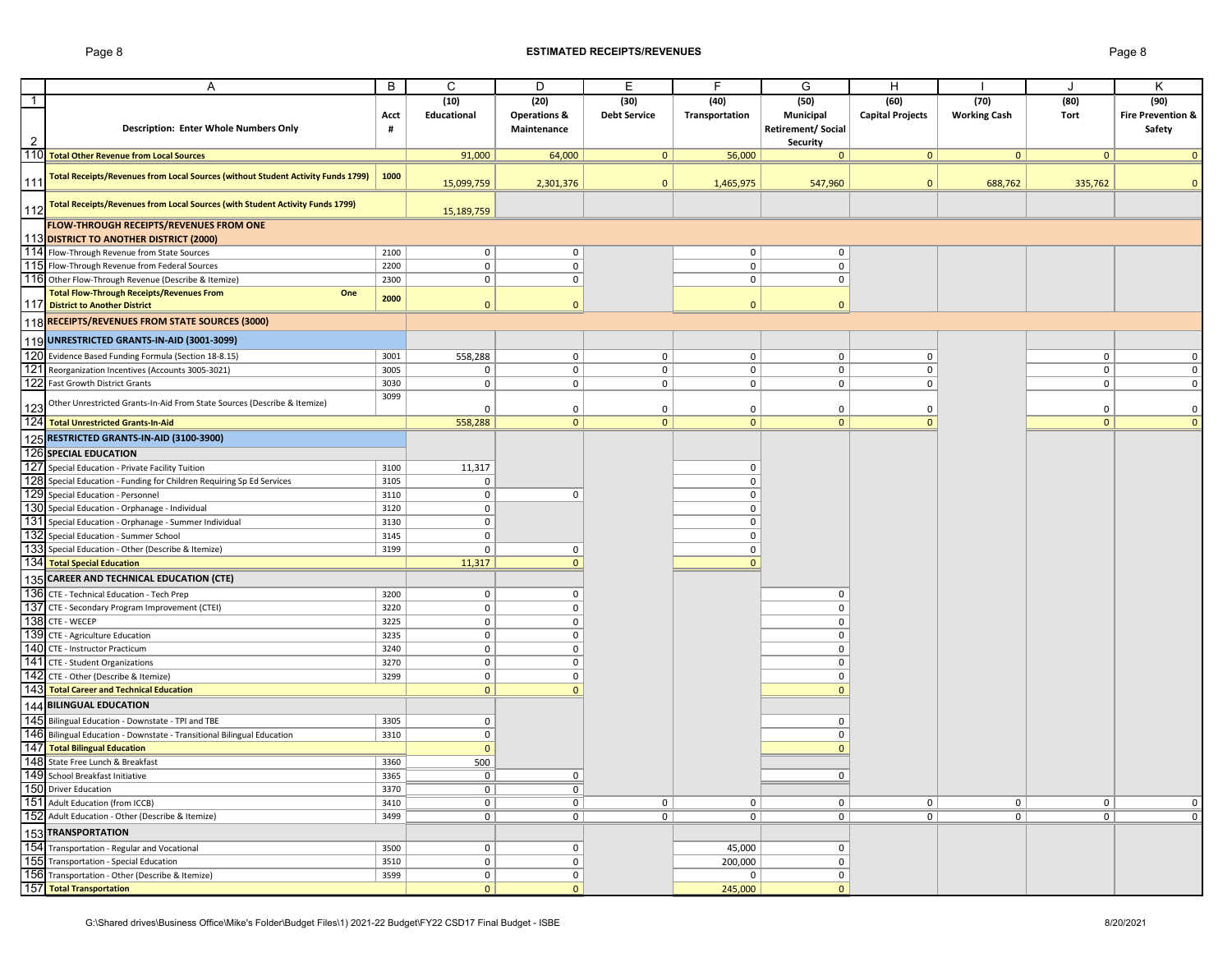## Page 9 **ESTIMATED RECEIPTS/REVENUES** Page 9

|                | Α                                                                                   | B            | C                 | D                                  | E                   | F                          | G                  | H                          |                     |              | κ                            |
|----------------|-------------------------------------------------------------------------------------|--------------|-------------------|------------------------------------|---------------------|----------------------------|--------------------|----------------------------|---------------------|--------------|------------------------------|
| $\overline{1}$ |                                                                                     |              | (10)              | (20)                               | (30)                | (40)                       | (50)               | (60)                       | (70)                | (80)         | (90)                         |
|                |                                                                                     | Acct         | Educational       | <b>Operations &amp;</b>            | <b>Debt Service</b> | Transportation             | Municipal          | <b>Capital Projects</b>    | <b>Working Cash</b> | Tort         | <b>Fire Prevention &amp;</b> |
|                | <b>Description: Enter Whole Numbers Only</b>                                        | #            |                   | Maintenance                        |                     |                            | Retirement/ Social |                            |                     |              | Safety                       |
| $\overline{2}$ |                                                                                     |              |                   |                                    |                     |                            | <b>Security</b>    |                            |                     |              |                              |
|                | 158 Learning Improvement - Change Grants                                            | 3610         | $\overline{0}$    |                                    |                     |                            |                    |                            |                     |              |                              |
|                | 159 Scientific Literacy                                                             | 3660         | 0                 | $\mathbf 0$                        |                     | $\mathbf 0$                | 0                  |                            |                     |              |                              |
|                | 160 Truant Alternative/Optional Education                                           | 3695         | $\circ$           |                                    |                     | 0                          | 0                  |                            |                     |              |                              |
|                | 161 Early Childhood - Block Grant                                                   | 3705         | 142,678           | $\overline{0}$                     |                     | 0                          | 0                  |                            |                     |              |                              |
|                | 162 Chicago General Education Block Grant                                           | 3766         | 0                 | $\overline{0}$                     |                     | 0 <sup>1</sup>             | 0                  |                            |                     |              |                              |
|                | 163 Chicago Educational Services Block Grant                                        | 3767         | 0                 | $\overline{0}$                     |                     | 0                          | 0                  |                            |                     |              |                              |
|                | 164 School Safety & Educational Improvement Block Grant                             | 3775         | 0 <sup>1</sup>    | $\overline{0}$                     | 0 <sup>1</sup>      | 0 <sup>1</sup>             | $\mathsf{O}$       | $\mathbf 0$                |                     |              | $\mathbf 0$                  |
|                | 165 Technology - Technology for Success                                             | 3780         | 0 <sup>1</sup>    | 0 <sup>1</sup>                     | 0 <sup>1</sup>      | 0                          | 0 <sup>1</sup>     | 0                          |                     |              | $\Omega$                     |
|                | 166 State Charter Schools                                                           | 3815         | $\circ$           |                                    |                     | $\mathbf 0$                |                    |                            |                     |              |                              |
|                | 167 Extended Learning Opportunities - Summer Bridges                                | 3825         | $\mathbf 0$       |                                    |                     | $\mathbf 0$                |                    |                            |                     |              |                              |
|                | 168 Infrastructure Improvements - Planning/Construction                             | 3920         |                   | $\mathbf 0$                        |                     |                            |                    | 0                          |                     |              |                              |
|                | 169 School Infrastructure - Maintenance Projects                                    | 3925         |                   | $\overline{\mathfrak{o}}$          |                     |                            |                    | $\mathbf 0$                |                     |              | 0                            |
|                | 170 Other Restricted Revenue from State Sources (Describe & Itemize)                | 3999         | 800               | $\overline{0}$                     | $\overline{0}$      | $\mathbf 0$                | 0                  | $\mathbf 0$                | $\mathsf{O}$        | $\mathbf 0$  | $\mathbf 0$                  |
|                | 171 Total Restricted Grants-In-Aid                                                  |              | 155,295           | 0                                  | 0                   | 245,000                    | 0                  | 0                          | 0                   | 0            | $\mathbf{0}$                 |
|                | 172 Total Receipts/Revenues from State Sources                                      | 3000         | 713,583           | 0                                  | 0 <sup>1</sup>      | 245,000                    | 0 <sup>1</sup>     | 0 <sup>1</sup>             | 0                   | 0            | $\mathbf 0$                  |
|                | 173 RECEIPTS/REVENUES FROM FEDERAL SOURCES (4000)                                   |              |                   |                                    |                     |                            |                    |                            |                     |              |                              |
|                |                                                                                     |              |                   |                                    |                     |                            |                    |                            |                     |              |                              |
|                | UNRESTRICTED GRANTS-IN-AID RECEIVED DIRECTLY FROM FEDERAL GOVT. (4001-              |              |                   |                                    |                     |                            |                    |                            |                     |              |                              |
|                | 174 4009)                                                                           |              |                   |                                    |                     |                            |                    |                            |                     |              |                              |
|                | 175 Federal Impact Aid                                                              | 4001         | 0                 | $\mathbf 0$                        | $\mathbf 0$         | $\mathbf 0$                | 0                  | 0                          | $\mathbf 0$         | $\mathbf 0$  | 0                            |
|                | Other Unrestricted Grants-In-Aid Received Directly from the Federal Govt. (Describe | 4009         |                   |                                    |                     |                            |                    |                            |                     |              |                              |
|                | 176 & Itemize)                                                                      |              | $\mathbf 0$       | $\mathbf 0$                        | $\mathbf 0$         | 0                          | 0                  | $\mathbf 0$                | 0                   | $\mathbf 0$  | 0                            |
|                | 177 Total Unrestricted Grants-In-Aid Received Directly from Fed Govt                |              | $\mathbf{0}$      | $\mathbf{0}$                       | $\mathbf{0}$        | $\mathbf{0}$               | $\mathbf{0}$       | $\mathbf{0}$               | $\mathbf{0}$        | $\mathbf{0}$ | $\Omega$                     |
|                | RESTRICTED GRANTS-IN-AID RECEIVED DIRECTLY FROM FEDERAL GOVT<br>178 (4045-4090)     |              |                   |                                    |                     |                            |                    |                            |                     |              |                              |
|                | 179 Head Start                                                                      | 4045         | $\mathbf 0$       |                                    |                     |                            |                    |                            |                     |              |                              |
|                | 180 Construction (Impact Aid)                                                       | 4050         | $\overline{0}$    |                                    |                     |                            |                    |                            |                     |              |                              |
|                | 181 MAGNET                                                                          | 4060         | $\mathbf 0$       | $\mathbf 0$<br>$\mathsf 0$         |                     | $\mathbf 0$                | 0                  | $\mathbf 0$<br>$\mathbf 0$ |                     |              |                              |
|                | Other Restricted Grants-In-Aid Received Directly from Federal Govt.                 | 4090         |                   |                                    |                     |                            |                    |                            |                     |              |                              |
|                | 182 (Describe & Itemize)                                                            |              | $\mathbf 0$       | $\mathbf 0$                        |                     | $\mathbf 0$                | 0                  | $\mathbf 0$                |                     |              |                              |
|                | 183 Total Restricted Grants-In-Aid Received Directly from Federal Govt.             |              | $\mathbf{0}$      | $\mathbf{0}$                       |                     | $\mathbf{0}$               | $\mathbf{0}$       | $\mathbf{0}$               |                     |              | $\Omega$                     |
|                | RESTRICTED GRANTS-IN-AID RECEIVED FROM FEDERAL                                      |              |                   |                                    |                     |                            |                    |                            |                     |              |                              |
|                | 184 GOVT. THRU THE STATE (4100-4999)                                                |              |                   |                                    |                     |                            |                    |                            |                     |              |                              |
|                | <b>185 TITLE V</b>                                                                  |              |                   |                                    |                     |                            |                    |                            |                     |              |                              |
|                |                                                                                     |              |                   |                                    |                     |                            |                    |                            |                     |              |                              |
|                | 186 Title V - Flexibility and Accountability<br>187 Title V - SEA Projects          | 4100<br>4105 | 0 <br>$\mathbf 0$ | $\mathbf 0$<br>$\mathsf{O}\xspace$ |                     | $\mathbf 0$<br>$\mathbf 0$ | 0<br>0             |                            |                     |              |                              |
|                | 188 Title V - Rural Education Initiative (REI)                                      | 4107         | $\mathbf 0$       | $\mathbf 0$                        |                     | 0                          |                    |                            |                     |              |                              |
|                | 189 Title V - Other (Describe & Itemize)                                            |              | $\mathbf 0$       | $\mathbf 0$                        |                     | 0                          | 0<br>0             |                            |                     |              |                              |
|                | 190 Total Title V                                                                   | 4199         | 0                 | $\mathbf{0}$                       |                     | $\mathbf{0}$               | $\mathbf{0}$       |                            |                     |              |                              |
|                |                                                                                     |              |                   |                                    |                     |                            |                    |                            |                     |              |                              |
|                | 191 FOOD SERVICE                                                                    |              |                   |                                    |                     |                            |                    |                            |                     |              |                              |
|                | 192 Breakfast Start-Up Expansion                                                    | 4200         | $\mathbf 0$       |                                    |                     |                            | 0                  |                            |                     |              |                              |
|                | 193 National School Lunch Program                                                   | 4210         | $\mathsf 0$       |                                    |                     |                            | 0                  |                            |                     |              |                              |
|                | 194 Special Milk Program                                                            | 4215         | $\mathbf 0$       |                                    |                     |                            | 0                  |                            |                     |              |                              |
|                | 195 School Breakfast Program                                                        | 4220         | $\mathbf 0$       |                                    |                     |                            | 0                  |                            |                     |              |                              |
|                | 196 Summer Food Service Admin/Program                                               | 4225         | 195,000           |                                    |                     |                            | 0                  |                            |                     |              |                              |
|                | 197 Child and Adult Care Food Program                                               | 4226         | $\mathsf 0$       |                                    |                     |                            | 0                  |                            |                     |              |                              |
|                | 198 Fresh Fruit and Vegetables                                                      | 4240         | $\mathbf 0$       |                                    |                     |                            |                    |                            |                     |              |                              |
|                | 199 Food Service - Other (Describe & Itemize)                                       | 4299         | $\mathbf 0$       |                                    |                     |                            | 0                  |                            |                     |              |                              |
|                | 200 Total Food Service                                                              |              | 195,000           |                                    |                     |                            | $\mathbf{0}$       |                            |                     |              |                              |
|                | 201 TITLE I                                                                         |              |                   |                                    |                     |                            |                    |                            |                     |              |                              |
|                | 202 Title I - Low Income                                                            | 4300         | 167,627           | $\mathbf 0$                        |                     | $\mathbf 0$                | 0                  |                            |                     |              |                              |
|                | 203 Title I - Low Income - Neglected, Private                                       | 4305         | $\mathbf 0$       | $\mathbf 0$                        |                     | $\mathbf 0$                | 0                  |                            |                     |              |                              |
|                | 204 Title I - Migrant Education                                                     | 4340         | $\mathbf 0$       | $\mathsf 0$                        |                     | $\mathbf 0$                | 0                  |                            |                     |              |                              |
|                | 205 Title I - Other (Describe & Itemize)                                            | 4399         | $\mathsf 0$       | $\mathbf 0$                        |                     | $\mathbf 0$                | 0                  |                            |                     |              |                              |
|                | 206 Total Title I                                                                   |              | 167,627           | $\mathbf{0}$                       |                     | $\mathbf{0}$               | $\mathbf{0}$       |                            |                     |              |                              |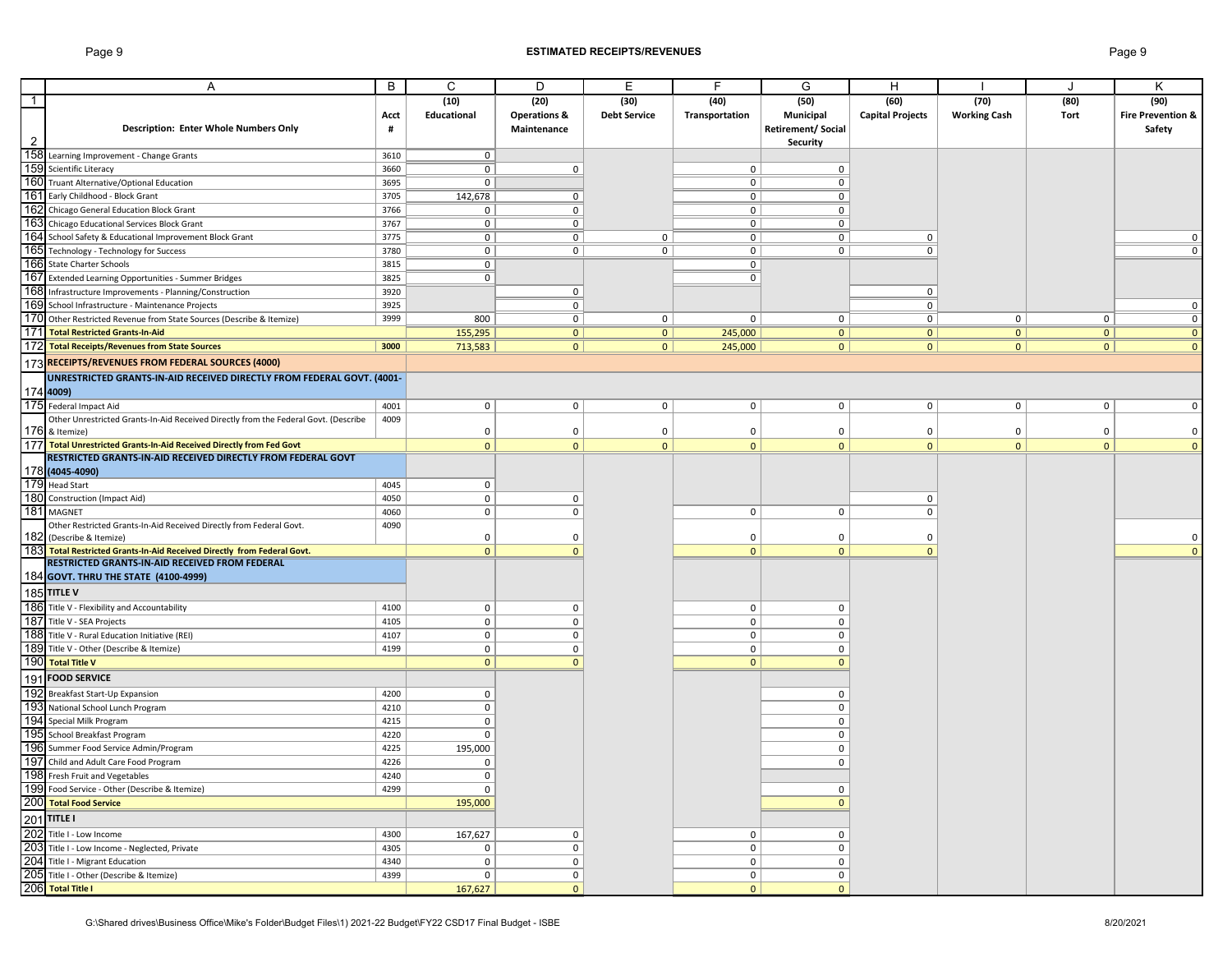|                | A                                                                      | B            | C            | D                       | E                   | F              | G                         | H                       |                     |              | K                            |
|----------------|------------------------------------------------------------------------|--------------|--------------|-------------------------|---------------------|----------------|---------------------------|-------------------------|---------------------|--------------|------------------------------|
| $\overline{1}$ |                                                                        |              | (10)         | (20)                    | (30)                | (40)           | (50)                      | (60)                    | (70)                | (80)         | (90)                         |
|                |                                                                        | Acct         | Educational  | <b>Operations &amp;</b> | <b>Debt Service</b> | Transportation | Municipal                 | <b>Capital Projects</b> | <b>Working Cash</b> | Tort         | <b>Fire Prevention &amp;</b> |
|                | <b>Description: Enter Whole Numbers Only</b>                           | #            |              | Maintenance             |                     |                | <b>Retirement/ Social</b> |                         |                     |              | Safety                       |
| 2              |                                                                        |              |              |                         |                     |                | Security                  |                         |                     |              |                              |
|                |                                                                        |              |              |                         |                     |                |                           |                         |                     |              |                              |
|                | 207 TITLE IV                                                           |              |              |                         |                     |                |                           |                         |                     |              |                              |
|                | 208 Title IV - Student Support & Academic Enrichment Grant             | 4400         | 11,283       | 0                       |                     | $\mathbf 0$    | $\mathbf 0$               |                         |                     |              |                              |
|                | 209 Title IV - 21st Century                                            | 4421         | $\mathbf 0$  | $\mathsf 0$             |                     | $\mathbf 0$    | $\mathbf 0$               |                         |                     |              |                              |
|                | 210 Title IV - Other (Describe & Itemize)                              | 4499         | $\mathbf 0$  | $\mathsf 0$             |                     | $\mathbf 0$    | $\mathbf 0$               |                         |                     |              |                              |
|                | 211 Total Title IV                                                     |              | 11,283       | $\mathbf{0}$            |                     | $\mathbf{0}$   | $\mathbf{0}$              |                         |                     |              |                              |
|                | 212 FEDERAL - SPECIAL EDUCATION                                        |              |              |                         |                     |                |                           |                         |                     |              |                              |
|                | 213 Federal Special Education - Preschool Flow-Through                 | 4600         | 0            | 0                       |                     | $\mathbf 0$    | 0                         |                         |                     |              |                              |
|                |                                                                        |              |              |                         |                     |                |                           |                         |                     |              |                              |
|                | 214 Federal Special Education - Preschool Discretionary                | 4605         | 0            | 0                       |                     | $\mathbf 0$    | 0                         |                         |                     |              |                              |
|                | 215 Federal Special Education - IDEA Flow Through                      | 4620         | 0            | $\mathsf 0$             |                     | $\mathbf 0$    | $\mathbf 0$               |                         |                     |              |                              |
|                | 216 Federal Special Education - IDEA Room & Board                      | 4625         | 0            | $\mathsf 0$             |                     | $\mathbf 0$    | 0                         |                         |                     |              |                              |
|                | 217 Federal Special Education - IDEA Discretionary                     | 4630         | 0            | $\mathsf 0$             |                     | $\mathbf 0$    | 0                         |                         |                     |              |                              |
|                | 218 Federal Special Education - IDEA - Other (Describe & Itemize)      | 4699         | 0            | $\mathsf 0$             |                     | $\mathbf 0$    | 0                         |                         |                     |              |                              |
|                | 219 Total Federal Special Education                                    |              | $\mathbf{0}$ | $\mathbf{0}$            |                     | $\mathbf{0}$   | $\mathbf{0}$              |                         |                     |              |                              |
|                | 220 CTE - PERKINS                                                      |              |              |                         |                     |                |                           |                         |                     |              |                              |
|                | 221 CTE - Perkins-Title IIIE Tech Prep                                 | 4770         | 0            | 0                       |                     |                | 0                         |                         |                     |              |                              |
|                | 222 CTE - Other (Describe & Itemize)                                   | 4799         | 0            | $\mathsf 0$             |                     |                | $\mathbf 0$               |                         |                     |              |                              |
|                |                                                                        |              |              |                         |                     |                |                           |                         |                     |              |                              |
|                | 223 Total CTE - Perkins                                                |              | $\mathbf{0}$ | $\mathbf 0$             |                     |                | $\mathbf 0$               |                         |                     |              |                              |
|                | 224 Federal - Adult Education                                          | 4810         | 0            | $\mathsf 0$             |                     |                | $\mathbf 0$               |                         |                     |              |                              |
|                | 225 ARRA - General State Aid - Education Stabilization                 | 4850         | $\mathbf 0$  | 0                       | $\mathbf 0$         | $\mathbf 0$    | 0                         | $\mathbf 0$             |                     | $\mathbf 0$  | 0                            |
|                | 226 ARRA - Title I - Low Income                                        | 4851         | $\mathbf 0$  | $\mathsf 0$             |                     | $\mathbf 0$    | $\mathbf 0$               |                         |                     |              |                              |
|                | 227 ARRA - Title I - Neglected, Private                                | 4852         | $\mathbf 0$  | 0                       | $\mathbf 0$         | $\mathbf 0$    | 0                         | 0                       |                     | $\mathbf 0$  | $\Omega$                     |
|                | 228 ARRA - Title I - Delinquent, Private                               | 4853         | $\mathbf 0$  | $\mathbf 0$             | $\mathbf 0$         | $\mathbf 0$    | $\mathbf 0$               | $\mathbf 0$             |                     | $\mathbf 0$  | $\Omega$                     |
|                | 229 ARRA - Title I - School Improvement (Part A)                       | 4854         | 0            | $\mathbf 0$             | $\mathbf{0}$        | $\mathbf 0$    | $\mathbf 0$               | 0                       |                     | $\mathbf 0$  | $\Omega$                     |
|                | 230 ARRA - Title I - School Improvement (Section 1003g)                | 4855         | $\mathbf 0$  | $\mathsf 0$             | $\mathbf 0$         | $\mathbf 0$    | $\mathbf 0$               | $\mathbf 0$             |                     | $\mathbf 0$  | $\mathbf 0$                  |
|                | 231 ARRA - IDEA - Part B - Preschool                                   | 4856         | $\mathbf 0$  | $\mathbf 0$             | $\mathbf 0$         | $\mathbf 0$    | $\mathbf 0$               | $\mathbf 0$             |                     | $\mathbf 0$  | $\Omega$                     |
|                | 232 ARRA - IDEA - Part B - Flow-Through                                | 4857         | $\mathbf 0$  | 0                       | 0                   | $\mathbf 0$    | $\mathbf 0$               | $\mathbf 0$             |                     | $\mathbf 0$  | 0                            |
|                | 233 ARRA - Title IID - Technology - Formula                            | 4860         | $\mathbf 0$  | 0                       | 0                   | $\mathbf 0$    | $\mathbf 0$               | $\mathbf 0$             |                     | $\mathbf 0$  | 0                            |
|                | 234 ARRA - Title IID - Technology - Competitive                        | 4861         | 0            | 0                       | $\mathbf{0}$        | $\mathbf 0$    | 0                         | $\mathbf 0$             |                     | $\mathbf{0}$ | 0                            |
|                | 235 ARRA - McKinney - Vento Homeless Education                         | 4862         | $\mathbf 0$  | 0                       |                     | $\mathbf 0$    | $\mathbf 0$               |                         |                     |              |                              |
|                | 236 ARRA - Child Nutrition Equipment Assistance                        | 4863         | 0            | $\mathsf 0$             |                     |                |                           |                         |                     |              |                              |
|                |                                                                        |              |              |                         |                     |                |                           |                         |                     |              |                              |
|                | 237 Impact Aid Formula Grants                                          | 4864         | 0            | $\mathsf 0$             | $\mathbf 0$         | $\mathbf 0$    | 0                         | $\mathbf 0$             |                     | $\mathbf 0$  | $\mathbf 0$                  |
|                | 238 Impact Aid Competitive Grants                                      | 4865         | 0            | 0                       | $\mathbf 0$         | $\mathbf 0$    | 0                         | $\mathbf 0$             |                     | $\mathbf 0$  | 0                            |
|                | 239 Qualified Zone Academy Bond Tax Credits                            | 4866         | 0            | 0                       | $\mathbf 0$         | $\mathbf 0$    | 0                         | $\mathbf 0$             |                     | $\mathbf 0$  | 0                            |
|                | 240 Qualified School Construction Bond Credits                         | 4867         | 0            | 0                       | $\mathbf 0$         | $\mathbf 0$    | 0                         | $\mathbf 0$             |                     | $\mathbf 0$  | $\Omega$                     |
|                | 241 Build America Bond Tax Credits                                     | 4868         | 0            | $\mathbf 0$             | $\mathbf 0$         | $\mathbf 0$    | $\mathbf 0$               | 0                       |                     | $\mathbf{0}$ | $\Omega$                     |
|                | 242 Build America Bond Interest Reimbursement                          | 4869         | 0            | $\mathbf 0$             | $\mathbf 0$         | $\mathbf 0$    | $\mathbf 0$               | 0                       |                     | $\mathbf 0$  | $\Omega$                     |
|                | 243 ARRA - General State Aid - Other Government Services Stabilization | 4870         | 0            | $\mathsf 0$             | $\mathbf 0$         | $\mathbf 0$    | $\mathbf 0$               | $\mathbf 0$             |                     | $\mathbf 0$  | $\Omega$                     |
|                | 244 Other ARRA Funds - II                                              | 4871         | 0            | $\mathbf 0$             | $\mathbf 0$         | $\mathbf 0$    | $\mathbf 0$               | $\mathbf 0$             |                     | $\mathbf 0$  | 0                            |
|                | 245 Other ARRA Funds - III                                             | 4872         | $\mathbf 0$  | $\mathsf 0$             | 0                   | $\mathbf 0$    | $\mathbf 0$               | $\mathbf 0$             |                     | $\mathbf 0$  | 0                            |
|                | 246 Other ARRA Funds - IV                                              | 4873         | $\mathbf 0$  | $\mathbf 0$             | 0                   | $\mathbf 0$    | $\mathbf 0$               | $\mathbf 0$             |                     | $\mathbf 0$  | $\Omega$                     |
|                | 247 Other ARRA Funds - V                                               | 4874         | $\mathbf 0$  | $\mathbf 0$             | $\mathbf{0}$        | $\mathbf 0$    | $\mathbf 0$               | $\mathbf 0$             |                     | $\mathbf{0}$ | $\Omega$                     |
|                | 248 ARRA - Early Childhood                                             | 4875         | 0            | $\mathbf 0$             | $\mathbf{0}$        | $\mathbf 0$    | $\mathbf 0$               | 0                       |                     | 0            | $\Omega$                     |
|                | 249 Other ARRA Funds - VII                                             | 4876         | 0            | 0                       | 0                   | $\mathbf 0$    | $\mathbf 0$               | 0                       |                     | $\mathbf 0$  | 0                            |
|                | 250 Other ARRA Funds - VIII                                            | 4877         | 0            | $\mathbf 0$             | $\mathbf 0$         | $\mathsf 0$    | 0                         | $\mathbf 0$             |                     | 0            | $\Omega$                     |
|                | 251 Other ARRA Funds - IX                                              | 4878         | 0            | $\mathbf 0$             | $\mathbf 0$         | $\mathbf 0$    | 0                         | $\mathbf{0}$            |                     | $\mathbf{0}$ | $\mathbf 0$                  |
|                | 252 Other ARRA Funds - X                                               |              |              | 0                       | 0                   | $\mathbf{0}$   | 0                         | $\mathbf 0$             |                     | $\mathbf 0$  |                              |
|                | 253 Other ARRA Funds - Ed Job Fund Program                             | 4879<br>4880 | 0            |                         |                     |                | $\mathbf 0$               |                         |                     |              | 0                            |
|                |                                                                        |              | 0            | 0                       | $\mathbf 0$         | $\mathsf 0$    |                           | $\mathbf 0$             |                     | $\mathsf{O}$ | $\mathbf 0$                  |
|                | 254 Total Stimulus Programs                                            |              | $\mathbf{0}$ | 0                       | 0                   | $\mathbf{0}$   | $\mathbf{0}$              | $\mathbf{0}$            |                     | 0            | $\Omega$                     |
|                | 255 Race to the Top Program                                            | 4901         | 0            |                         |                     |                |                           |                         |                     |              |                              |
|                | 256 Race to the Top - Preschool Expansion Grant                        | 4902         | $\mathsf{O}$ | $\mathsf 0$             |                     | $\mathsf{O}$   | $\mathsf 0$               |                         |                     |              |                              |
|                | 257 Title III - Instruction for English Learners & Immigrant Students  | 4905         | $\mathbf 0$  |                         |                     | $\mathbf{0}$   | $\mathsf 0$               |                         |                     |              |                              |
|                | 258 Title III - English Language Acquistion                            | 4909         | 0            |                         |                     | $\overline{0}$ | 0                         |                         |                     |              |                              |
|                | 259 McKinney Education for Homeless Children                           | 4920         | 0            | $\mathbf 0$             |                     | $\overline{0}$ | $\mathbf 0$               |                         |                     |              |                              |
|                | 260 Title II - Eisenhower - Professional Development Formula           | 4930         | 0            | $\mathbf 0$             |                     | $\overline{0}$ | 0                         |                         |                     |              |                              |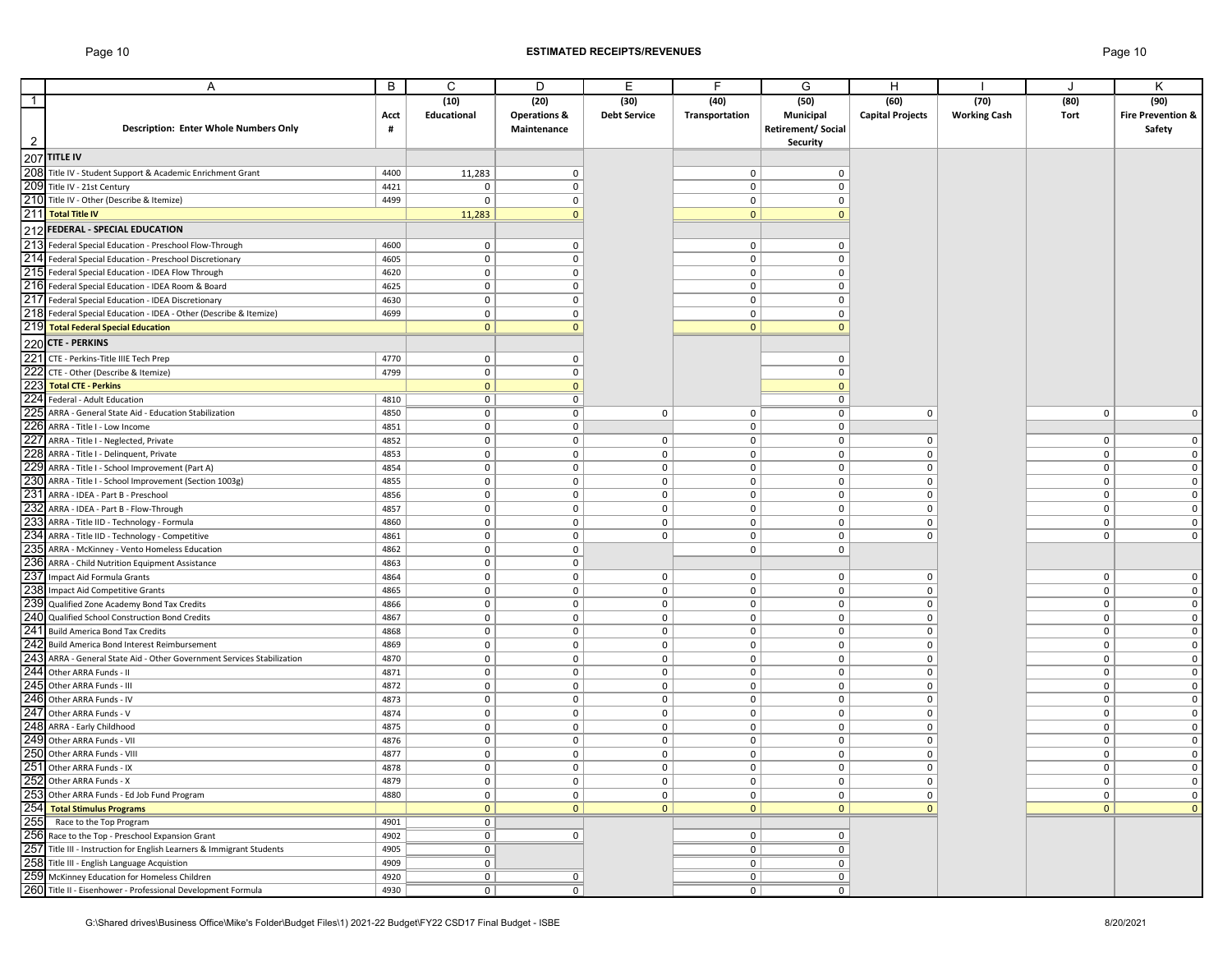## Page 11 **ESTIMATED RECEIPTS/REVENUES** Page 11

|                                                                                       | B    |                | D                       | E.                  |                | G                         |                         |                     |              |                              |
|---------------------------------------------------------------------------------------|------|----------------|-------------------------|---------------------|----------------|---------------------------|-------------------------|---------------------|--------------|------------------------------|
|                                                                                       |      | (10)           | (20)                    | (30)                | (40)           | (50)                      | (60)                    | (70)                | (80)         | (90)                         |
|                                                                                       | Acct | Educational    | <b>Operations &amp;</b> | <b>Debt Service</b> | Transportation | Municipal                 | <b>Capital Projects</b> | <b>Working Cash</b> | Tort         | <b>Fire Prevention &amp;</b> |
| <b>Description: Enter Whole Numbers Only</b>                                          |      |                | Maintenance             |                     |                | <b>Retirement/ Social</b> |                         |                     |              | Safety                       |
|                                                                                       |      |                |                         |                     |                | Security                  |                         |                     |              |                              |
| 261 Title II - Teacher Quality                                                        | 4932 | 35,554         |                         |                     |                |                           |                         |                     |              |                              |
| 262 Federal Charter Schools                                                           | 4960 |                |                         |                     |                |                           |                         |                     |              |                              |
| 263 State Assessment Grants                                                           | 4981 | $\overline{0}$ |                         |                     | $\mathbf 0$    |                           |                         |                     |              |                              |
| 264 Grant for State Assessments and Related Activities                                | 4982 | 0 <sup>1</sup> |                         |                     | $\Omega$       |                           |                         |                     |              |                              |
| 265 Medicaid Matching Funds - Administrative Outreach                                 | 4991 | 0 <sup>1</sup> |                         |                     | $\mathbf 0$    |                           |                         |                     |              |                              |
| 266 Medicaid Matching Funds - Fee-For-Service Program                                 | 4992 | $\overline{0}$ |                         |                     | $\mathbf 0$    |                           |                         |                     |              |                              |
| Other Restricted Grants Received from Federal Government through State (Describe      | 4998 |                |                         |                     |                |                           |                         |                     |              |                              |
| 267 & Itemize)                                                                        |      | 1,105,843      | 311,054                 |                     | 224,698        | 0                         |                         |                     |              |                              |
| 268 Total Restricted Grants-In-Aid Received from Federal Govt. Thru the State         |      |                |                         |                     |                |                           |                         |                     |              |                              |
|                                                                                       |      | 1,515,307      | 311,054                 |                     | 224,698        |                           | $\Omega$                |                     |              |                              |
| 269 TOTAL RECEIPTS/REVENUES FROM FEDERAL SOURCES                                      | 4000 | 1,515,307      | 311,054                 | $\mathbf{0}$        | 224,698        | $\mathbf{0}$              | $\mathbf{0}$            | $\mathbf{0}$        | $\mathbf{0}$ | $\mathbf 0$                  |
| 270 <mark>TOTAL DIRECT RECEIPTS/REVENUES (without Student Activity Funds 1799)</mark> |      |                |                         |                     |                |                           |                         |                     |              |                              |
|                                                                                       |      | 17,328,649     | 2,612,430               | $\Omega$            | 1,935,673      | 547,960                   | $\Omega$                | 688,762             | 335,762      | $\Omega$                     |
| 271 TOTAL DIRECT RECEIPTS/REVENUES (with Student Activity Funds 1799)                 |      | 17,418,649     |                         |                     |                |                           |                         |                     |              |                              |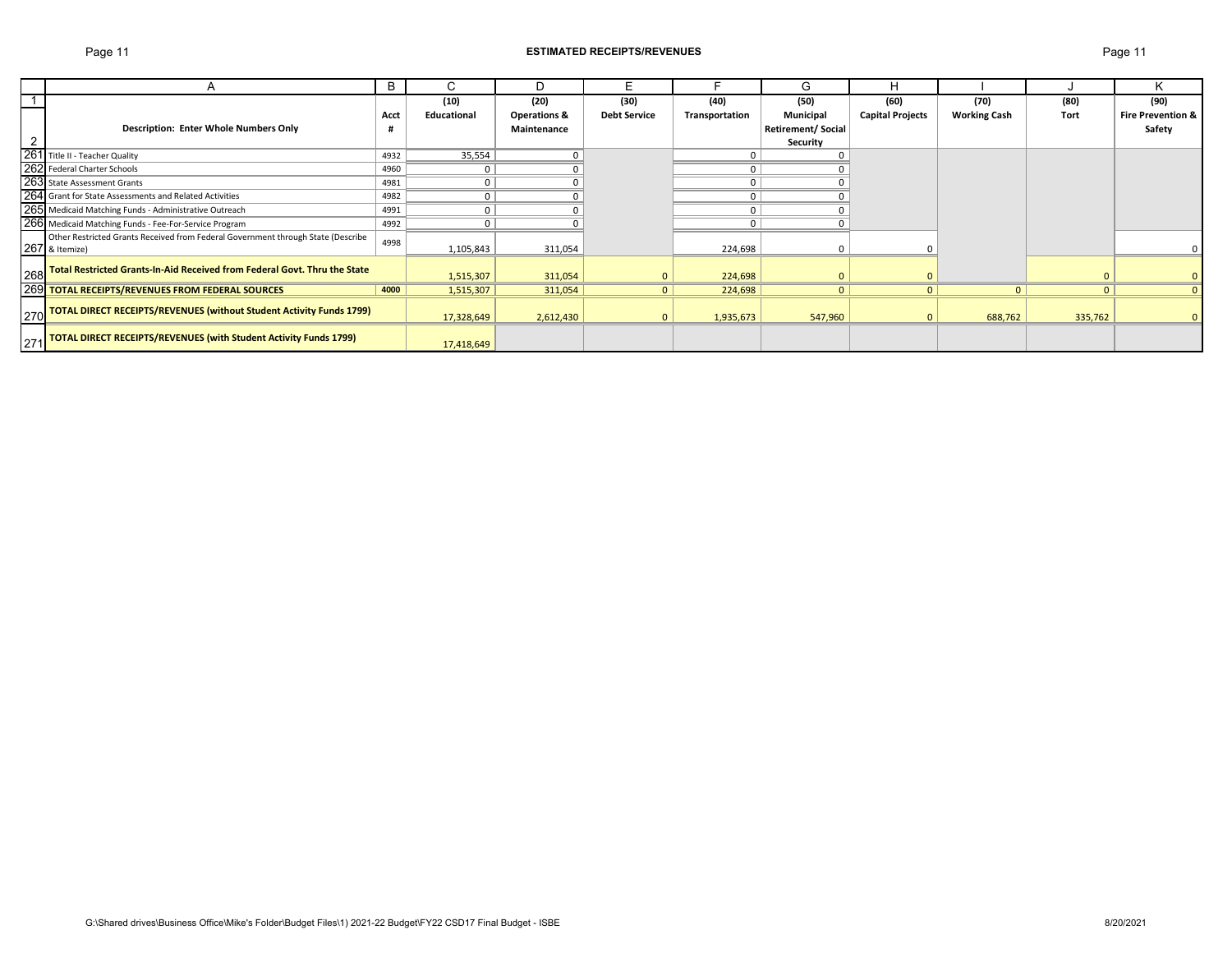## Page 12 **ESTIMATED DISBURSEMENTS/EXPENDITURES** Page 12

|                | Α                                                                           | B            | C                       | D                        | E               | F.                    | G                     | н                    |                 |                 | Κ                 |
|----------------|-----------------------------------------------------------------------------|--------------|-------------------------|--------------------------|-----------------|-----------------------|-----------------------|----------------------|-----------------|-----------------|-------------------|
| $\mathbf{1}$   |                                                                             |              | (100)                   | (200)                    | (300)           | (400)                 | (500)                 | (600)                | (700)           | (800)           | (900)             |
|                | Description: Enter Whole Numbers Only                                       | <b>Funct</b> | <b>Salaries</b>         | <b>Employee Benefits</b> | Purchased       | <b>Supplies &amp;</b> | <b>Capital Outlay</b> | <b>Other Objects</b> | Non-Capitalized | Termination     | Total             |
| $\overline{2}$ |                                                                             | #            |                         |                          | <b>Services</b> | <b>Materials</b>      |                       |                      | Equipment       | <b>Benefits</b> |                   |
| 3              | <b>10 - EDUCATIONAL FUND (ED)</b>                                           |              |                         |                          |                 |                       |                       |                      |                 |                 |                   |
| 4              | <b>INSTRUCTION (ED)</b>                                                     | 1000         |                         |                          |                 |                       |                       |                      |                 |                 |                   |
| 5              |                                                                             |              |                         |                          |                 |                       |                       |                      |                 |                 |                   |
| 6              | <b>Regular Programs</b>                                                     | 1100<br>1115 | 6,310,294               | 1,662,836                | 226,150<br>0    | 326,095               | 282,000               | 52,500               | $\mathbf 0$     | $\mathbf 0$     | 8,859,875         |
| 7              | Tuition Payment to Charter Schools                                          | 1125         | 0                       | $\mathbf 0$              | $\mathbf 0$     | 0                     | 0                     | 0                    | $\mathbf 0$     | $\mathbf 0$     | 0<br>$\mathbf{0}$ |
| 8              | Pre-K Programs<br>Special Education Programs (Functions 1200 - 1220)        | 1200         | $\mathsf 0$             | $\mathsf{O}$             | $\mathbf 0$     | $\mathsf 0$           | 25,000                | 890,000              | $\mathsf 0$     | $\mathsf 0$     | 915,000           |
| 9              | Special Education Programs Pre-K                                            | 1225         | 77,525                  | 7,759                    | 3,300           | 8,885                 | 0                     | 0                    | $\mathbf 0$     | 0               | 97,469            |
| 10             | Remedial and Supplemental Programs K-12                                     | 1250         | 0                       | $\mathbf 0$              | $\mathbf 0$     | $\mathbf 0$           | $\mathbf 0$           | $\mathbf{0}$         | $\mathsf 0$     | $\mathsf 0$     | $\mathbf 0$       |
|                | Remedial and Supplemental Programs Pre-K                                    | 1275         | $\mathsf 0$             | $\mathsf{O}$             | $\mathbf 0$     | $\mathbf 0$           | $\mathbf 0$           | $\mathbf{0}$         | $\mathsf 0$     | $\mathsf 0$     | $\mathbf{0}$      |
|                | Adult/Continuing Education Programs                                         | 1300         | $\mathsf 0$             | $\mathbf 0$              | $\mathbf 0$     | $\mathbf 0$           | $\mathbf 0$           | $\mathbf{0}$         | $\mathbf 0$     | $\mathsf 0$     | $\mathbf{0}$      |
| 13             | <b>CTE Programs</b>                                                         | 1400         | 0                       | $\mathsf{O}$             | $\mathbf 0$     | $\mathbf 0$           | 0                     | $\mathbf{0}$         | $\mathsf 0$     | 0               | $\mathbf 0$       |
|                | Interscholastic Programs                                                    | 1500         | 131,250                 | 1,556                    | 34,680          | 15,200                | 14,150                | 11,000               | $\mathbf 0$     | 0               | 207,836           |
| 15             | Summer School Programs                                                      | 1600         | 0                       | $\mathsf 0$              | $\mathbf 0$     | 0                     | 0                     | $\mathbf 0$          | $\mathsf 0$     | 0               | $\Omega$          |
| 16             | <b>Gifted Programs</b>                                                      | 1650         | $\mathsf 0$             | $\mathsf 0$              | $\mathbf 0$     | 1,000                 | $\mathbf 0$           | $\mathbf 0$          | $\mathbf 0$     | 0               | 1,000             |
| 17             | <b>Driver's Education Programs</b>                                          | 1700         | 0                       | $\mathsf 0$              | $\mathbf 0$     | 0                     | $\mathbf 0$           | $\mathbf 0$          | $\mathbf 0$     | 0               | $\mathbf 0$       |
| 18             | <b>Bilingual Programs</b>                                                   | 1800         | $\mathsf 0$             | $\mathsf{O}$             | $\mathbf 0$     | $\mathsf 0$           | $\mathbf 0$           | $\mathbf 0$          | $\mathsf 0$     | $\mathsf 0$     | $\mathbf 0$       |
| 19             | Truant Alternative & Optional Programs                                      | 1900         | $\mathsf{O}\phantom{0}$ | $\mathsf{O}$             | $\mathbf 0$     | $\mathbf 0$           | $\mathsf{O}$          | $\mathsf 0$          | $\mathbf 0$     | $\mathsf 0$     | $\mathbf 0$       |
| 20             | Pre-K Programs - Private Tuition                                            | 1910         |                         |                          |                 |                       |                       | $\mathsf 0$          |                 |                 | $\mathbf{0}$      |
|                | Regular K-12 Programs Private Tuition                                       | 1911         |                         |                          |                 |                       |                       | $\mathsf 0$          |                 |                 | $\mathbf 0$       |
|                | Special Education Programs K-12 Private Tuition                             | 1912         |                         |                          |                 |                       |                       | $\mathsf 0$          |                 |                 | $\mathbf 0$       |
|                | Special Education Programs Pre-K Tuition                                    | 1913         |                         |                          |                 |                       |                       | $\mathbf 0$          |                 |                 | $\mathbf 0$       |
|                | Remedial/Supplemental Programs K-12 Private Tuition                         | 1914         |                         |                          |                 |                       |                       | $\mathsf 0$          |                 |                 | $\mathbf{0}$      |
|                | Remedial/Supplemental Programs Pre-K Private Tuition                        | 1915         |                         |                          |                 |                       |                       | $\mathbf 0$          |                 |                 | $\mathbf{0}$      |
|                | Adult/Continuing Education Programs Private Tuition                         | 1916         |                         |                          |                 |                       |                       | $\mathbf 0$          |                 |                 | $\mathbf{0}$      |
| 27             | <b>CTE Programs Private Tuition</b>                                         | 1917         |                         |                          |                 |                       |                       | $\mathbf 0$          |                 |                 | $\mathbf{0}$      |
| 28             | Interscholastic Programs Private Tuition                                    | 1918         |                         |                          |                 |                       |                       | $\mathsf 0$          |                 |                 | $\mathbf 0$       |
|                | Summer School Programs Private Tuition                                      | 1919         |                         |                          |                 |                       |                       | $\mathsf 0$          |                 |                 | $\mathbf 0$       |
|                | Gifted Programs Private Tuition                                             | 1920         |                         |                          |                 |                       |                       | $\mathbf 0$          |                 |                 | $\mathbf 0$       |
| 31             | <b>Bilingual Programs Private Tuition</b>                                   | 1921         |                         |                          |                 |                       |                       | $\mathbf 0$          |                 |                 | $\mathbf 0$       |
| 32             | Truants Alternative/Opt Ed Programs Private Tuition                         | 1922         |                         |                          |                 |                       |                       | $\mathbf 0$          |                 |                 | $\overline{0}$    |
| 33             | <b>Student Activity Fund Expenditures</b>                                   | 1999         |                         |                          |                 |                       |                       | 90,000               |                 |                 | 90,000            |
| 34             | <b>Total Instruction<sup>14</sup> (Without Student Activity Funds 1999)</b> | 1000         | 6,519,069               | 1,672,150                | 264,130         | 351,180               | 321,150               | 953,500              | $\mathbf{0}$    | $\mathbf{0}$    | 10,081,179        |
| 35             | <b>Total Instruction14 (With Student Activity Funds 1999)</b>               | 1000         | 6,519,069               | 1,672,150                | 264,130         | 351,180               | 321,150               | 1,043,500            | 0               | $\mathbf{0}$    | 10,171,179        |
| 36             | <b>SUPPORT SERVICES (ED)</b>                                                | 2000         |                         |                          |                 |                       |                       |                      |                 |                 |                   |
|                |                                                                             |              |                         |                          |                 |                       |                       |                      |                 |                 |                   |
| 37             | <b>Support Services - Pupil</b>                                             | 2100         |                         |                          |                 |                       |                       |                      |                 |                 |                   |
| 38             | Attendance & Social Work Services                                           | 2110         | 15,750                  | 155                      | $\mathbf 0$     | $\mathbf 0$           | $\mathbf 0$           | $\mathbf{0}$         | $\pmb{0}$       | $\mathsf 0$     | 15,905            |
|                | <b>Guidance Services</b>                                                    | 2120         | 379,858                 | 58,486                   | 1,000           | 4,000                 | $\mathsf 0$           | $\mathbf 0$          | $\mathsf 0$     | $\mathsf 0$     | 443,344           |
|                | <b>Health Services</b>                                                      | 2130         | 171,580                 | 76,304                   | 2,000           | 5,000                 | 3,800                 | $\overline{0}$       | $\mathsf 0$     | 0               | 258,684           |
| 41             | <b>Psychological Services</b>                                               | 2140         | 0                       | $\mathsf 0$              | $\mathbf 0$     | 0                     | 0                     | $\overline{0}$       | $\mathbf 0$     | 0               | $\mathbf 0$       |
|                | Speech Pathology & Audiology Services                                       | 2150         | 0                       | $\mathbf 0$              | 0               | $\pmb{0}$             | 0                     | $\mathbf{0}$         | $\mathbf 0$     | 0               | $\mathbf 0$       |
|                | Other Support Services - Pupils (Describe & Itemize)                        | 2190         | 0                       | $\mathbf 0$              | 0               | $\pmb{0}$             | 0                     | $\mathbf 0$          | $\mathsf 0$     | 0               | $\mathbf{0}$      |
|                | <b>Total Support Services - Pupil</b>                                       | 2100         | 567,188                 | 134,946                  | 3,000           | 9,000                 | 3,800                 | 0                    | $\mathbf{0}$    | $\mathbf{0}$    | 717,934           |
| 45             | <b>Support Services - Instructional Staff</b>                               | 2200         |                         |                          |                 |                       |                       |                      |                 |                 |                   |
| 46             | Improvement of Instruction Services                                         | 2210         | 0                       | $\mathbf 0$              | 36,054          | 450                   | 0                     | $\mathbf 0$          | $\mathbf 0$     | 0               | 36,504            |
| 47             | <b>Educational Media Services</b>                                           | 2220         | 80,512                  | 29,624                   | 9,600           | 13,150                | 6,500                 | $\mathbf 0$          | $\mathsf 0$     | $\mathsf 0$     | 139,386           |
|                | 48 Assessment & Testing                                                     | 2230         | $\mathbf{0}$            | 0 <sup>1</sup>           | 47,300          | 25,400                | 0 <sup>1</sup>        | 0 <sub>1</sub>       | 0               | $\mathbf{0}$    | 72,700            |
| 49             | <b>Total Support Services - Instructional Staff</b>                         | 2200         | 80,512                  | 29,624                   | 92,954          | 39,000                | 6,500                 | 0                    | 0               | 0               | 248,590           |
| 50             | <b>Support Services - General Administration</b>                            | 2300         |                         |                          |                 |                       |                       |                      |                 |                 |                   |
|                | 51 Board of Education Services                                              | 2310         | 8,772                   | $\overline{0}$           | 38,000          | 6,500                 | 22,500                | 6,600                | $\mathbf 0$     | $\mathbf 0$     | 82,372            |
| 52             | <b>Executive Administration Services</b>                                    | 2320         | 270,312                 | 72,415                   | 4,600           | 4,500                 | 0                     | 4,000                | $\mathsf 0$     | 0               | 355,827           |
| <u>53</u>      | Special Area Administration Services                                        | 2330         | 0                       | $\mathbf 0$              | $\mathbf 0$     | $\mathbf 0$           | 0                     | $\mathbf 0$          | $\mathsf 0$     | 0               | $\pmb{0}$         |
|                |                                                                             | $2360 -$     |                         |                          |                 |                       |                       |                      |                 |                 |                   |
| 54             | <b>Tort Immunity Services</b>                                               | 2370         | 0                       | 0                        | 0               | 0                     | 0                     | 0                    | $\mathsf 0$     | 0               | $\mathbf 0$       |
| 55             | <b>Total Support Services - General Administration</b>                      | 2300         | 279,084                 | 72,415                   | 42,600          | 11,000                | 22,500                | 10,600               | 0               | 0               | 438,199           |
| 56             | <b>Support Services - School Administration</b>                             | 2400         |                         |                          |                 |                       |                       |                      |                 |                 |                   |
| 57             | Office of the Principal Services                                            | 2410         | 809,237                 | 150,640                  | 69,800          | 13,500                | 30,000                | 3,725                | $\mathsf 0$     | 0               | 1,076,902         |
| 58             | Other Support Services - School Administration (Describe & Itemize)         | 2490         | 0                       | $\circ$                  | $\mathbf 0$     | $\mathbf 0$           | 0                     | $\mathbf 0$          | $\mathsf 0$     | $\mathsf{O}$    | $\mathbf 0$       |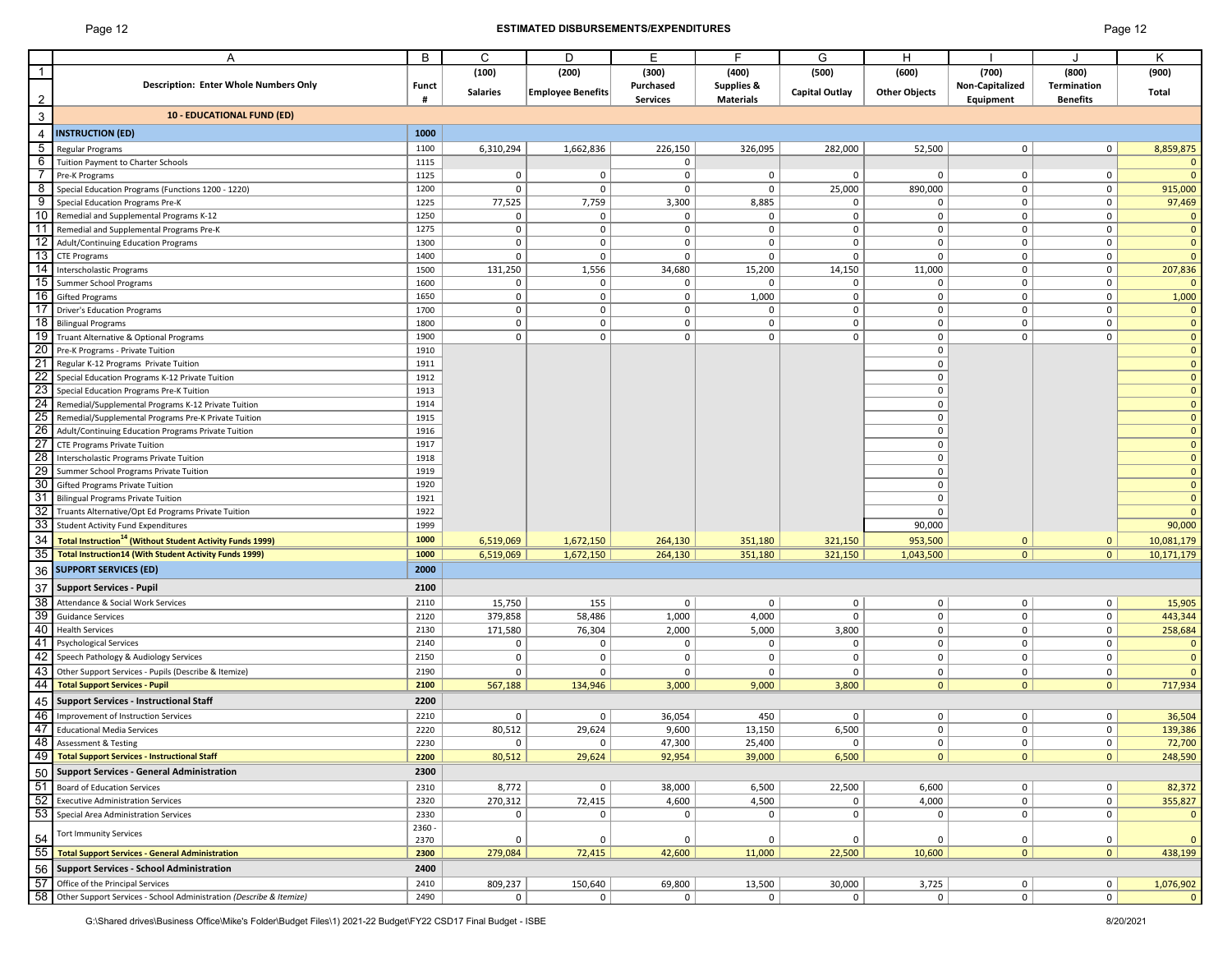## Page 13 **ESTIMATED DISBURSEMENTS/EXPENDITURES** Page 13

| -age | ר |
|------|---|
|------|---|

|                 | A                                                                                                   | B            | C               | D                        | E                   | F.               | G              | H                    |                 |                    | Κ                          |
|-----------------|-----------------------------------------------------------------------------------------------------|--------------|-----------------|--------------------------|---------------------|------------------|----------------|----------------------|-----------------|--------------------|----------------------------|
| $\overline{1}$  |                                                                                                     |              | (100)           | (200)                    | (300)               | (400)            | (500)          | (600)                | (700)           | (800)              | (900)                      |
|                 | <b>Description: Enter Whole Numbers Only</b>                                                        | Funct        |                 |                          | Purchased           | Supplies &       |                |                      | Non-Capitalized | <b>Termination</b> |                            |
| $\overline{2}$  |                                                                                                     | #            | <b>Salaries</b> | <b>Employee Benefits</b> | <b>Services</b>     | <b>Materials</b> | Capital Outlay | <b>Other Objects</b> | Equipment       | <b>Benefits</b>    | Total                      |
| 59              | <b>Total Support Services - School Administration</b>                                               | 2400         | 809,237         | 150,640                  | 69,800              | 13,500           | 30,000         | 3,725                | $\mathbf{0}$    | 0                  | 1,076,902                  |
| 60              | <b>Support Services - Business</b>                                                                  | 2500         |                 |                          |                     |                  |                |                      |                 |                    |                            |
| 61              | Direction of Business Support Services                                                              | 2510         | 198,857         | 63,668                   | 43,500              | 13,000           | 10,000         | $\mathbf 0$          | $\mathbf 0$     | $\mathbf 0$        | 329,025                    |
| 62              | <b>Fiscal Services</b>                                                                              | 2520         | 0               | $\Omega$                 | 0                   | 0                | $\mathbf 0$    | $\mathsf 0$          | $\mathbf 0$     | $\mathbf 0$        |                            |
| 63              | Operation & Maintenance of Plant Services                                                           | 2540         | 812,143         | 32,274                   | $\mathbf 0$         | 153,864          | $\mathbf 0$    | $\mathbf 0$          | $\mathbf 0$     | $\mathbf 0$        | 998,281                    |
| 64              | <b>Pupil Transportation Services</b>                                                                | 2550         | $\mathbf 0$     | $\Omega$                 | 0                   | 0                | $\mathbf 0$    | $\mathbf 0$          | $\mathbf 0$     | $\mathbf 0$        |                            |
| 65              | <b>Food Services</b>                                                                                | 2560         | 216,452         | 54,238                   | 19,700              | 205,120          | 10,000         | $\mathbf 0$          | $\mathbf 0$     | $\mathbf 0$        | 505,510                    |
| 66              | <b>Internal Services</b>                                                                            | 2570         | $\mathbf 0$     | $\mathbf 0$              | $\mathbf 0$         | $\mathbf 0$      | $\mathbf 0$    | $\mathbf 0$          | $\mathbf 0$     | $\overline{0}$     |                            |
| 67              | <b>Total Support Services - Business</b>                                                            | 2500         | 1,227,452       | 150,180                  | 63,200              | 371,984          | 20,000         | $\mathbf{0}$         | $\mathbf{0}$    | 0                  | 1,832,816                  |
| 68              | <b>Support Services - Central</b>                                                                   | 2600         |                 |                          |                     |                  |                |                      |                 |                    |                            |
| 69              | Direction of Central Support Services                                                               | 2610         | $\mathbf 0$     | $\mathbf 0$              | $\mathbf 0$         | $\mathbf 0$      | $\mathsf 0$    | $\mathbf 0$          | $\mathbf{0}$    | 0 <sup>1</sup>     | $\mathbf{0}$               |
| - 70            | Planning, Research, Development & Evaluation Services                                               | 2620         | $\mathsf 0$     | $\mathsf 0$              | $\mathsf{O}\xspace$ | $\mathbf 0$      | $\mathsf 0$    | $\mathsf 0$          | $\mathbf 0$     | $\mathbf 0$        | $\mathbf{0}$               |
| $71$            | <b>Information Services</b>                                                                         | 2630         | $\mathsf 0$     | $\mathbf 0$              | $\mathbf 0$         | $\mathbf 0$      | $\mathsf 0$    | $\mathbf 0$          | $\mathbf{0}$    | $\mathbf 0$        | $\mathbf{0}$               |
| 72              | <b>Staff Services</b>                                                                               | 2640         | $\mathbf 0$     | $\mathbf 0$              | $\mathbf 0$         | $\mathbf 0$      | $\mathsf 0$    | $\mathbf 0$          | $\mathbf 0$     | $\mathbf 0$        | $\mathbf 0$                |
| -73             | <b>Data Processing Services</b>                                                                     | 2660         | $\mathsf 0$     | $\mathsf 0$              | $\mathbf 0$         | $\mathbf 0$      | $\mathsf 0$    | $\mathbf 0$          | $\mathbf{0}$    | $\mathbf 0$        | $\mathbf 0$                |
| -74             | <b>Total Support Services - Central</b>                                                             | 2600         | $\mathbf{0}$    | $\mathbf 0$              | $\mathbf{0}$        | $\mathbf{0}$     | $\mathbf{0}$   | $\mathbf{0}$         | $\mathbf{0}$    | $\mathbf{0}$       | $\mathbf{0}$               |
| 75              | <b>Other Support Services (Describe &amp; Itemize)</b>                                              | 2900         | $\mathbf 0$     | $\mathbf 0$              | $\mathsf 0$         | 1,000            | $\mathbf 0$    | $\mathbf 0$          | $\mathbf 0$     | $\mathbf 0$        | 1,000                      |
| 76<br>-77       | <b>Total Support Services</b>                                                                       | 2000         | 2,963,473       | 537,805                  | 271,554             | 445,484          | 82,800         | 14,325               | $\mathbf{0}$    | 0                  | 4,315,441                  |
| -78             | <b>COMMUNITY SERVICES (ED)</b><br>PAYMENTS TO OTHER DIST & GOVT UNITS (ED)                          | 3000<br>4000 | 30,132          | 1,318                    | 0 <sup>1</sup>      | 39,606           | 0 <sup>1</sup> | 7,500,000            | 0               | 0 <sup>1</sup>     | 7,571,056                  |
| 79              | Payments to Other Dist & Govt Units (In-State)                                                      | 4100         |                 |                          |                     |                  |                |                      |                 |                    |                            |
| 80              | Payments for Regular Programs                                                                       | 4110         |                 |                          | 0                   |                  |                | $\mathbf 0$          |                 |                    |                            |
| 81              | Payments for Special Education Programs                                                             | 4120         |                 |                          | 1,572,527           |                  |                | 9,200                |                 |                    | 1,581,727                  |
| 82              | Payments for Adult/Continuing Education Programs                                                    | 4130         |                 |                          | 0                   |                  |                | $\mathbf 0$          |                 |                    | $\Omega$                   |
| 83              | Payments for CTE Programs                                                                           | 4140         |                 |                          | 0                   |                  |                | $\Omega$             |                 |                    | $\Omega$                   |
| -84             | Payments for Community College Programs                                                             | 4170         |                 |                          | 0                   |                  |                | $\Omega$             |                 |                    |                            |
| 85              | Other Payments to In-State Govt Units (Describe & Itemize)                                          | 4190         |                 |                          | $\mathbf 0$         |                  |                | 212,484              |                 |                    | 212,484                    |
| 86              | <b>Total Payments to Other Dist &amp; Govt Units (In-State)</b>                                     | 4100         |                 |                          | 1,572,527           |                  |                | 221,684              |                 |                    | 1,794,211                  |
| 87              | Payments for Regular Programs - Tuition                                                             | 4210         |                 |                          |                     |                  |                | $\Omega$             |                 |                    | $\Omega$                   |
| 88              | Payments for Special Education Programs - Tuition                                                   | 4220         |                 |                          |                     |                  |                | $\mathbf 0$          |                 |                    | $\mathbf{0}$               |
| 89              | Payments for Adult/Continuing Education Programs - Tuition                                          | 4230         |                 |                          |                     |                  |                | $\mathbf 0$          |                 |                    | $\mathbf 0$                |
| 06<br>91        | Payments for CTE Programs - Tuition                                                                 | 4240         |                 |                          |                     |                  |                | $\mathbf 0$          |                 |                    | $\mathbf 0$                |
| 92              | Payments for Community College Programs - Tuition<br>Payments for Other Programs - Tuition          | 4270<br>4280 |                 |                          |                     |                  |                | $\mathbf 0$<br>0     |                 |                    | $\mathbf 0$<br>$\mathbf 0$ |
| 93              | Other Payments to In-State Govt Units (Describe & Itemize)                                          | 4290         |                 |                          |                     |                  |                | $\mathbf 0$          |                 |                    | $\mathbf 0$                |
| -94             | Total Payments to Other Dist & Govt Units - Tuition (In State)                                      | 4200         |                 |                          |                     |                  |                | $\mathbf{0}$         |                 |                    | $\mathbf{0}$               |
| 95              | Payments for Regular Programs - Transfers                                                           | 4310         |                 |                          |                     |                  |                | $\mathbf 0$          |                 |                    | $\mathbf{0}$               |
| 96              | Payments for Special Education Programs - Transfers                                                 | 4320         |                 |                          |                     |                  |                | $\mathbf 0$          |                 |                    | $\mathbf 0$                |
| -97             | Payments for Adult/Continuing Ed Programs - Transfers                                               | 4330         |                 |                          |                     |                  |                | $\mathbf 0$          |                 |                    | $\mathbf 0$                |
| - 98            | Payments for CTE Programs - Transfers                                                               | 4340         |                 |                          |                     |                  |                | $\mathbf 0$          |                 |                    | $\mathbf{0}$               |
| - 99            | Payments for Community College Program - Transfers                                                  | 4370         |                 |                          |                     |                  |                | $\mathbf 0$          |                 |                    | $\mathbf 0$                |
| 10 <sub>0</sub> | Payments for Other Programs - Transfers                                                             | 4380         |                 |                          |                     |                  |                | $\mathbf 0$          |                 |                    | $\mathbf{0}$               |
| 101             | Other Payments to In-State Govt Units - Transfers (Describe & Itemize)                              | 4390         |                 |                          | 0                   |                  |                | $\mathbf 0$          |                 |                    | $\mathbf 0$                |
| 102             | <b>Total Payments to Other Dist &amp; Govt Units-Transfers (In State)</b>                           | 4300         |                 |                          | $\mathbf{0}$        |                  |                | $\mathbf{0}$         |                 |                    | $\Omega$                   |
| 103             | Payments to Other Dist & Govt Units (Out of State)<br>104 Total Payments to Other Dist & Govt Units | 4400         |                 |                          | $\overline{0}$      |                  |                | $\mathbf 0$          |                 |                    | $\overline{0}$             |
|                 | 105 DEBT SERVICE (ED)                                                                               | 4000         |                 |                          | 1,572,527           |                  |                | 221,684              |                 |                    | 1,794,211                  |
|                 |                                                                                                     | 5000         |                 |                          |                     |                  |                |                      |                 |                    |                            |
| 107             | 106 Debt Service - Interest on Short-Term Debt                                                      | 5100         |                 |                          |                     |                  |                |                      |                 |                    |                            |
|                 | <b>Tax Anticipation Warrants</b><br>108 Tax Anticipation Notes                                      | 5110<br>5120 |                 |                          |                     |                  |                | 0<br>$\mathbf 0$     |                 |                    | $\mathbf 0$<br>$\mathbf 0$ |
| 109             | Corporate Personal Property Repl Tax Anticipated Notes                                              | 5130         |                 |                          |                     |                  |                | $\mathbf 0$          |                 |                    | $\mathbf 0$                |
|                 | 110 State Aid Anticipation Certificates                                                             | 5140         |                 |                          |                     |                  |                | $\mathbf 0$          |                 |                    | $\mathbf 0$                |
|                 | 111 Other Interest on Short-Term Debt (Describe & Itemize)                                          | 5150         |                 |                          |                     |                  |                | $\mathbf 0$          |                 |                    | $\mathbf 0$                |
|                 | 112 Total Debt Service - Interest on Short-Term Debt                                                | 5100         |                 |                          |                     |                  |                | $\mathbf 0$          |                 |                    | $\mathbf 0$                |
| 113             | Debt Service - Interest on Long-Term Debt                                                           | 5200         |                 |                          |                     |                  |                | $\mathbf 0$          |                 |                    | $\mathbf 0$                |
|                 | 114 Total Debt Service                                                                              | 5000         |                 |                          |                     |                  |                | $\mathbf{0}$         |                 |                    | $\mathbf 0$                |
|                 | 115 PROVISION FOR CONTINGENCIES (ED)                                                                | 6000         |                 |                          |                     |                  |                |                      |                 |                    |                            |
|                 |                                                                                                     |              |                 |                          |                     |                  |                | $\Omega$             |                 |                    | $\mathbf 0$                |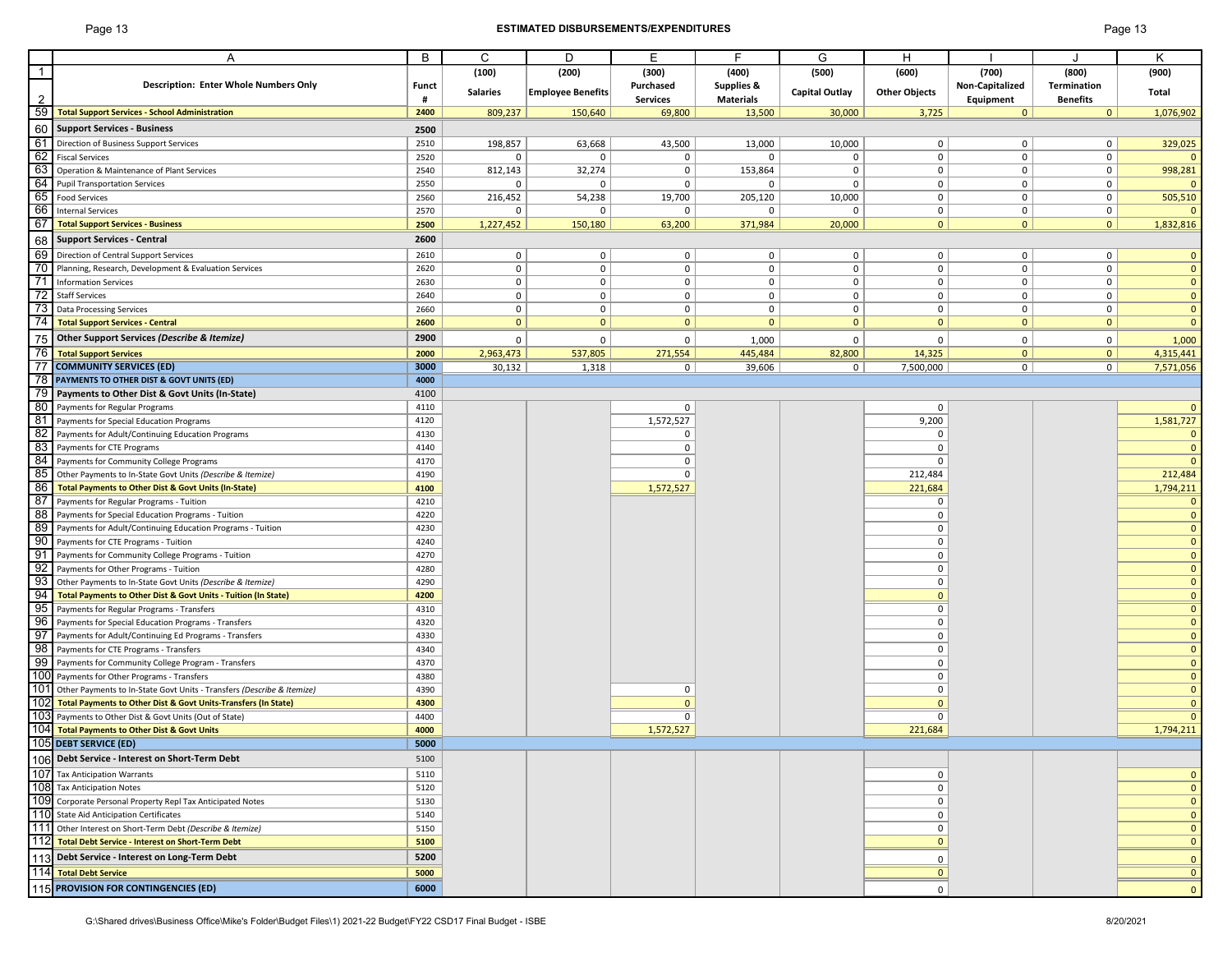## Page 14 **ESTIMATED DISBURSEMENTS/EXPENDITURES** Page 14

|                | Α                                                                                                                     | B            | C               | D                        | E.                | F.               | G                     | H                    |                 |                 | K            |
|----------------|-----------------------------------------------------------------------------------------------------------------------|--------------|-----------------|--------------------------|-------------------|------------------|-----------------------|----------------------|-----------------|-----------------|--------------|
| $\overline{1}$ |                                                                                                                       |              | (100)           | (200)                    | (300)             | (400)            | (500)                 | (600)                | (700)           | (800)           | (900)        |
|                | <b>Description: Enter Whole Numbers Only</b>                                                                          | Funct        |                 |                          | Purchased         | Supplies &       | <b>Capital Outlay</b> | <b>Other Objects</b> | Non-Capitalized | Termination     | Total        |
| $\overline{2}$ |                                                                                                                       | #            | <b>Salaries</b> | <b>Employee Benefits</b> | <b>Services</b>   | <b>Materials</b> |                       |                      | Equipment       | <b>Benefits</b> |              |
| 116            | Total Direct Disbursements/Expenditures (without Student Activity Funds (1999)                                        |              | 9,512,674       | 2,211,273                | 2,108,211         | 836,270          | 403,950               | 8,689,509            | $\mathbf{0}$    | $\mathbf{0}$    | 23,761,887   |
| 117            | Total Direct Disbursements/Expenditures (with Student Activity Funds (1999)                                           |              |                 |                          |                   |                  |                       |                      |                 |                 |              |
|                |                                                                                                                       |              | 9,512,674       | 2,211,273                | 2,108,211         | 836,270          | 403,950               | 8,779,509            | $\mathbf{0}$    | $\mathbf{0}$    | 23,851,887   |
|                | Excess (Deficiency) of Receipts/Revenues Over Disbursements/Expenditures (Without<br>118 Student Activity Funds 1999) |              |                 |                          |                   |                  |                       |                      |                 |                 | (6,433,238)  |
|                | Excess (Deficiency) of Receipts/Revenues Over Disbursements/Expenditures (With Student                                |              |                 |                          |                   |                  |                       |                      |                 |                 |              |
|                | 119 Activity Funds 1999)                                                                                              |              |                 |                          |                   |                  |                       |                      |                 |                 | (6,433,238)  |
| Ē              |                                                                                                                       |              |                 |                          |                   |                  |                       |                      |                 |                 |              |
|                | 121 20 - OPERATIONS AND MAINTENANCE FUND (O&M)                                                                        |              |                 |                          |                   |                  |                       |                      |                 |                 |              |
|                | 122 SUPPORT SERVICES (O&M)                                                                                            | 2000         |                 |                          |                   |                  |                       |                      |                 |                 |              |
|                | 123 Support Services - Pupil                                                                                          | 2100         |                 |                          |                   |                  |                       |                      |                 |                 |              |
|                | 124 Other Support Services - Pupils (Describe & Itemize)                                                              | 2190         | $\mathsf{O}$    | $\mathsf 0$              | $\mathbf 0$       | $\mathbf 0$      | $\mathsf{O}$          | $\mathbf 0$          | $\mathsf 0$     | $\mathbf 0$     | $\mathbf 0$  |
| 125            | <b>Support Services - Business</b>                                                                                    | 2500         |                 |                          |                   |                  |                       |                      |                 |                 |              |
|                | 126 Direction of Business Support Services                                                                            | 2510         | 0               | $\mathbf 0$              | 0                 | $\mathbf 0$      | $\mathbf 0$           | $\mathbf 0$          | $\mathbf 0$     | $\mathsf{O}$    | $\mathbf{0}$ |
|                | 127 Facilities Acquisition & Construction Services                                                                    | 2530         | $\mathbf 0$     | $\mathbf 0$              | 100,000           | $\mathbf 0$      | 200,000               | 0                    | $\mathbf 0$     | $\overline{0}$  | 300,000      |
|                | 128 Operation & Maintenance of Plant Services                                                                         | 2540         | 672,358         | 152,131                  | 444,750           | 612,000          | 325,563               | 0 <sup>1</sup>       | $\mathbf 0$     | 0               | 2,206,802    |
|                | 129 Pupil Transportation Services                                                                                     | 2550         | 0 <sup>1</sup>  | $\mathbf 0$              | 0                 | $\mathbf 0$      | 0                     | 0 <sup>1</sup>       | $\mathbf 0$     | $\overline{0}$  | $\mathbf{0}$ |
| 130            | <b>Food Services</b>                                                                                                  | 2560         |                 |                          |                   |                  | 5,000                 |                      | $\mathbf 0$     |                 | 5,000        |
| 131            | <b>Total Support Services - Business</b>                                                                              | 2500         | 672,358         | 152,131                  | 544,750           | 612,000          | 530,563               | $\mathbf{0}$         | $\mathbf{0}$    | $\mathbf{0}$    | 2,511,802    |
| 132            | Other Support Services (Describe & Itemize)                                                                           | 2900         | $\mathbf 0$     | $\mathbf 0$              | 0                 | $\mathbf 0$      | $\mathbf 0$           | $\mathbf 0$          | $\mathbf 0$     | $\circ$         | $\mathbf{0}$ |
|                | 133 Total Support Services                                                                                            | 2000         | 672,358         | 152,131                  | 544,750           | 612,000          | 530,563               | $\mathbf{0}$         | $\mathbf{0}$    | $\overline{0}$  | 2,511,802    |
|                | 134 COMMUNITY SERVICES (O&M)                                                                                          | 3000         | $\mathbf{0}$    | $\mathbf 0$              | 0 <sup>1</sup>    | $\mathbf 0$      | 0 <sup>1</sup>        | 1,150,000            | $\mathbf 0$     | 0 <sup>1</sup>  | 1,150,000    |
|                | 135 PAYMENTS TO OTHER DIST & GOVT UNITS (O&M)                                                                         | 4000         |                 |                          |                   |                  |                       |                      |                 |                 |              |
|                | 136 Payments to Other Dist & Govt Units (In-State)                                                                    | 4100         |                 |                          |                   |                  |                       |                      |                 |                 |              |
|                |                                                                                                                       |              |                 |                          |                   |                  |                       |                      |                 |                 |              |
| 137<br>138     | Payments for Regular Programs                                                                                         | 4110         |                 |                          | $\mathbf 0$       |                  |                       | $\mathbf 0$          |                 |                 | $\mathbf{0}$ |
|                | Payments for Special Education Programs                                                                               | 4120         |                 |                          | $\mathbf 0$       |                  |                       | $\mathbf 0$          |                 |                 | $\mathbf{0}$ |
|                | 139 Payments for CTE Program<br>140 Other Payments to In-State Govt Units (Describe & Itemize)                        | 4140         |                 |                          | $\mathbf 0$       |                  |                       | 0                    |                 |                 | $\mathbf{0}$ |
|                | 141 Total Payments to Other Dist & Govt Units (In-State)                                                              | 4190<br>4100 |                 |                          | 0<br>$\mathbf{0}$ |                  |                       | 0<br>$\mathbf{0}$    |                 |                 | $\mathbf{0}$ |
|                |                                                                                                                       |              |                 |                          |                   |                  |                       |                      |                 |                 | $\mathbf{0}$ |
|                | 142 Payments to Other Dist & Govt Units (Out of State) <sup>14</sup>                                                  | 4400         |                 |                          |                   |                  |                       | $\mathbf 0$          |                 |                 | $\mathbf{0}$ |
|                | 143 Total Payments to Other Dist & Govt Unit                                                                          | 4000         |                 |                          | $\overline{0}$    |                  |                       | $\mathbf{0}$         |                 |                 | $\mathbf{0}$ |
|                | 144 DEBT SERVICE (O&M)                                                                                                | 5000         |                 |                          |                   |                  |                       |                      |                 |                 |              |
| 145            | Debt Service - Interest on Short-Term Debt                                                                            | 5100         |                 |                          |                   |                  |                       |                      |                 |                 |              |
|                | 146 Tax Anticipation Warrants                                                                                         | 5110         |                 |                          |                   |                  |                       | 0                    |                 |                 | $\mathbf{0}$ |
| 147            | <b>Tax Anticipation Notes</b>                                                                                         | 5120         |                 |                          |                   |                  |                       | $\mathbf 0$          |                 |                 | $\mathbf{0}$ |
|                | 148 Corporate Personal Prop Repl Tax Anticipated Notes                                                                | 5130         |                 |                          |                   |                  |                       | $\mathbf 0$          |                 |                 | $\mathbf{0}$ |
|                | 149 State Aid Anticipation Certificates                                                                               | 5140         |                 |                          |                   |                  |                       | $\Omega$             |                 |                 | $\mathbf{0}$ |
|                | 150 Other Interest on Short-Term Debt (Describe & Itemize)                                                            | 5150         |                 |                          |                   |                  |                       | $\mathbf 0$          |                 |                 | $\mathbf{0}$ |
| 151            | <b>Total Debt Service - Interest on Short-Term Debt</b>                                                               | 5100         |                 |                          |                   |                  |                       | $\mathbf{0}$         |                 |                 | $\mathbf{0}$ |
|                | 152 Debt Service - Interest on Long-Term Debt                                                                         | 5200         |                 |                          |                   |                  |                       | $\mathbf 0$          |                 |                 | $\mathbf{0}$ |
|                | 153 Total Debt Service                                                                                                | 5000         |                 |                          |                   |                  |                       | $\mathbf{0}$         |                 |                 | $\mathbf{0}$ |
|                | 154 PROVISION FOR CONTINGENCIES (O&M)                                                                                 | 6000         |                 |                          |                   |                  |                       | $\mathbf 0$          |                 |                 | $\mathbf{0}$ |
| 155            | <b>Total Direct Disbursements/Expenditures</b>                                                                        |              | 672,358         | 152,131                  | 544,750           | 612,000          | 530,563               | 1,150,000            | $\mathbf 0$     | $\mathbf{0}$    | 3,661,802    |
| 156            | Excess (Deficiency) of Receipts/Revenues Over Disbursements/Expenditures                                              |              |                 |                          |                   |                  |                       |                      |                 |                 | (1,049,372)  |
| זטו            |                                                                                                                       |              |                 |                          |                   |                  |                       |                      |                 |                 |              |
|                | 15830 - DEBT SERVICE FUND (DS)                                                                                        |              |                 |                          |                   |                  |                       |                      |                 |                 |              |
|                | 159 PAYMENTS TO OTHER DIST & GOVT UNITS (DS)                                                                          | 4000         |                 |                          |                   |                  |                       |                      |                 |                 |              |
|                |                                                                                                                       |              |                 |                          |                   |                  |                       |                      |                 |                 |              |
|                | 160 Payments to Other Dist & Govt Units (In-State)                                                                    | 4100         |                 |                          |                   |                  |                       |                      |                 |                 |              |
|                | 161 Payments for Regular Programs                                                                                     | 4110         |                 |                          |                   |                  |                       | $\mathbf 0$          |                 |                 | $\mathbf{0}$ |
|                | 162 Payments for Special Education Programs                                                                           | 4120         |                 |                          |                   |                  |                       | $\mathbf 0$          |                 |                 | $\mathbf{0}$ |
|                | 163 Other Payments to In-State Govt Units (Describe & Itemize)                                                        | 4190         |                 |                          |                   |                  |                       | $\pmb{0}$            |                 |                 | $\mathbf{0}$ |
|                | 164 Total Payments to Other Dist & Govt Units (In-State)                                                              | 4000         |                 |                          |                   |                  |                       | $\mathbf{0}$         |                 |                 | $\mathbf{0}$ |
|                | 165 DEBT SERVICE (DS)                                                                                                 | 5000         |                 |                          |                   |                  |                       |                      |                 |                 |              |
| 166            | Debt Service - Interest on Short-Term Debt                                                                            | 5100         |                 |                          |                   |                  |                       |                      |                 |                 |              |
| 167            | <b>Tax Anticipation Warrants</b>                                                                                      | 5110         |                 |                          |                   |                  |                       | $\mathbf 0$          |                 |                 | $\mathbf{0}$ |
| 168            | <b>Tax Anticipation Notes</b>                                                                                         | 5120         |                 |                          |                   |                  |                       | $\mathbf 0$          |                 |                 | $\mathbf{0}$ |
|                | 169 Corporate Personal Prop Repl Tax Anticipation Notes                                                               | 5130         |                 |                          |                   |                  |                       | 0                    |                 |                 | $\mathbf{0}$ |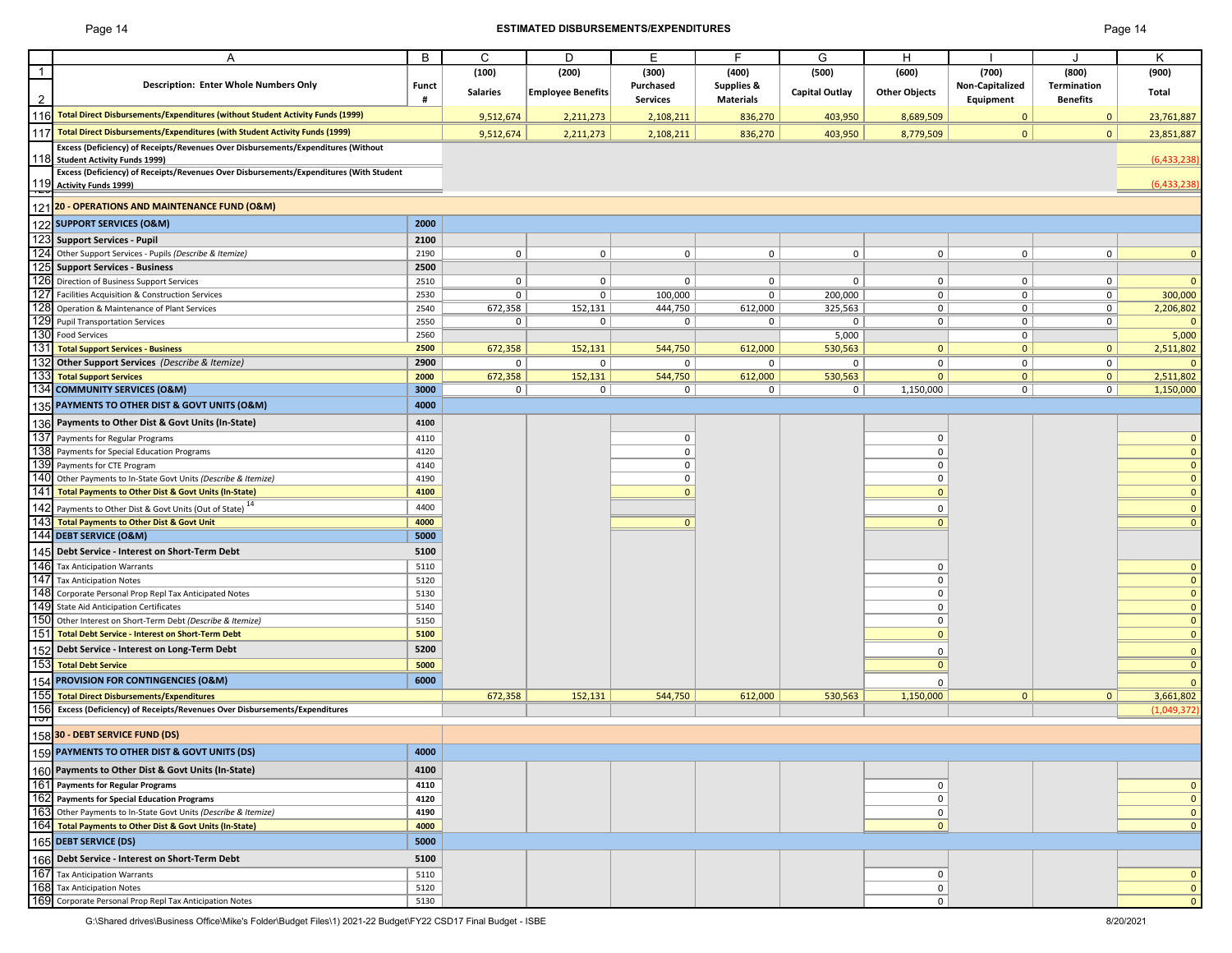## Page 15 **ESTIMATED DISBURSEMENTS/EXPENDITURES** Page 15

|                |                                                                                      |              | C               |                          |                 | F                     |                |                      |                 | $\cdot$             |              |
|----------------|--------------------------------------------------------------------------------------|--------------|-----------------|--------------------------|-----------------|-----------------------|----------------|----------------------|-----------------|---------------------|--------------|
|                | A                                                                                    | B            |                 | D                        | E               |                       | G              | H                    |                 |                     | Κ            |
| $\overline{1}$ |                                                                                      |              | (100)           | (200)                    | (300)           | (400)                 | (500)          | (600)                | (700)           | (800)               | (900)        |
|                | <b>Description: Enter Whole Numbers Only</b>                                         | <b>Funct</b> |                 |                          | Purchased       | <b>Supplies &amp;</b> |                |                      | Non-Capitalized | Termination         |              |
| $\overline{2}$ |                                                                                      | #            | <b>Salaries</b> | <b>Employee Benefits</b> | <b>Services</b> | <b>Materials</b>      | Capital Outlay | <b>Other Objects</b> | Equipment       | <b>Benefits</b>     | Total        |
|                | 170 State Aid Anticipation Certificates                                              |              |                 |                          |                 |                       |                |                      |                 |                     |              |
|                |                                                                                      | 5140         |                 |                          |                 |                       |                | 0                    |                 |                     | $\mathbf{0}$ |
| 171            | Other Interest on Short-Term Debt (Describe & Itemize)                               | 5150         |                 |                          |                 |                       |                | $\mathbf 0$          |                 |                     | $\mathbf{0}$ |
|                | 172 Total Debt Service - Interest On Short-Term Debt                                 | 5100         |                 |                          |                 |                       |                | $\mathbf{0}$         |                 |                     | $\mathbf{0}$ |
| 173            | Debt Service - Interest on Long-Term Debt                                            | 5200         |                 |                          |                 |                       |                |                      |                 |                     |              |
|                |                                                                                      |              |                 |                          |                 |                       |                | $\mathbf 0$          |                 |                     | $\mathbf{0}$ |
|                | Debt Service - Payments of Principal on Long-Term Debt 15                            | 5300         |                 |                          |                 |                       |                |                      |                 |                     |              |
|                | 174 (Lease/Purchase Principal Retired)                                               |              |                 |                          |                 |                       |                | $\Omega$             |                 |                     | $\mathbf 0$  |
|                |                                                                                      | 5400         |                 |                          |                 |                       |                |                      |                 |                     |              |
| 175            | Debt Service Other (Describe & Itemize)                                              |              |                 |                          | $\mathbf 0$     |                       |                | $\mathbf 0$          |                 |                     | $\mathbf{0}$ |
|                | 176 Total Debt Service                                                               | 5000         |                 |                          | $\mathbf{0}$    |                       |                | $\mathbf{0}$         |                 |                     | $\mathbf 0$  |
|                |                                                                                      | 6000         |                 |                          |                 |                       |                |                      |                 |                     |              |
| 177            | <b>PROVISION FOR CONTINGENCIES (DS)</b>                                              |              |                 |                          |                 |                       |                | $\mathbf 0$          |                 |                     | $\mathbf{0}$ |
| 178            | <b>Total Direct Disbursements/Expenditures</b>                                       |              |                 |                          | $\mathbf{0}$    |                       |                | $\mathbf{0}$         |                 |                     | $\mathbf{0}$ |
| 179            | Excess (Deficiency) of Receipts/Revenues Over Disbursements/Expenditures             |              |                 |                          |                 |                       |                |                      |                 |                     | $\mathbf{0}$ |
| ᠇ᡂ             |                                                                                      |              |                 |                          |                 |                       |                |                      |                 |                     |              |
|                | 181 40 - TRANSPORTATION FUND (TR)                                                    |              |                 |                          |                 |                       |                |                      |                 |                     |              |
|                |                                                                                      |              |                 |                          |                 |                       |                |                      |                 |                     |              |
|                | 182 SUPPORT SERVICES (TR)                                                            | 2000         |                 |                          |                 |                       |                |                      |                 |                     |              |
|                |                                                                                      |              |                 |                          |                 |                       |                |                      |                 |                     |              |
|                | 183 Support Services - Pupils                                                        | 2100         |                 |                          |                 |                       |                |                      |                 |                     |              |
|                | 184 Other Support Services - Pupils (Describe & Itemize)                             | 2190         | $\mathbf 0$     | $\mathbf 0$              | $\mathbf 0$     | $\mathbf 0$           | $\mathbf 0$    | $\overline{0}$       | $\mathbf 0$     | 0                   | $\mathbf{0}$ |
|                | <b>Support Services - Business</b>                                                   |              |                 |                          |                 |                       |                |                      |                 |                     |              |
| 185            |                                                                                      |              |                 |                          |                 |                       |                |                      |                 |                     |              |
|                | 186 Pupil Transportation Services                                                    | 2550         | 522,050         | 46,839                   | 494,808         | 218,900               | 250,000        | $\overline{0}$       | $\mathbf 0$     | $\mathbf 0$         | 1,532,597    |
| 187            | Other Support Services (Describe & Itemize)                                          | 2900         | $\mathbf 0$     | $\mathbf 0$              | $\mathbf 0$     | $\mathbf 0$           | 0              | $\overline{0}$       | 0               | $\mathsf{O}\xspace$ | $\mathbf{0}$ |
|                | 188 Total Support Services                                                           | 2000         | 522,050         | 46,839                   | 494,808         | 218,900               | 250,000        | $\overline{0}$       | $\mathbf{0}$    | $\mathbf{0}$        | 1,532,597    |
|                |                                                                                      |              |                 |                          |                 |                       |                |                      |                 |                     |              |
|                | 189 COMMUNITY SERVICES (TR)                                                          | 3000         | $\mathbf{0}$    | 0 <sup>1</sup>           | $\overline{0}$  | $\mathbf{0}$          | 0 <sup>1</sup> | 950,000              | 0 <sup>1</sup>  | 0 <sup>1</sup>      | 950,000      |
|                | 190 PAYMENTS TO OTHER DIST & GOVT UNITS (TR)                                         | 4000         |                 |                          |                 |                       |                |                      |                 |                     |              |
| 191            | Payments to Other Dist & Govt Units (In-State)                                       | 4100         |                 |                          |                 |                       |                |                      |                 |                     |              |
| 192            | Payments for Regular Program                                                         | 4110         |                 |                          | $\mathsf 0$     |                       |                | $\mathbf 0$          |                 |                     | $\mathbf{0}$ |
| 193            | Payments for Special Education Programs                                              | 4120         |                 |                          | $\mathbf 0$     |                       |                | $\mathbf 0$          |                 |                     |              |
|                |                                                                                      |              |                 |                          |                 |                       |                |                      |                 |                     | $\mathbf{0}$ |
| 194            | Payments for Adult/Continuing Education Programs                                     | 4130         |                 |                          | $\mathbf 0$     |                       |                | $\mathbf 0$          |                 |                     | $\mathbf{0}$ |
| 195            | Payments for CTE Programs                                                            | 4140         |                 |                          | $\mathbf 0$     |                       |                | 0                    |                 |                     | $\mathbf{0}$ |
|                | 196 Payments for Community College Programs                                          | 4170         |                 |                          | $\mathbf 0$     |                       |                | 0                    |                 |                     | $\mathbf{0}$ |
| 197            | Other Payments to In-State Govt Units (Describe & Itemize)                           | 4190         |                 |                          | $\mathbf 0$     |                       |                | 0                    |                 |                     |              |
|                |                                                                                      |              |                 |                          |                 |                       |                |                      |                 |                     | 0            |
| 198            | <b>Total Payments to Other Dist &amp; Govt Units (In-State)</b>                      | 4100         |                 |                          | $\mathbf 0$     |                       |                | $\mathbf{0}$         |                 |                     | $\mathbf 0$  |
|                | Payments to Other Dist & Govt Units (Out-of-State)<br>(Describe                      | 4400         |                 |                          |                 |                       |                |                      |                 |                     |              |
|                | $199$ & Itemize)                                                                     |              |                 |                          | 0               |                       |                | 0                    |                 |                     | $\mathbf{0}$ |
|                | 200 Total Payments to Other Dist & Govt Units                                        | 4000         |                 |                          | $\overline{0}$  |                       |                | $\overline{0}$       |                 |                     | $\mathbf 0$  |
|                |                                                                                      |              |                 |                          |                 |                       |                |                      |                 |                     |              |
| 201            | <b>DEBT SERVICE (TR)</b>                                                             | 5000         |                 |                          |                 |                       |                |                      |                 |                     |              |
| 202            | Debt Service - Interest on Short-Term Debt                                           | 5100         |                 |                          |                 |                       |                |                      |                 |                     |              |
|                |                                                                                      |              |                 |                          |                 |                       |                |                      |                 |                     |              |
| 203            | <b>Tax Anticipation Warrants</b>                                                     | 5110         |                 |                          |                 |                       |                | $\mathbf 0$          |                 |                     | $\mathbf{0}$ |
| 204            | <b>Tax Anticipation Notes</b>                                                        | 5120         |                 |                          |                 |                       |                | $\mathbf 0$          |                 |                     | $\mathbf{0}$ |
| 205            | Corporate Personal Prop Repl Tax Anticipation Notes                                  | 5130         |                 |                          |                 |                       |                | $\mathbf 0$          |                 |                     | $\mathbf{0}$ |
| 206            | <b>State Aid Anticipation Certificates</b>                                           | 5140         |                 |                          |                 |                       |                | $\mathbf 0$          |                 |                     |              |
|                |                                                                                      |              |                 |                          |                 |                       |                |                      |                 |                     | $\mathbf{0}$ |
| 207            | Other Interest on Short-Term Debt (Describe and Itemize)                             | 5150         |                 |                          |                 |                       |                | $\mathbf 0$          |                 |                     | $\mathbf{0}$ |
| 208            | Total Debt Service - Interest On Short-Term Debt                                     | 5100         |                 |                          |                 |                       |                | $\mathbf{0}$         |                 |                     | $\mathbf{0}$ |
| 209            | Debt Service - Interest on Long-Term Debt                                            | 5200         |                 |                          |                 |                       |                | $\mathbf 0$          |                 |                     | $\mathbf{0}$ |
|                |                                                                                      |              |                 |                          |                 |                       |                |                      |                 |                     |              |
|                | Debt Service - Payments of Principal on Long-Term Debt <sup>15</sup> (Lease/Purchase | 5300         |                 |                          |                 |                       |                |                      |                 |                     |              |
|                | 210 Principal Retired)                                                               |              |                 |                          |                 |                       |                | 0                    |                 |                     | $\mathbf 0$  |
|                |                                                                                      | 5400         |                 |                          |                 |                       |                |                      |                 |                     |              |
|                | 211 Debt Service - Other (Describe and Itemize)                                      |              |                 |                          |                 |                       |                | 0                    |                 |                     | $\mathbf 0$  |
|                | 212 Total Debt Service                                                               | 5000         |                 |                          |                 |                       |                | $\mathbf{0}$         |                 |                     | $\mathbf{0}$ |
| 213            | <b>PROVISION FOR CONTINGENCIES (TR)</b>                                              | 6000         |                 |                          |                 |                       |                |                      |                 |                     |              |
|                |                                                                                      |              |                 |                          |                 |                       |                | $\mathbf 0$          |                 |                     | $\mathbf{0}$ |
|                | 214 Total Direct Disbursements/Expenditures                                          |              | 522,050         | 46,839                   | 494,808         | 218,900               | 250,000        | 950,000              | 0               | 0                   | 2,482,597    |
| 215            | Excess (Deficiency) of Receipts/Revenues Over Disbursements/Expenditures             |              |                 |                          |                 |                       |                |                      |                 |                     | (546, 924)   |
| <b>ZTO</b>     |                                                                                      |              |                 |                          |                 |                       |                |                      |                 |                     |              |
| 217            | 50 - MUNICIPAL RETIREMENT/SOC SEC FUND (MR/SS)                                       |              |                 |                          |                 |                       |                |                      |                 |                     |              |
|                |                                                                                      |              |                 |                          |                 |                       |                |                      |                 |                     |              |
| 218            | <b>INSTRUCTION (MR/SS)</b>                                                           | 1000         |                 |                          |                 |                       |                |                      |                 |                     |              |
|                | 219 Regular Program                                                                  | 1100         |                 | 156,270                  |                 |                       |                |                      |                 |                     | 156,270      |
|                |                                                                                      |              |                 |                          |                 |                       |                |                      |                 |                     |              |
|                | 220 Pre-K Programs                                                                   | 1125         |                 | 0                        |                 |                       |                |                      |                 |                     | $\mathbf 0$  |
|                | 221 Special Education Programs (Functions 1200-1220)                                 | 1200         |                 | $\mathsf{O}$             |                 |                       |                |                      |                 |                     | $\mathbf{0}$ |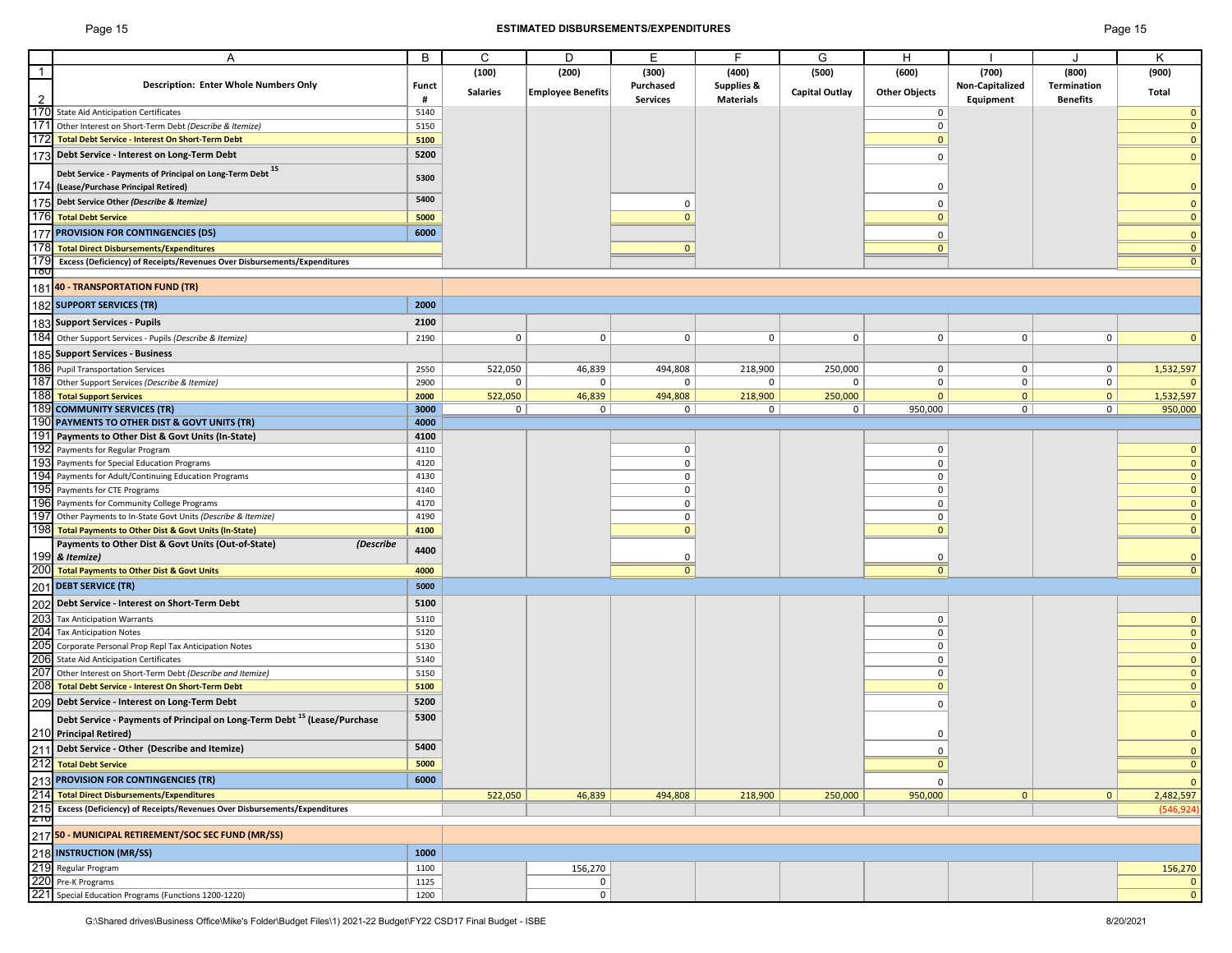## Page 16 **ESTIMATED DISBURSEMENTS/EXPENDITURES** Page 16

|                | Α                                                                            | В            | C               | D                        | E               | E                     | G                     | Н                    |                 |                 | K              |
|----------------|------------------------------------------------------------------------------|--------------|-----------------|--------------------------|-----------------|-----------------------|-----------------------|----------------------|-----------------|-----------------|----------------|
| $\mathbf{1}$   |                                                                              |              | (100)           | (200)                    | (300)           | (400)                 | (500)                 | (600)                | (700)           | (800)           | (900)          |
|                | <b>Description: Enter Whole Numbers Only</b>                                 | <b>Funct</b> | <b>Salaries</b> | <b>Employee Benefits</b> | Purchased       | <b>Supplies &amp;</b> | <b>Capital Outlay</b> | <b>Other Objects</b> | Non-Capitalized | Termination     | Total          |
| $\overline{2}$ |                                                                              | #            |                 |                          | <b>Services</b> | <b>Materials</b>      |                       |                      | Equipment       | <b>Benefits</b> |                |
| 222            | Special Education Programs Pre-K                                             | 1225         |                 | 3,958                    |                 |                       |                       |                      |                 |                 | 3,958          |
| 223            | Remedial and Supplemental Programs K-12                                      | 1250         |                 | $\mathbf 0$              |                 |                       |                       |                      |                 |                 | $\mathbf{0}$   |
|                | 224 Remedial and Supplemental Programs Pre-K                                 | 1275         |                 | 115                      |                 |                       |                       |                      |                 |                 | 115            |
| 225            | Adult/Continuing Education Programs                                          | 1300         |                 | $\mathbf 0$              |                 |                       |                       |                      |                 |                 | $\mathbf 0$    |
| 226            | <b>CTE Programs</b>                                                          | 1400         |                 | $\mathsf 0$              |                 |                       |                       |                      |                 |                 | $\mathbf{0}$   |
| 227            | <b>Interscholastic Programs</b>                                              | 1500         |                 | 5,850                    |                 |                       |                       |                      |                 |                 | 5,850          |
|                | 228 Summer School Programs                                                   | 1600         |                 | 0                        |                 |                       |                       |                      |                 |                 | $\mathbf 0$    |
| 229            | <b>Gifted Programs</b>                                                       | 1650         |                 | 0                        |                 |                       |                       |                      |                 |                 | $\mathbf 0$    |
|                | 230 Driver's Education Programs                                              | 1700         |                 | 0                        |                 |                       |                       |                      |                 |                 | $\mathbf 0$    |
| 231            | <b>Bilingual Programs</b>                                                    | 1800         |                 | $\mathbf 0$              |                 |                       |                       |                      |                 |                 | $\mathbf 0$    |
| 232            | Truant Alternative & Optional Programs                                       | 1900         |                 | $\mathbf 0$              |                 |                       |                       |                      |                 |                 | $\mathbf{0}$   |
| 233            | <b>Total Instruction</b>                                                     | 1000         |                 | 166,193                  |                 |                       |                       |                      |                 |                 | 166,193        |
|                |                                                                              |              |                 |                          |                 |                       |                       |                      |                 |                 |                |
| 234            | <b>SUPPORT SERVICES (MR/SS)</b>                                              | 2000         |                 |                          |                 |                       |                       |                      |                 |                 |                |
| 235            | <b>Support Services - Pupil</b>                                              | 2100         |                 |                          |                 |                       |                       |                      |                 |                 |                |
| 236            | Attendance & Social Work Services                                            | 2110         |                 | 300                      |                 |                       |                       |                      |                 |                 | 300            |
| 237            | <b>Guidance Services</b>                                                     | 2120         |                 | 5,200                    |                 |                       |                       |                      |                 |                 | 5,200          |
| 238            | <b>Health Services</b>                                                       | 2130         |                 | 22,214                   |                 |                       |                       |                      |                 |                 | 22,214         |
| 239            | <b>Psychological Services</b>                                                | 2140         |                 | 0                        |                 |                       |                       |                      |                 |                 | $\mathbf 0$    |
|                | 240 Speech Pathology & Audiology Services                                    | 2150         |                 | $\mathbf 0$              |                 |                       |                       |                      |                 |                 | $\mathbf{0}$   |
| 241            | Other Support Services - Pupils (Describe & Itemize)                         | 2190         |                 | $\mathbf 0$              |                 |                       |                       |                      |                 |                 | $\mathbf{0}$   |
|                | 242 Total Support Services - Pupil                                           | 2100         |                 | 27,714                   |                 |                       |                       |                      |                 |                 | 27,714         |
|                |                                                                              |              |                 |                          |                 |                       |                       |                      |                 |                 |                |
|                | 243 Support Services - Instructional Staff                                   | 2200         |                 |                          |                 |                       |                       |                      |                 |                 |                |
| 244            | Improvement of Instruction Services                                          | 2210         |                 | 0                        |                 |                       |                       |                      |                 |                 | $\mathbf 0$    |
| 245            | <b>Educational Media Services</b>                                            | 2220         |                 | 11,200                   |                 |                       |                       |                      |                 |                 | 11,200         |
| 246            | <b>Assessment &amp; Testing</b>                                              | 2230         |                 | 0                        |                 |                       |                       |                      |                 |                 | $\Omega$       |
| 247            | <b>Total Support Services - Instructional Staff</b>                          | 2200         |                 | 11,200                   |                 |                       |                       |                      |                 |                 | 11,200         |
| 248            | <b>Support Services - General Administration</b>                             | 2300         |                 |                          |                 |                       |                       |                      |                 |                 |                |
| 249            | <b>Board of Education Services</b>                                           | 2310         |                 | 300                      |                 |                       |                       |                      |                 |                 | 300            |
| 250            | <b>Executive Administration Services</b>                                     | 2320         |                 | 11,400                   |                 |                       |                       |                      |                 |                 | 11,400         |
| 251            | Special Area Administrative Services                                         | 2330         |                 | $\Omega$                 |                 |                       |                       |                      |                 |                 | $\mathbf{0}$   |
| 252            | Claims Paid from Self Insurance Fund                                         | 2361         |                 | $\mathbf 0$              |                 |                       |                       |                      |                 |                 | $\mathbf{0}$   |
| 253            |                                                                              | 2362         |                 | $\mathbf 0$              |                 |                       |                       |                      |                 |                 | $\mathbf{0}$   |
| 254            | Workers' Compensation or Workers' Occupation Disease Acts Payments           | 2363         |                 |                          |                 |                       |                       |                      |                 |                 |                |
| 255            | <b>Unemployment Insurance Payments</b>                                       |              |                 | 0                        |                 |                       |                       |                      |                 |                 | $\Omega$       |
|                | Insurance Payments (regular or self-insurance)                               | 2364         |                 | 0                        |                 |                       |                       |                      |                 |                 | $\mathbf{0}$   |
| 256            | Risk Management and Claims Services Payments                                 | 2365         |                 | $\mathsf 0$              |                 |                       |                       |                      |                 |                 | $\mathbf{0}$   |
| 257            | <b>Judgment and Settlements</b>                                              | 2366         |                 | 0                        |                 |                       |                       |                      |                 |                 | $\mathbf 0$    |
| 258            | Educatl, Inspectl, Supervisory Serv. Related to Loss Prevention or Reduction | 2367         |                 | 0                        |                 |                       |                       |                      |                 |                 | $\mathbf 0$    |
| 259            | Reciprocal Insurance Payments                                                | 2368         |                 | 0                        |                 |                       |                       |                      |                 |                 | $\mathbf 0$    |
| 260            | Legal Service                                                                | 2369         |                 | $\Omega$                 |                 |                       |                       |                      |                 |                 | $\mathbf{0}$   |
| 261            | <b>Total Support Services - General Administration</b>                       | 2300         |                 | 11,700                   |                 |                       |                       |                      |                 |                 | 11,700         |
| 262            | <b>Support Services - School Administration</b>                              | 2400         |                 |                          |                 |                       |                       |                      |                 |                 |                |
| 263            | Office of the Principal Services                                             | 2410         |                 | 43,900                   |                 |                       |                       |                      |                 |                 | 43,900         |
| 264            | Other Support Services - School Administration (Describe & Itemize)          | 2490         |                 | 0                        |                 |                       |                       |                      |                 |                 | $\Omega$       |
| 265            | <b>Total Support Services - School Administration</b>                        | 2400         |                 | 43,900                   |                 |                       |                       |                      |                 |                 | 43,900         |
| 266            | <b>Support Services - Business</b>                                           | 2500         |                 |                          |                 |                       |                       |                      |                 |                 |                |
|                |                                                                              |              |                 |                          |                 |                       |                       |                      |                 |                 |                |
|                | 267 Direction of Business Support Services<br>268 Fiscal Services            | 2510         |                 | 18,100                   |                 |                       |                       |                      |                 |                 | 18,100         |
|                |                                                                              | 2520         |                 | $\mathbf 0$              |                 |                       |                       |                      |                 |                 | $\mathbf{0}$   |
|                | 269 Facilities Acquisition & Construction Services                           | 2530         |                 | $\mathbf 0$              |                 |                       |                       |                      |                 |                 | $\overline{0}$ |
|                | 270 Operation & Maintenance of Plant Service                                 | 2540         |                 | 93,042                   |                 |                       |                       |                      |                 |                 | 93,042         |
|                | 271 Pupil Transportation Services                                            | 2550         |                 | 52,189                   |                 |                       |                       |                      |                 |                 | 52,189         |
|                | 272 Food Services                                                            | 2560         |                 | 24,700                   |                 |                       |                       |                      |                 |                 | 24,700         |
|                | 273 Internal Services                                                        | 2570         |                 | 0                        |                 |                       |                       |                      |                 |                 | $\mathbf{0}$   |
|                | 274 Total Support Services - Business                                        | 2500         |                 | 188,031                  |                 |                       |                       |                      |                 |                 | 188,031        |
|                | 275 Support Services - Central                                               | 2600         |                 |                          |                 |                       |                       |                      |                 |                 |                |
|                | 276 Direction of Central Support Services                                    | 2610         |                 | 0                        |                 |                       |                       |                      |                 |                 | $\mathbf{0}$   |
|                | 277 Planning, Research, Development & Evaluation Services                    | 2620         |                 | 0                        |                 |                       |                       |                      |                 |                 | $\mathbf{0}$   |
|                | 278 Information Services                                                     | 2630         |                 | 0                        |                 |                       |                       |                      |                 |                 | $\mathbf{0}$   |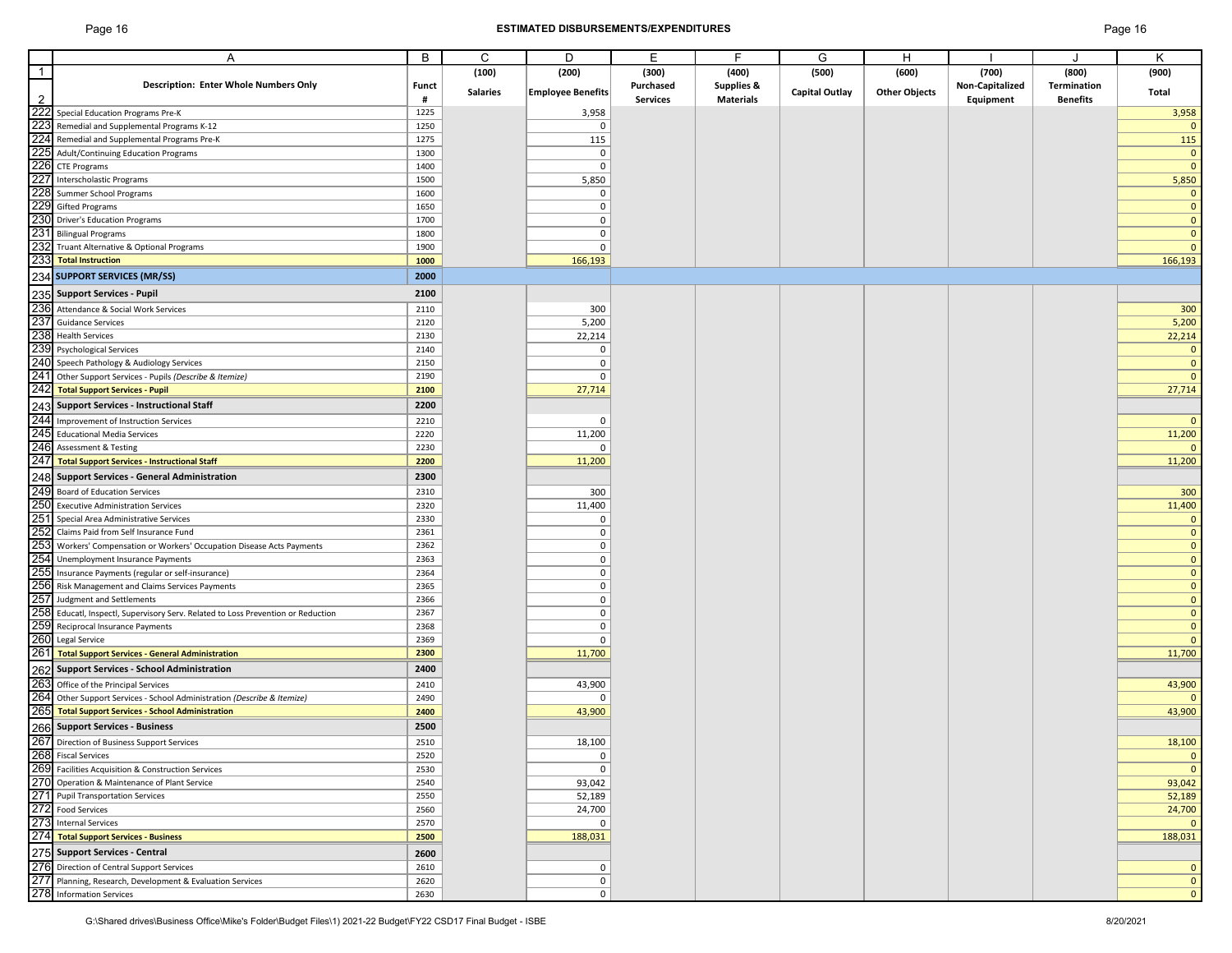## Page 17 **ESTIMATED DISBURSEMENTS/EXPENDITURES** Page 17

|                | Α                                                                            | B            | C               | D                        | E                   | F                     | G                     | н                    |                 |                     | K            |
|----------------|------------------------------------------------------------------------------|--------------|-----------------|--------------------------|---------------------|-----------------------|-----------------------|----------------------|-----------------|---------------------|--------------|
| $\overline{1}$ |                                                                              |              | (100)           | (200)                    | (300)               | (400)                 | (500)                 | (600)                | (700)           | (800)               | (900)        |
|                | Description: Enter Whole Numbers Only                                        | <b>Funct</b> | <b>Salaries</b> |                          | Purchased           | <b>Supplies &amp;</b> |                       | <b>Other Objects</b> | Non-Capitalized | Termination         | Total        |
| $\overline{2}$ |                                                                              | #            |                 | <b>Employee Benefits</b> | <b>Services</b>     | <b>Materials</b>      | <b>Capital Outlay</b> |                      | Equipment       | <b>Benefits</b>     |              |
|                | 279 Staff Services                                                           | 2640         |                 | 0                        |                     |                       |                       |                      |                 |                     | $\mathbf 0$  |
|                | 280 Data Processing Services                                                 | 2660         |                 | $\mathbf 0$              |                     |                       |                       |                      |                 |                     | $\mathbf{0}$ |
|                | 281 Total Support Services - Central                                         | 2600         |                 | $\mathbf{0}$             |                     |                       |                       |                      |                 |                     | $\mathbf{0}$ |
|                | 282 Other Support Services (Describe & Itemize)                              | 2900         |                 | $\mathbf 0$              |                     |                       |                       |                      |                 |                     | $\mathbf{0}$ |
|                | 283 Total Support Services                                                   | 2000         |                 | 282,545                  |                     |                       |                       |                      |                 |                     | 282,545      |
|                |                                                                              |              |                 |                          |                     |                       |                       |                      |                 |                     |              |
|                | 284 COMMUNITY SERVICES (MR/SS)                                               | 3000         |                 | 492                      |                     |                       |                       |                      |                 |                     | 492          |
|                | 285 PAYMENTS TO OTHER DIST & GOVT UNITS (MR/SS)                              | 4000         |                 |                          |                     |                       |                       |                      |                 |                     |              |
|                | 286 Payments for Regular Programs                                            | 4110         |                 | 0                        |                     |                       |                       |                      |                 |                     | $\mathbf{0}$ |
|                | 287 Payments for Special Education Programs                                  | 4120         |                 | $\mathsf 0$              |                     |                       |                       |                      |                 |                     | $\mathbf{0}$ |
|                | 288 Payments for CTE Programs                                                | 4140         |                 | 0                        |                     |                       |                       |                      |                 |                     | $\mathbf{0}$ |
|                | 289 Total Payments to Other Dist & Govt Units                                | 4000         |                 | $\mathbf{0}$             |                     |                       |                       |                      |                 |                     | $\mathbf{0}$ |
|                | 290 DEBT SERVICE (MR/SS)                                                     | 5000         |                 |                          |                     |                       |                       |                      |                 |                     |              |
|                |                                                                              |              |                 |                          |                     |                       |                       |                      |                 |                     |              |
|                | 291 Debt Service - Interest on Short-Term Debt                               | 5100         |                 |                          |                     |                       |                       |                      |                 |                     |              |
| 292            | <b>Tax Anticipation Warrants</b>                                             | 5110         |                 |                          |                     |                       |                       | $\mathbf 0$          |                 |                     | $\mathbf{0}$ |
| 293            | <b>Tax Anticipation Notes</b>                                                | 5120         |                 |                          |                     |                       |                       | $\mathbf 0$          |                 |                     | $\mathbf{0}$ |
|                | 294 Corporate Personal Prop Repl Tax Anticipation Notes                      | 5130         |                 |                          |                     |                       |                       | 0                    |                 |                     | $\mathbf{0}$ |
| 295            | <b>State Aid Anticipation Certificates</b>                                   | 5140         |                 |                          |                     |                       |                       | $\mathbf 0$          |                 |                     | $\mathbf{0}$ |
|                | 296 Other (Describe & Itemize)                                               | 5150         |                 |                          |                     |                       |                       | $\mathbf 0$          |                 |                     | $\mathbf{0}$ |
|                | 297 Total Debt Service                                                       | 5000         |                 |                          |                     |                       |                       | $\mathbf{0}$         |                 |                     | $\mathbf{0}$ |
|                | 298 PROVISION FOR CONTINGENCIES (MR/SS)                                      | 6000         |                 |                          |                     |                       |                       | 0                    |                 |                     | $\mathbf 0$  |
|                | 299 Total Direct Disbursements/Expenditures                                  |              |                 | 449,230                  |                     |                       |                       | $\mathbf{0}$         |                 |                     | 449,230      |
| 300            | Excess (Deficiency) of Receipts/Revenues Over Disbursements/Expenditures     |              |                 |                          |                     |                       |                       |                      |                 |                     | 98,730       |
| ě              |                                                                              |              |                 |                          |                     |                       |                       |                      |                 |                     |              |
|                | 302 60 - CAPITAL PROJECTS (CP)                                               |              |                 |                          |                     |                       |                       |                      |                 |                     |              |
|                | 303 SUPPORT SERVICES (CP)                                                    | 2000         |                 |                          |                     |                       |                       |                      |                 |                     |              |
|                |                                                                              |              |                 |                          |                     |                       |                       |                      |                 |                     |              |
|                | 304 Support Services - Business                                              |              |                 |                          |                     |                       |                       |                      |                 |                     |              |
|                | 305 Facilities Acquisition & Construction Services                           | 2530         | $\mathbf 0$     | 0                        | 0                   | $\mathbf{0}$          | 2,750,000             | $\mathbf 0$          | 0               |                     | 2,750,000    |
|                | 306 Other Support Services (Describe & Itemize)                              | 2900         | $\mathbf 0$     | $\mathbf 0$              | 0                   | $\mathbf 0$           | $\circ$               | $\mathbf 0$          | $\mathsf 0$     |                     | $\mathbf{0}$ |
|                | 307 Total Support Services                                                   | 2000         | $\mathbf{0}$    | $\mathbf{0}$             | $\mathbf{0}$        | $\mathbf{0}$          | 2,750,000             | $\mathbf{0}$         | $\mathbf{0}$    |                     | 2,750,000    |
|                | 308 PAYMENTS TO OTHER DIST & GOVT UNITS (CP)                                 | 4000         |                 |                          |                     |                       |                       |                      |                 |                     |              |
|                | 309 Payments to Other Dist & Govt Units (In-State)                           | 4100         |                 |                          |                     |                       |                       |                      |                 |                     |              |
|                | 310 Payments to Regular Programs                                             | 4110         |                 |                          | $\mathbf 0$         |                       |                       | $\mathbf 0$          |                 |                     | $\mathbf{0}$ |
|                | 311 Payment for Special Education Programs                                   | 4120         |                 |                          | $\mathbf 0$         |                       |                       | $\mathsf 0$          |                 |                     | $\mathbf{0}$ |
|                | 312 Payment for CTE Programs                                                 | 4140         |                 |                          | $\mathbf 0$         |                       |                       | $\mathbf 0$          |                 |                     | $\mathbf{0}$ |
|                | 313 Payments to Other Govt Units (In-State) (Describe & Itemize)             | 4190         |                 |                          | $\mathbf 0$         |                       |                       | 0                    |                 |                     | $\mathbf{0}$ |
|                | 314 Total Payments to Other Districts & Govt Units                           | 4000         |                 |                          | $\mathbf{0}$        |                       |                       | $\mathbf{0}$         |                 |                     | $\mathbf{0}$ |
|                |                                                                              | 6000         |                 |                          |                     |                       |                       |                      |                 |                     |              |
|                | 315 PROVISION FOR CONTINGENCIES (CP)                                         |              |                 |                          |                     |                       |                       | 0                    |                 |                     | $\mathbf{0}$ |
|                | 316 Total Direct Disbursements/Expenditures                                  |              | $\mathbf{0}$    | $\mathbf{0}$             | $\mathbf{0}$        | $\mathbf{0}$          | 2,750,000             | 0                    | $\mathbf 0$     |                     | 2,750,000    |
|                | 317 Excess (Deficiency) of Receipts/Revenues Over Disbursements/Expenditures |              |                 |                          |                     |                       |                       |                      |                 |                     | (2,750,000)  |
|                | 319 70 WORKING CASH FUND (WC)                                                |              |                 |                          |                     |                       |                       |                      |                 |                     |              |
|                |                                                                              |              |                 |                          |                     |                       |                       |                      |                 |                     |              |
|                | 321 80 - TORT FUND (TF)                                                      |              |                 |                          |                     |                       |                       |                      |                 |                     |              |
|                | 322 INSTRUCTION (TF)                                                         | 1000         |                 |                          |                     |                       |                       |                      |                 |                     |              |
|                |                                                                              |              |                 |                          |                     |                       |                       |                      |                 |                     |              |
|                | 323 Regular Programs                                                         | 1100         | 0 <sup>1</sup>  | $\mathbf 0$              | 0                   | $\overline{0}$        | 0                     | 0                    | $\mathbf 0$     | 0                   | $\mathbf 0$  |
|                | 324 Tuition Payment to Charter Schools                                       | 1115         |                 |                          | $\mathsf{O}\xspace$ |                       |                       |                      |                 |                     | $\mathbf{0}$ |
|                | 325 Pre-K Programs                                                           | 1125         | $\mathbf{0}$    | 0                        | $\mathsf{O}\xspace$ | $\mathbf 0$           | 0                     | $\mathbf{0}$         | 0               | 0                   | $\mathbf{0}$ |
|                | 326 Special Education Programs (Functions 1200 - 1220)                       | 1200         | $\mathbf 0$     | $\mathbf 0$              | $\mathsf{O}\xspace$ | $\mathbf 0$           | 0                     | $\mathbf{0}$         | $\mathsf 0$     | $\mathsf{O}\xspace$ | $\mathbf 0$  |
|                | 327 Special Education Programs Pre-K                                         | 1225         | $\mathbf 0$     | $\mathsf 0$              | $\mathsf{O}\xspace$ | $\mathbf 0$           | $\circ$               | $\mathbf{0}$         | $\mathsf 0$     | 0                   | $\mathbf{0}$ |
|                | 328 Remedial and Supplemental Programs K-12                                  | 1250         | $\mathbf 0$     | 0                        | $\mathsf{O}\xspace$ | $\mathbf 0$           | $\overline{0}$        | $\mathbf{0}$         | $\mathsf 0$     | $\mathsf{O}\xspace$ | $\mathbf{0}$ |
|                | 329 Remedial and Supplemental Programs Pre-K                                 | 1275         | $\mathbf 0$     | $\mathsf{O}$             | $\mathsf{O}\xspace$ | $\mathbf 0$           | 0                     | $\overline{0}$       | $\mathsf 0$     | $\mathsf{O}\xspace$ | $\mathbf{0}$ |
|                | 330 Adult/Continuing Education Programs                                      | 1300         | $\mathbf 0$     | $\mathsf{O}$             | $\mathsf{O}\xspace$ | $\mathbf 0$           | 0                     | $\overline{0}$       | $\mathsf 0$     | $\mathsf{O}$        | $\mathbf{0}$ |
|                | 331 CTE Programs                                                             | 1400         | $\mathbf 0$     | $\mathsf{O}$             | 0                   | $\mathbf 0$           | 0                     | $\overline{0}$       | $\mathsf 0$     | 0                   | $\mathbf{0}$ |
|                | 332 Interscholastic Programs                                                 | 1500         | $\mathbf{0}$    | 0                        | 0                   | $\mathbf 0$           | $\circ$               | $\mathbf{0}$         | 0               | 0                   | $\mathbf{0}$ |
|                | 333 Summer School Programs                                                   | 1600         | 0               | 0                        | $\mathsf{O}\xspace$ | $\mathsf{O}\xspace$   | 0 <sup>1</sup>        | $\mathbf 0$          | $\mathsf 0$     | $\mathsf{O}\xspace$ | $\mathbf 0$  |
|                | 334 Gifted Programs                                                          | 1650         | $\mathbf 0$     | $\mathbf 0$              | $\mathbf 0$         | $\circ$               | 0                     | $\overline{0}$       | $\mathsf 0$     | $\mathbf 0$         | $\mathbf 0$  |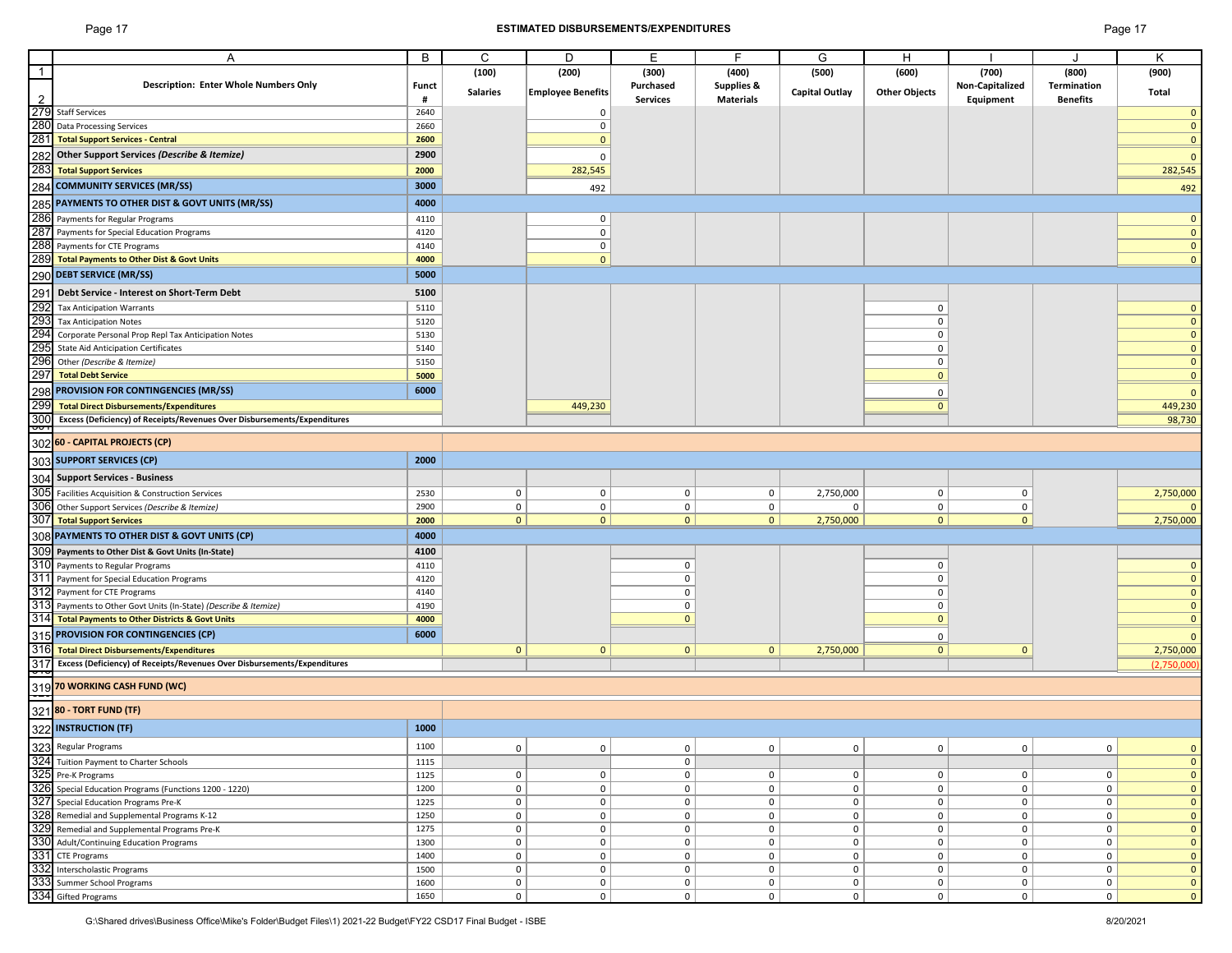## Page 18 **ESTIMATED DISBURSEMENTS/EXPENDITURES** Page 18

| 1e<br>эc |  |
|----------|--|
|          |  |

|                | Α                                                                   | B            | C               |                | D                        | E                   | F                | G              | Н                    |                 |                 | K            |
|----------------|---------------------------------------------------------------------|--------------|-----------------|----------------|--------------------------|---------------------|------------------|----------------|----------------------|-----------------|-----------------|--------------|
| $\overline{1}$ |                                                                     |              | (100)           |                | (200)                    | (300)               | (400)            | (500)          | (600)                | (700)           | (800)           | (900)        |
|                | Description: Enter Whole Numbers Only                               | <b>Funct</b> |                 |                |                          | Purchased           | Supplies &       |                |                      | Non-Capitalized | Termination     |              |
| $\overline{2}$ |                                                                     |              | <b>Salaries</b> |                | <b>Employee Benefits</b> | <b>Services</b>     | <b>Materials</b> | Capital Outlay | <b>Other Objects</b> | Equipment       | <b>Benefits</b> | Total        |
| 335            |                                                                     |              |                 |                |                          |                     |                  |                |                      |                 |                 |              |
|                | <b>Driver's Education Programs</b>                                  | 1700         |                 | 0              | 0                        | $\mathbf 0$         | 0                | $\Omega$       | 0                    | $\mathbf 0$     | 0               | $\mathbf{0}$ |
| 336            | <b>Bilingual Programs</b>                                           | 1800         |                 | $\Omega$       | $\mathbf 0$              | $\mathsf 0$         | $\Omega$         | $\mathbf 0$    | $\mathbf 0$          | $\mathbf 0$     | 0               | $\mathbf{0}$ |
| 337            | Truant Alternative & Optional Programs                              | 1900         |                 | $\mathbf 0$    | 0                        | $\mathbf 0$         | 0                | 0              | 0                    | $\Omega$        | 0               | $\mathbf{0}$ |
| 338            | Pre-K Programs - Private Tuition                                    | 1910         |                 |                |                          |                     |                  |                | 0                    |                 |                 | $\mathbf{0}$ |
| 339            | Regular K-12 Programs Private Tuition                               | 1911         |                 |                |                          |                     |                  |                | $\mathbf 0$          |                 |                 | $\mathbf{0}$ |
|                |                                                                     |              |                 |                |                          |                     |                  |                |                      |                 |                 |              |
| 340            | Special Education Programs K-12 Private Tuition                     | 1912         |                 |                |                          |                     |                  |                | $\mathbf 0$          |                 |                 | $\mathbf{0}$ |
| 341            | Special Education Programs Pre-K Tuition                            | 1913         |                 |                |                          |                     |                  |                | $\mathbf 0$          |                 |                 | $\mathbf{0}$ |
| 342            | Remedial/Supplemental Programs K-12 Private Tuition                 | 1914         |                 |                |                          |                     |                  |                | $\mathbf 0$          |                 |                 | $\mathbf{0}$ |
| 343            | Remedial/Supplemental Programs Pre-K Private Tuition                | 1915         |                 |                |                          |                     |                  |                | $\mathbf 0$          |                 |                 | $\mathbf{0}$ |
| 344            | Adult/Continuing Education Programs Private Tuition                 | 1916         |                 |                |                          |                     |                  |                | 0                    |                 |                 | $\mathbf{0}$ |
| 345            | <b>CTE Programs Private Tuition</b>                                 | 1917         |                 |                |                          |                     |                  |                | 0                    |                 |                 | $\mathbf{0}$ |
|                | Interscholastic Programs Private Tuition                            | 1918         |                 |                |                          |                     |                  |                |                      |                 |                 |              |
| 346            |                                                                     |              |                 |                |                          |                     |                  |                | $\Omega$             |                 |                 | $\mathbf{0}$ |
| 347            | Summer School Programs Private Tuition                              | 1919         |                 |                |                          |                     |                  |                | $\Omega$             |                 |                 | $\mathbf{0}$ |
| 348            | Gifted Programs Private Tuition                                     | 1920         |                 |                |                          |                     |                  |                | $\mathbf 0$          |                 |                 | $\mathbf{0}$ |
| 349            | <b>Bilingual Programs Private Tuition</b>                           | 1921         |                 |                |                          |                     |                  |                | $\mathbf 0$          |                 |                 | $\mathbf{0}$ |
|                |                                                                     | 1922         |                 |                |                          |                     |                  |                |                      |                 |                 |              |
| 350            | Truants Alternative/Opt Ed Programs Private Tuition                 |              |                 |                |                          |                     |                  |                | 0                    |                 |                 | $\mathbf{0}$ |
| 351            | <b>Total Instruction</b> <sup>14</sup>                              | 1000         |                 | $\mathbf{0}$   | $\mathbf{0}$             | $\mathbf{0}$        | $\Omega$         | $\mathbf{0}$   | $\Omega$             | $\mathbf{0}$    | $\mathbf{0}$    | $\mathbf{0}$ |
| 352            | <b>SUPPORT SERVICES (TF)</b>                                        | 2000         |                 |                |                          |                     |                  |                |                      |                 |                 |              |
| 353            | <b>Support Services - Pupil</b>                                     | 2100         |                 |                |                          |                     |                  |                |                      |                 |                 |              |
| 354            | Attendance & Social Work Services                                   | 2110         |                 | $\mathbf 0$    | $\mathbf 0$              | $\mathbf 0$         | 0                | $\mathbf 0$    | $\mathbf 0$          | $\mathbf 0$     | 0               | $\mathbf{0}$ |
| 355            |                                                                     |              |                 |                |                          |                     |                  |                |                      |                 |                 |              |
|                | <b>Guidance Services</b>                                            | 2120         |                 | $\mathsf 0$    | $\mathbf 0$              | $\mathsf 0$         | 0                | $\mathsf{O}$   | $\mathbf 0$          | $\mathbf 0$     | 0               | $\mathbf{0}$ |
| 356            | <b>Health Services</b>                                              | 2130         |                 | $\mathbf 0$    | $\mathbf 0$              | 0                   | 0                | 0              | $\mathbf 0$          | $\mathbf 0$     | 0               | $\mathbf{0}$ |
| 357            | <b>Psychological Services</b>                                       | 2140         |                 | $\mathbf 0$    | $\mathbf 0$              | $\mathsf 0$         | $\Omega$         | $\mathbf 0$    | 0                    | $\Omega$        | 0               | $\mathbf{0}$ |
| 358            | Speech Pathology & Audiology Services                               | 2150         |                 | $\mathsf 0$    | $\mathbf 0$              | $\mathbf 0$         | 0                | $\mathbf 0$    | $\mathbf 0$          | $\mathbf 0$     | 0               | $\mathbf{0}$ |
| 359            | Other Support Services - Pupils (Describe & Itemize)                | 2190         |                 | $\mathbf 0$    | $\overline{0}$           | $\mathbf 0$         | 0                | $\circ$        | $\mathbf 0$          | $\mathbf 0$     | 0               | $\mathbf{0}$ |
| 360            | <b>Total Support Services - Pupil</b>                               | 2100         |                 | $\mathbf{0}$   | 0                        | $\overline{0}$      | $\overline{0}$   | 0              | $\overline{0}$       | $\mathbf 0$     | $\overline{0}$  | $\mathbf{0}$ |
| 361            |                                                                     |              |                 |                |                          |                     |                  |                |                      |                 |                 |              |
|                | <b>Support Services - Instructional Staff</b>                       | 2200         |                 |                |                          |                     |                  |                |                      |                 |                 |              |
| 362            | Improvement of Instruction Services                                 | 2210         |                 | $\mathsf 0$    | $\mathbf 0$              | $\mathsf 0$         | 0                | $\mathbf 0$    | $\mathbf 0$          | $\mathbf 0$     | 0               | $\mathbf{0}$ |
| 363            | <b>Educational Media Services</b>                                   | 2220         |                 | $\mathsf 0$    | $\mathbf 0$              | $\mathsf 0$         | 0                | $\mathsf{O}$   | $\mathbf 0$          | $\mathbf 0$     | 0               | $\mathbf{0}$ |
| 364            | <b>Assessment &amp; Testing</b>                                     | 2230         |                 | $\mathbf 0$    | 0                        | $\mathbf 0$         | 0                | 0              | $\mathbf 0$          | $\mathbf 0$     | 0               | $\mathbf{0}$ |
| 365            |                                                                     | 2200         |                 | $\mathbf{0}$   | 0                        | 0                   | $\mathbf{0}$     | 0              | 0                    | $\mathbf{0}$    | $\circ$         | $\mathbf{0}$ |
|                | <b>Total Support Services - Instructional Staff</b>                 |              |                 |                |                          |                     |                  |                |                      |                 |                 |              |
| 366            | <b>Support Services - General Administration</b>                    | 2300         |                 |                |                          |                     |                  |                |                      |                 |                 |              |
| 367            | <b>Board of Education Services</b>                                  | 2310         |                 | $\mathbf 0$    | $\mathbf{0}$             | $\mathbf 0$         | $\mathbf 0$      | $\mathbf 0$    | 0                    | 0               | 0               | $\mathbf{0}$ |
| 368            | <b>Executive Administration Services</b>                            | 2320         |                 | $\mathbf 0$    | 0                        | $\mathbf 0$         | 0                | $\mathbf 0$    | 0 <sup>1</sup>       | $\mathbf 0$     | 0               | $\mathbf{0}$ |
| 369            | Special Area Administration Services                                | 2330         |                 | $\mathbf 0$    | $\mathbf 0$              | $\mathbf 0$         | 0                | 0              | 0                    | $\mathbf 0$     | 0               | $\mathbf{0}$ |
| 370            | Claims Paid from Self Insurance Fund                                | 2361         |                 | $\mathbf 0$    | 79,000                   | $\Omega$            | 0                | $\mathbf 0$    | $\mathbf 0$          | $\mathbf 0$     |                 | 79,000       |
| 371            | Risk Management and Claims Services Payments                        | 2365         |                 | $\mathbf 0$    | 0                        | 230,000             | 0                | $\mathbf 0$    | $\mathbf 0$          | $\mathsf 0$     |                 | 230,000      |
| 372            | <b>Total Support Services - General Administration</b>              | 2300         |                 | 0              | 79,000                   | 230,000             | $\mathbf{0}$     | 0              | 0                    | $\mathbf{0}$    | $\circ$         | 309,000      |
| 373            | <b>Support Services - School Administration</b>                     | 2400         |                 |                |                          |                     |                  |                |                      |                 |                 |              |
| 374            | Office of the Principal Services                                    | 2410         |                 | $\mathbf 0$    | $\mathbf 0$              | $\mathbf 0$         | $\mathbf 0$      | $\circ$        | $\overline{0}$       | $\mathbf 0$     | 0               | $\mathbf{0}$ |
| 375            | Other Support Services - School Administration (Describe & Itemize) | 2490         |                 | $\mathbf 0$    | $\overline{0}$           | $\mathbf 0$         | 0                | $\circ$        | 0                    | $\mathbf 0$     | 0               | $\mathbf{0}$ |
| 376            | <b>Total Support Services - School Administration</b>               | 2400         |                 | $\mathbf{0}$   | 0 <sup>1</sup>           | 0                   | $\mathbf{0}$     | 0              | 0                    | $\mathbf{0}$    | $\circ$         | $\mathbf{0}$ |
|                | 377 Support Services - Business                                     | 2500         |                 |                |                          |                     |                  |                |                      |                 |                 |              |
|                | 378 Direction of Business Support Services                          | 2510         |                 | $\mathbf 0$    | 0                        | 0                   | 0                | 0              | 0                    | $\mathbf 0$     | 0               | $\mathbf{0}$ |
|                | 379 Fiscal Services                                                 |              |                 |                |                          |                     |                  |                |                      |                 |                 |              |
|                |                                                                     | 2520         |                 | 0              | 0                        | $\mathbf 0$         | 0                | 0              | $\mathbf{0}$         | $\mathbf 0$     | 0               | $\mathbf{0}$ |
|                | 380 Operation & Maintenance of Plant Services                       | 2540         |                 | $\mathbf 0$    | $\mathsf{o}$             | $\mathsf 0$         | 0                | $\mathsf 0$    | $\mathbf 0$          | $\mathsf 0$     | 0               | $\mathbf{0}$ |
|                | 381 Pupil Transportation Services                                   | 2550         |                 | $\overline{0}$ | $\overline{0}$           | $\mathsf{O}\xspace$ | 0                | $\circ$        | $\overline{0}$       | $\mathbf 0$     | $\overline{0}$  | $\mathbf{0}$ |
|                | 382 Food Services                                                   | 2560         |                 | $\overline{0}$ | 0                        | $\overline{0}$      | 0                | $\circ$        | 0                    | $\mathbf 0$     | 0 <sup>1</sup>  | $\mathbf{0}$ |
|                | 383 Internal Services                                               | 2570         |                 | $\overline{0}$ | 0                        | $\overline{0}$      | $\mathsf{O}$     | $\overline{0}$ | 0                    | $\mathbf 0$     | $\overline{0}$  | $\mathbf{0}$ |
|                | 384 Total Support Services - Business                               | 2500         |                 | 0              | 0                        | 0                   | $\mathbf{0}$     | 0              | 0                    | 0               | 0 <sup>1</sup>  | $\mathbf{0}$ |
|                | 385 Support Services - Central                                      | 2600         |                 |                |                          |                     |                  |                |                      |                 |                 |              |
|                | 386 Direction of Central Support Services                           | 2610         |                 | $\overline{0}$ | $\overline{0}$           | $\mathsf{O}\xspace$ | 0                | $\circ$        | 0                    | $\mathbf 0$     | $\overline{0}$  | $\mathbf{0}$ |
|                | 387 Planning, Research, Development & Evaluation Services           | 2620         |                 | $\mathbf 0$    | $\mathbf 0$              | $\mathsf 0$         | 0                | $\circ$        | $\mathbf 0$          | $\mathbf 0$     | 0               | $\mathbf{0}$ |
|                | 388 Information Services                                            | 2630         |                 | $\mathbf 0$    | $\mathbf 0$              | $\mathsf 0$         | 0                | $\overline{0}$ | 0                    | $\mathbf 0$     | $\overline{0}$  | $\mathbf{0}$ |
|                | 389 Staff Services                                                  | 2640         |                 | $\mathbf 0$    | $\overline{0}$           | $\mathsf{O}\xspace$ | 0                | $\circ$        | 0                    | $\mathbf 0$     | $\overline{0}$  | $\mathbf{0}$ |
|                | 390 Data Processing Services                                        |              |                 | $\mathbf 0$    |                          |                     | 0                | $\overline{0}$ |                      | $\mathbf 0$     |                 |              |
|                |                                                                     | 2660         |                 |                | $\overline{0}$           | $\mathbf 0$         |                  |                | 0                    |                 | $\overline{0}$  | $\mathbf{0}$ |
|                | 391 Total Support Services - Central                                | 2600         |                 | 0              | 0                        | 0                   | $\mathbf{0}$     | 0              | 0 <sup>1</sup>       | 0               | 0               | $\mathbf{0}$ |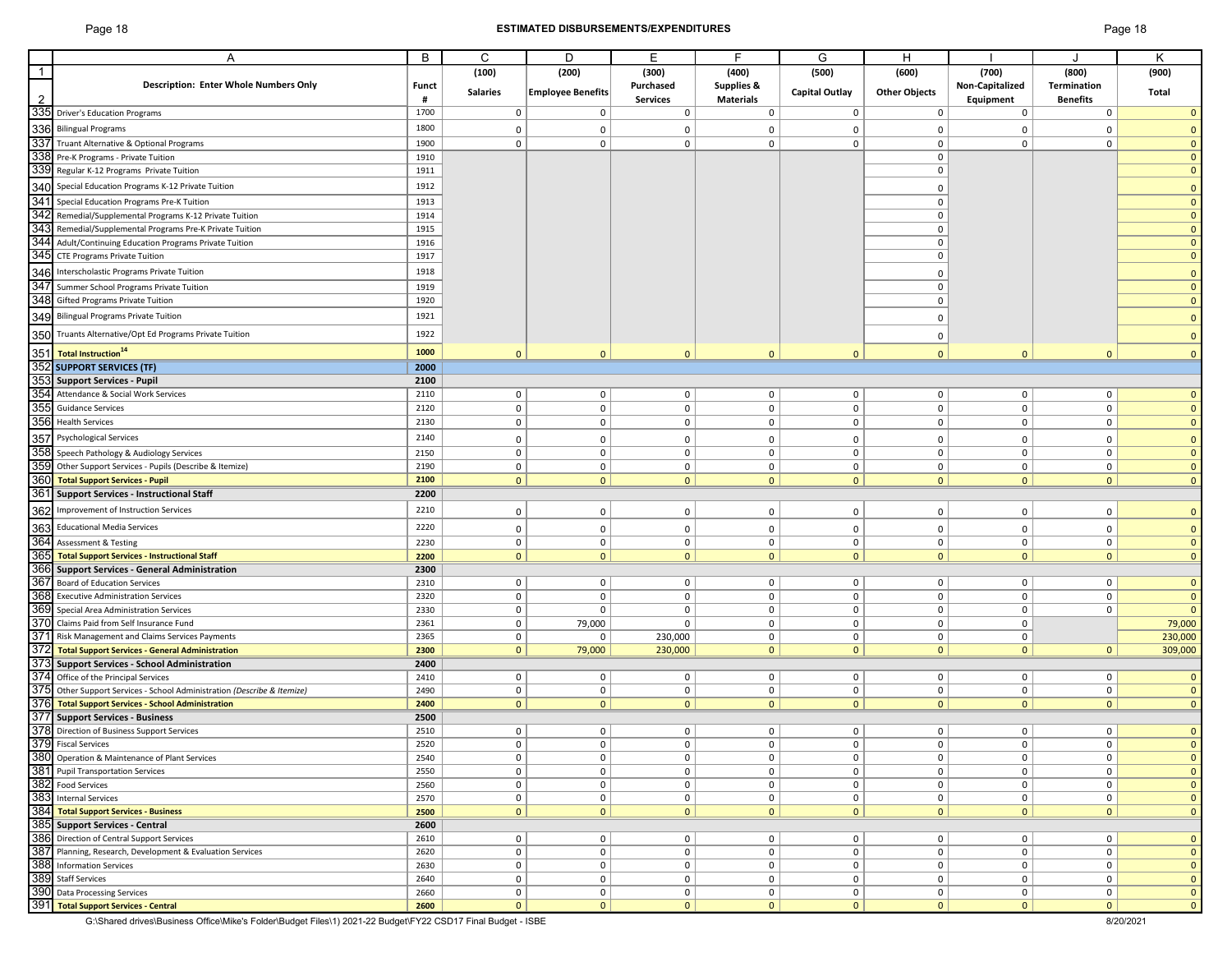## Page 19 **ESTIMATED DISBURSEMENTS/EXPENDITURES** Page 19

| Page 19 |  |
|---------|--|
|---------|--|

|                  | Α                                                                                          | B            | C               | D                        | E                   | F                | G                     | н                    |                 |                 | Κ            |
|------------------|--------------------------------------------------------------------------------------------|--------------|-----------------|--------------------------|---------------------|------------------|-----------------------|----------------------|-----------------|-----------------|--------------|
| $\mathbf{1}$     |                                                                                            |              | (100)           | (200)                    | (300)               | (400)            | (500)                 | (600)                | (700)           | (800)           | (900)        |
|                  | <b>Description: Enter Whole Numbers Only</b>                                               | <b>Funct</b> |                 |                          | Purchased           | Supplies &       |                       |                      | Non-Capitalized | Termination     |              |
| 2                |                                                                                            | #            | <b>Salaries</b> | <b>Employee Benefits</b> | <b>Services</b>     | <b>Materials</b> | <b>Capital Outlay</b> | <b>Other Objects</b> | Equipment       | <b>Benefits</b> | Total        |
|                  | 392 Other Support Services (Describe & Itemize)                                            | 2900         | 0               | 0                        | 0                   | $\mathbf 0$      | 0                     | $\overline{0}$       | 0               | 0               | $\mathbf{0}$ |
| 393              | <b>Total Support Services</b>                                                              |              | $\overline{0}$  |                          | 230,000             | $\mathbf{0}$     | 0                     | $\mathbf{0}$         | $\mathbf{0}$    | 0               |              |
|                  |                                                                                            | 2000         |                 | 79,000                   |                     |                  |                       |                      |                 |                 | 309,000      |
| 394              | <b>COMMUNITY SERVICES (TF)</b>                                                             | 3000         | 0 <sup>1</sup>  | $\mathbf 0$              | 0 <sup>1</sup>      | 0 <sup>1</sup>   | 0 <sup>1</sup>        | 250,000              | $\mathbf 0$     | $\circ$         | 250,000      |
| 395              | PAYMENTS TO OTHER DIST & GOVT UNITS (TF)                                                   | 4000         |                 |                          |                     |                  |                       |                      |                 |                 |              |
| 396              | Payments to Other Dist & Govt Units (In-State)                                             | 4100         |                 |                          |                     |                  |                       |                      |                 |                 |              |
| 397              | Payments for Regular Programs                                                              | 4110         |                 |                          | 0                   |                  |                       | $\mathbf 0$          |                 |                 | $\mathbf{0}$ |
| 398              | Payments for Special Education Programs                                                    | 4120         |                 |                          | $\mathbf 0$         |                  |                       | $\mathbf 0$          |                 |                 | $\mathbf{0}$ |
| 399              | Payments for Adult/Continuing Education Programs                                           | 4130         |                 |                          | $\mathbf 0$         |                  |                       | $\mathbf 0$          |                 |                 | $\mathbf{0}$ |
| 400              | Payments for CTE Programs                                                                  | 4140         |                 |                          | $\mathsf{O}\xspace$ |                  |                       | $\mathbf 0$          |                 |                 | $\mathbf{0}$ |
| 401              |                                                                                            | 4170         |                 |                          | $\mathbf 0$         |                  |                       | $\mathbf 0$          |                 |                 | $\mathbf{0}$ |
|                  | Payments for Community College Programs                                                    |              |                 |                          |                     |                  |                       |                      |                 |                 |              |
| 402              | Other Payments to In-State Govt Units (Describe & Itemize)                                 | 4190         |                 |                          | $\mathbf 0$         |                  |                       | $\mathbf 0$          |                 |                 | $\mathbf{0}$ |
| 403              | <b>Total Payments to Other Dist &amp; Govt Units (In-State)</b>                            | 4100         |                 |                          | $\mathbf{0}$        |                  |                       | $\mathbf 0$          |                 |                 | $\mathbf{0}$ |
| 404              | Payments for Regular Programs - Tuition                                                    | 4210         |                 |                          |                     |                  |                       | $\mathbf 0$          |                 |                 | $\mathbf{0}$ |
| 405              | Payments for Special Education Programs - Tuition                                          | 4220         |                 |                          |                     |                  |                       | $\mathbf 0$          |                 |                 | $\mathbf{0}$ |
| 406              | Payments for Adult/Continuing Education Programs - Tuition                                 | 4230         |                 |                          |                     |                  |                       | $\mathbf 0$          |                 |                 | $\mathbf{0}$ |
| 407              | Payments for CTE Programs - Tuition                                                        | 4240         |                 |                          |                     |                  |                       | $\mathbf 0$          |                 |                 | $\mathbf{0}$ |
| 408              | Payments for Community College Programs - Tuition                                          | 4270         |                 |                          |                     |                  |                       | $\mathbf 0$          |                 |                 | $\mathbf{0}$ |
| 409              |                                                                                            | 4280         |                 |                          |                     |                  |                       | $\mathbf 0$          |                 |                 | $\mathbf{0}$ |
| 410              | Payments for Other Programs - Tuition                                                      |              |                 |                          |                     |                  |                       |                      |                 |                 |              |
|                  | Other Payments to In-State Govt Units (Describe & Itemize)                                 | 4290         |                 |                          |                     |                  |                       | $\mathbf 0$          |                 |                 | $\mathbf{0}$ |
| 411              | Total Payments to Other Dist & Govt Units - Tuition (In State)                             | 4200         |                 |                          |                     |                  |                       | $\mathbf{0}$         |                 |                 | $\mathbf{0}$ |
| 412              | Payments for Regular Programs - Transfers                                                  | 4310         |                 |                          |                     |                  |                       | $\mathbf 0$          |                 |                 | $\mathbf{0}$ |
| 413              | Payments for Special Education Programs - Transfers                                        | 4320         |                 |                          |                     |                  |                       | $\mathbf 0$          |                 |                 | $\mathbf{0}$ |
| 414              | Payments for Adult/Continuing Ed Programs - Transfers                                      | 4330         |                 |                          |                     |                  |                       | $\mathbf 0$          |                 |                 | $\mathbf{0}$ |
| 415              | Payments for CTE Programs - Transfers                                                      | 4340         |                 |                          |                     |                  |                       | $\mathbf 0$          |                 |                 | $\mathbf{0}$ |
| 416              | Payments for Community College Program - Transfers                                         | 4370         |                 |                          |                     |                  |                       | $\mathbf 0$          |                 |                 | $\mathbf{0}$ |
| 417              | Payments for Other Programs - Transfers                                                    | 4380         |                 |                          |                     |                  |                       | $\mathbf 0$          |                 |                 | $\mathbf{0}$ |
| 418              | Other Payments to In-State Govt Units - Transfers (Describe & Itemize)                     | 4390         |                 |                          | $\mathbf 0$         |                  |                       | $\mathbf 0$          |                 |                 | $\mathbf{0}$ |
|                  |                                                                                            |              |                 |                          |                     |                  |                       |                      |                 |                 |              |
| 419              | <b>Total Payments to Other Dist &amp; Govt Units-Transfers (In State)</b>                  | 4300         |                 |                          | $\mathbf 0$         |                  |                       | $\mathbf{0}$         |                 |                 | $\mathbf{0}$ |
| 420              | Payments to Other Dist & Govt Units (Out of State)                                         | 4400         |                 |                          | $\overline{0}$      |                  |                       | $\mathbf 0$          |                 |                 | $\mathbf{0}$ |
| 421              | <b>Total Payments to Other Dist &amp; Govt Units</b>                                       | 4000         |                 |                          | $\mathbf{0}$        |                  |                       | $\mathbf{0}$         |                 |                 | $\mathbf{0}$ |
| 422              | <b>DEBT SERVICE (TF)</b>                                                                   | 5000         |                 |                          |                     |                  |                       |                      |                 |                 |              |
| 423              | Debt Service - Interest on Short-Term Debt                                                 |              |                 |                          |                     |                  |                       |                      |                 |                 |              |
| 424              | <b>Tax Anticipation Warrants</b>                                                           | 5110         |                 |                          |                     |                  |                       | $\mathbf 0$          |                 |                 | $\mathbf{0}$ |
| 425              | Corporate Personal Property Replacement Tax Anticipation Notes                             | 5130         |                 |                          |                     |                  |                       | $\mathbf 0$          |                 |                 | $\mathbf{0}$ |
| 426              | Other Interest or Short-Term Debt (Describe & Itemize)                                     | 5150         |                 |                          |                     |                  |                       | $\mathbf 0$          |                 |                 | $\mathbf{0}$ |
| 427              | <b>Total Debt Service</b>                                                                  | 5000         |                 |                          |                     |                  |                       | $\mathbf{0}$         |                 |                 | $\mathbf{0}$ |
| 428              |                                                                                            |              |                 |                          |                     |                  |                       |                      |                 |                 |              |
|                  | <b>PROVISION FOR CONTINGENCIES (TF)</b>                                                    | 6000         |                 |                          |                     |                  |                       | $\mathbf 0$          |                 |                 | $\mathbf{0}$ |
| 429              | <b>Total Direct Disbursements/Expenditures</b>                                             |              | 0 <sup>1</sup>  | 79,000                   | 230,000             | $\mathbf{0}$     | 0 <sup>1</sup>        | 250,000              | $\mathbf{0}$    | $\mathbf{0}$    | 559,000      |
| $\frac{430}{20}$ | Excess (Deficiency) of Receipts/Revenues Over Disbursements/Expenditures                   |              |                 |                          |                     |                  |                       |                      |                 |                 | (223, 238)   |
|                  |                                                                                            |              |                 |                          |                     |                  |                       |                      |                 |                 |              |
|                  | 432 90 - FIRE PREVENTION & SAFETY FUND (FP&S)                                              |              |                 |                          |                     |                  |                       |                      |                 |                 |              |
| 433              | <b>SUPPORT SERVICES (FP&amp;S)</b>                                                         | 2000         |                 |                          |                     |                  |                       |                      |                 |                 |              |
| 434              | <b>Support Services - Business</b>                                                         | 2500         |                 |                          |                     |                  |                       |                      |                 |                 |              |
| 435              | Facilities Acquisition & Construction Services                                             | 2530         | $\mathbf 0$     | $\mathbf 0$              | $\mathbf 0$         | $\mathbf 0$      | $\circ$               | $\mathbf{0}$         | 0               |                 | $\mathbf{0}$ |
| 436              | Operation & Maintenance of Plant Service                                                   | 2540         | $\mathbf 0$     | $\mathbf 0$              | $\mathbf 0$         | $\mathsf{O}$     | $\overline{0}$        | $\mathbf 0$          | $\mathbf 0$     |                 | $\mathbf{0}$ |
|                  | 437 Total Support Services - Business                                                      | 2500         | $\mathbf{0}$    | $\mathbf{0}$             | $\mathbf{0}$        | $\mathbf{0}$     | $\mathbf{0}$          | $\mathbf{0}$         | $\mathbf{0}$    |                 | $\mathbf{0}$ |
|                  |                                                                                            |              |                 | $\Omega$                 | $\mathbf 0$         |                  |                       |                      |                 |                 |              |
|                  | 438 Other Support Services (Describe & Itemize)                                            | 2900         | 0               |                          |                     | $\mathbf{0}$     | 0 <sup>1</sup>        | $\mathbf 0$          | $\mathbf 0$     |                 | $\mathbf{0}$ |
|                  | 439 Total Support Services<br>440 PAYMENTS TO OTHER DISTRICTS & GOVT UNITS (FP&S)          | 2000         | 0               | 0 <sup>1</sup>           |                     | $\overline{0}$   |                       | 0 <sup>1</sup>       | $\mathbf{0}$    |                 |              |
|                  |                                                                                            | 4000         |                 |                          |                     |                  |                       |                      |                 |                 |              |
|                  | 441 Payments to Regular Programs                                                           | 4110         |                 |                          |                     |                  |                       | $\overline{0}$       |                 |                 | $\mathbf{0}$ |
|                  | 442 Payments to Special Education Programs                                                 | 4120         |                 |                          |                     |                  |                       | $\mathbf 0$          |                 |                 | $\mathbf{0}$ |
| 443              | Other Payments to In-State Govt Units (Describe & Itemize)                                 | 4190         |                 |                          |                     |                  |                       | $\mathbf 0$          |                 |                 | $\mathbf{0}$ |
|                  | <b>444</b> Total Payments to Other Districts & Govt Units (FPS)<br>445 DEBT SERVICE (FP&S) | 4000         |                 |                          |                     |                  |                       | $\mathbf{0}$         |                 |                 | $\mathbf{0}$ |
|                  |                                                                                            | 5000         |                 |                          |                     |                  |                       |                      |                 |                 |              |
|                  | 446 Debt Service - Interest on Short-Term Debt                                             | 5100         |                 |                          |                     |                  |                       |                      |                 |                 |              |
|                  | 447 Tax Anticipation Warrants                                                              |              |                 |                          |                     |                  |                       |                      |                 |                 |              |
|                  |                                                                                            | 5110         |                 |                          |                     |                  |                       | $\mathbf 0$          |                 |                 | $\mathbf{0}$ |
|                  | 448 Other Interest on Short-Term Debt (Describe & Itemize)                                 | 5150         |                 |                          |                     |                  |                       | $\mathbf 0$          |                 |                 | $\mathbf{0}$ |
|                  | 449 Total Debt Service - Interest on Short-Term Debt                                       | 5100         |                 |                          |                     |                  |                       | $\mathbf{0}$         |                 |                 | $\mathbf{0}$ |
|                  | 450 Debt Service - Interest on Long-Term Debt                                              | 5200         |                 |                          |                     |                  |                       | 0                    |                 |                 | $\mathbf{0}$ |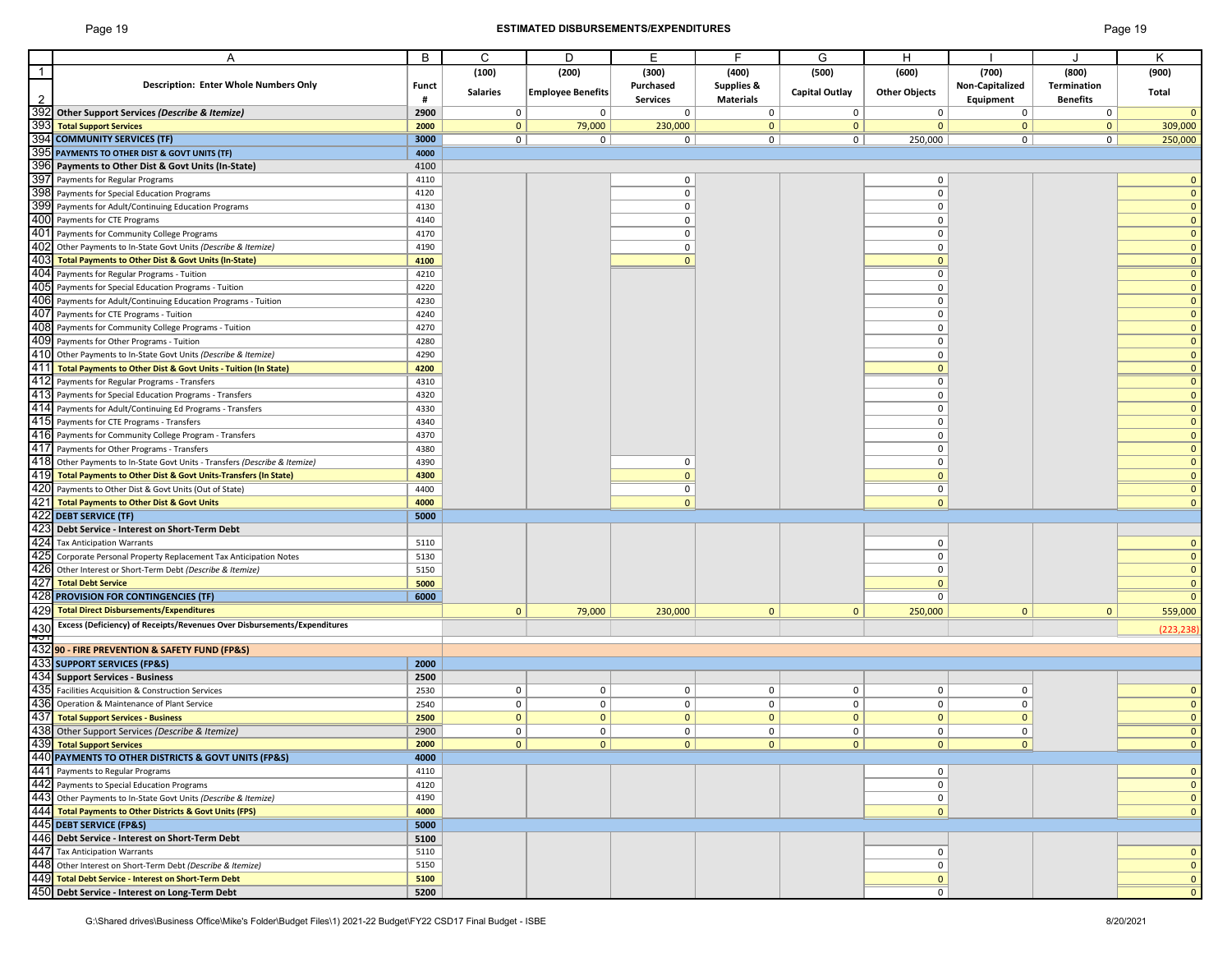## Page 20 **ESTIMATED DISBURSEMENTS/EXPENDITURES** Page 20

|                                                                                      |              | (100)           | (200)             | (300)                        | (400)                          | (500)          | (600)                | (700)                        | (800)                          | (900)        |
|--------------------------------------------------------------------------------------|--------------|-----------------|-------------------|------------------------------|--------------------------------|----------------|----------------------|------------------------------|--------------------------------|--------------|
| <b>Description: Enter Whole Numbers Only</b>                                         | <b>Funct</b> | <b>Salaries</b> | Employee Benefits | Purchased<br><b>Services</b> | Supplies &<br><b>Materials</b> | Capital Outlay | <b>Other Objects</b> | Non-Capitalized<br>Equipment | Termination<br><b>Benefits</b> | <b>Total</b> |
| Debt Service - Payments of Principal on Long-Term Debt <sup>15</sup> (Lease/Purchase | 5300         |                 |                   |                              |                                |                |                      |                              |                                |              |
| 451 Principal Retired)<br>452 Total Debt Service                                     |              |                 |                   |                              |                                |                |                      |                              |                                |              |
|                                                                                      | 5000         |                 |                   |                              |                                |                |                      |                              |                                |              |
| 453 PROVISIONS FOR CONTINGENCIES (FP&S)                                              | 6000         |                 |                   |                              |                                |                |                      |                              |                                |              |
| 454 Total Direct Disbursements/Expenditures                                          |              |                 |                   |                              |                                |                |                      |                              |                                |              |
| 455 Excess (Deficiency) of Receipts/Revenues Over Disbursements/Expenditures         |              |                 |                   |                              |                                |                |                      |                              |                                |              |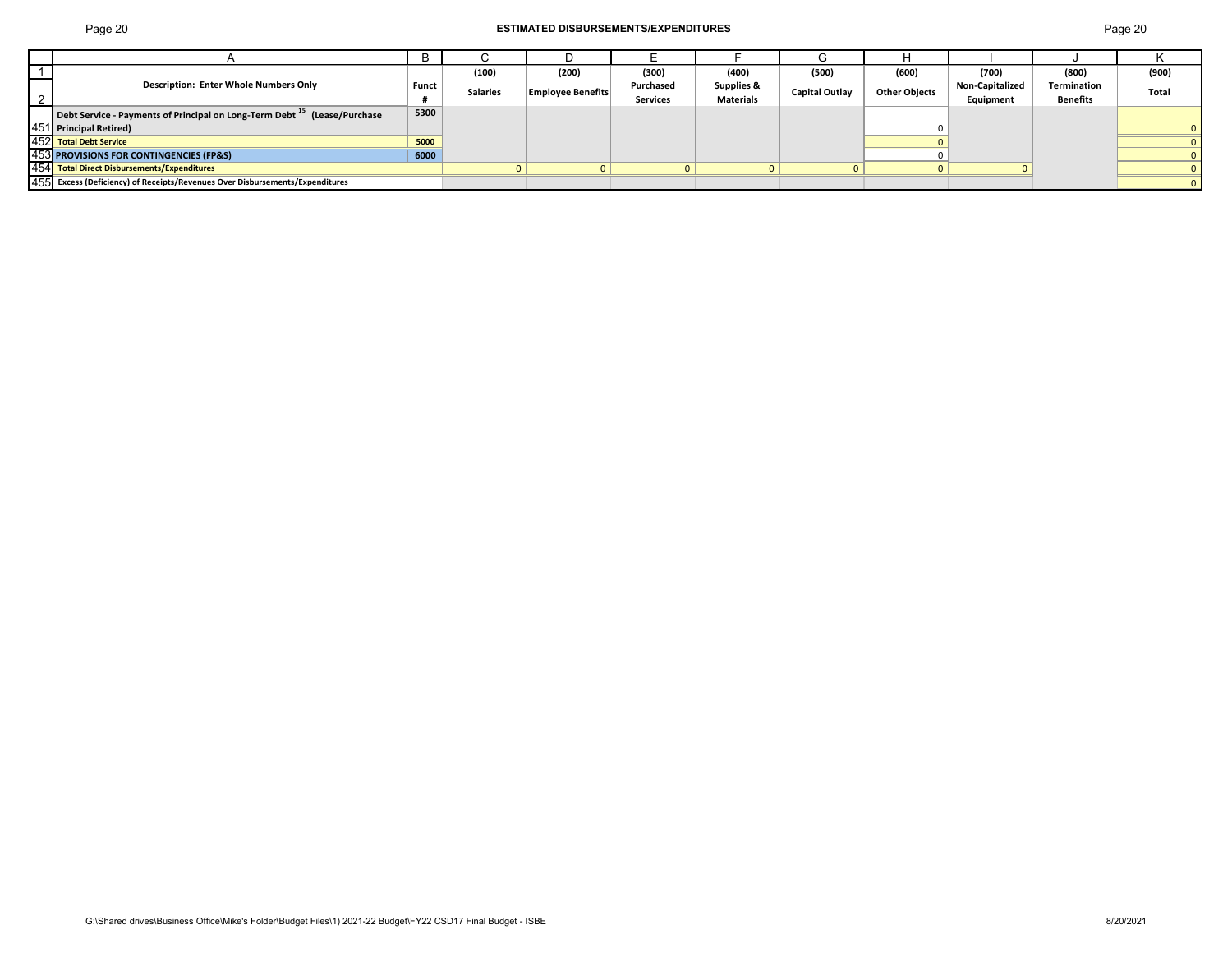# **This page is provided for detailed itemizations as requested within the body of the Report.**

1.

2.

3.

4.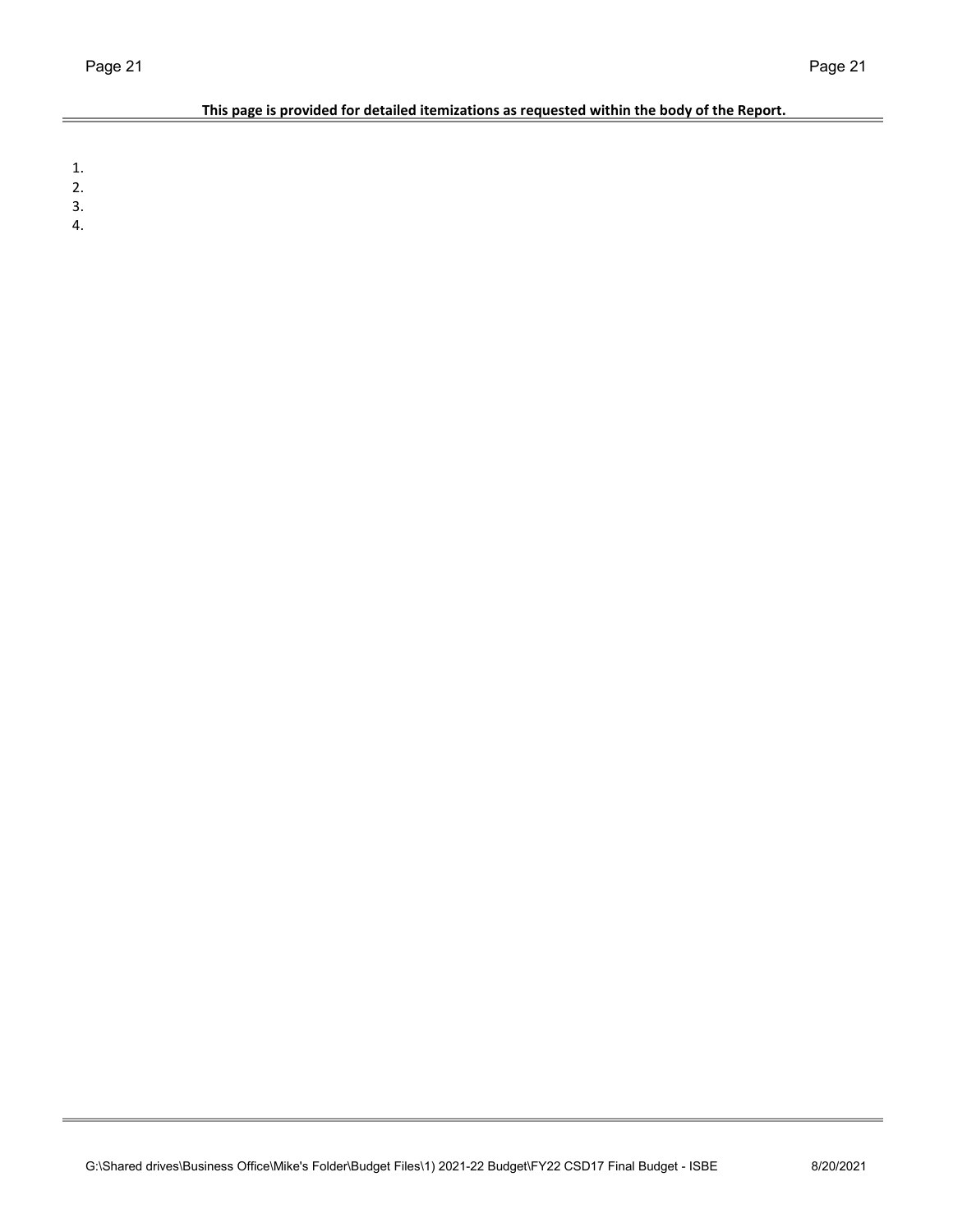|    | A                                                                                                                                                                                                                                                                                                                                                      | B                            | C                                                                                        | D                                  | E                                | F            |  |  |  |  |  |  |
|----|--------------------------------------------------------------------------------------------------------------------------------------------------------------------------------------------------------------------------------------------------------------------------------------------------------------------------------------------------------|------------------------------|------------------------------------------------------------------------------------------|------------------------------------|----------------------------------|--------------|--|--|--|--|--|--|
|    |                                                                                                                                                                                                                                                                                                                                                        |                              | <b>DEFICIT BUDGET SUMMARY INFORMATION - Operating Funds Only (School Districts Only)</b> |                                    |                                  |              |  |  |  |  |  |  |
| 2  | <b>Description</b>                                                                                                                                                                                                                                                                                                                                     | <b>EDUCATIONAL FUND (10)</b> | <b>OPERATIONS &amp;</b><br>MAINTENANCE FUND (20)                                         | <b>TRANSPORTATION FUND</b><br>(40) | <b>WORKING CASH FUND</b><br>(70) | <b>TOTAL</b> |  |  |  |  |  |  |
| 3  | <b>Direct Revenues</b>                                                                                                                                                                                                                                                                                                                                 | 17,328,649                   | 2,612,430                                                                                | 1,935,673                          | 688,762                          | 22,565,514   |  |  |  |  |  |  |
|    | <b>Direct Expenditures</b>                                                                                                                                                                                                                                                                                                                             | 23,761,887                   | 3,661,802                                                                                | 2,482,597                          |                                  | 29,906,286   |  |  |  |  |  |  |
| 5  | <b>Difference</b>                                                                                                                                                                                                                                                                                                                                      | (6,433,238)                  | (1,049,372)                                                                              | (546, 924)                         | 688,762                          | (7,340,772)  |  |  |  |  |  |  |
| 6  | Estimated Fund Balance - June 30, 2022                                                                                                                                                                                                                                                                                                                 | 10,132,345                   | 1,426,747                                                                                | 1,757,868                          | 9,113,875                        | 22,430,835   |  |  |  |  |  |  |
| 7  | Unbalanced budget, however, a deficit reduction plan is not required at this time.                                                                                                                                                                                                                                                                     |                              |                                                                                          |                                    |                                  |              |  |  |  |  |  |  |
| 8  | A deficit reduction plan is required if the local board of education adopts (or amends) the 2021-22 school district budget in which the "operating funds" listed above result<br>in direct revenues (line 9) being less than direct expenditures (line 19) by an amount equal to or greater than one-third (1/3) of the ending fund balance (line 81). |                              |                                                                                          |                                    |                                  |              |  |  |  |  |  |  |
| 10 | Note: The balance is determined using only the four funds listed above. That is, if the estimated ending fund balance is less than three times the deficit spending, the<br>district must adopt and file with ISBE a deficit reduction plan to balance the shortfall within three years.                                                               |                              |                                                                                          |                                    |                                  |              |  |  |  |  |  |  |
| 12 | The School Code, Section 17-1 (105 ILCS 5/17-1) - If the 2020-2021 Annual Financial Report (AFR) reflects a deficit as defined above (page 36), then the school district shall<br>adopt and submit a deficit reduction plan (found here on page 23-27) to ISBE within 30 days after acceptance of the AFR.                                             |                              |                                                                                          |                                    |                                  |              |  |  |  |  |  |  |
|    | 13 The deficit reduction plan, if required, is developed using ISBE quidelines and format.                                                                                                                                                                                                                                                             |                              |                                                                                          |                                    |                                  |              |  |  |  |  |  |  |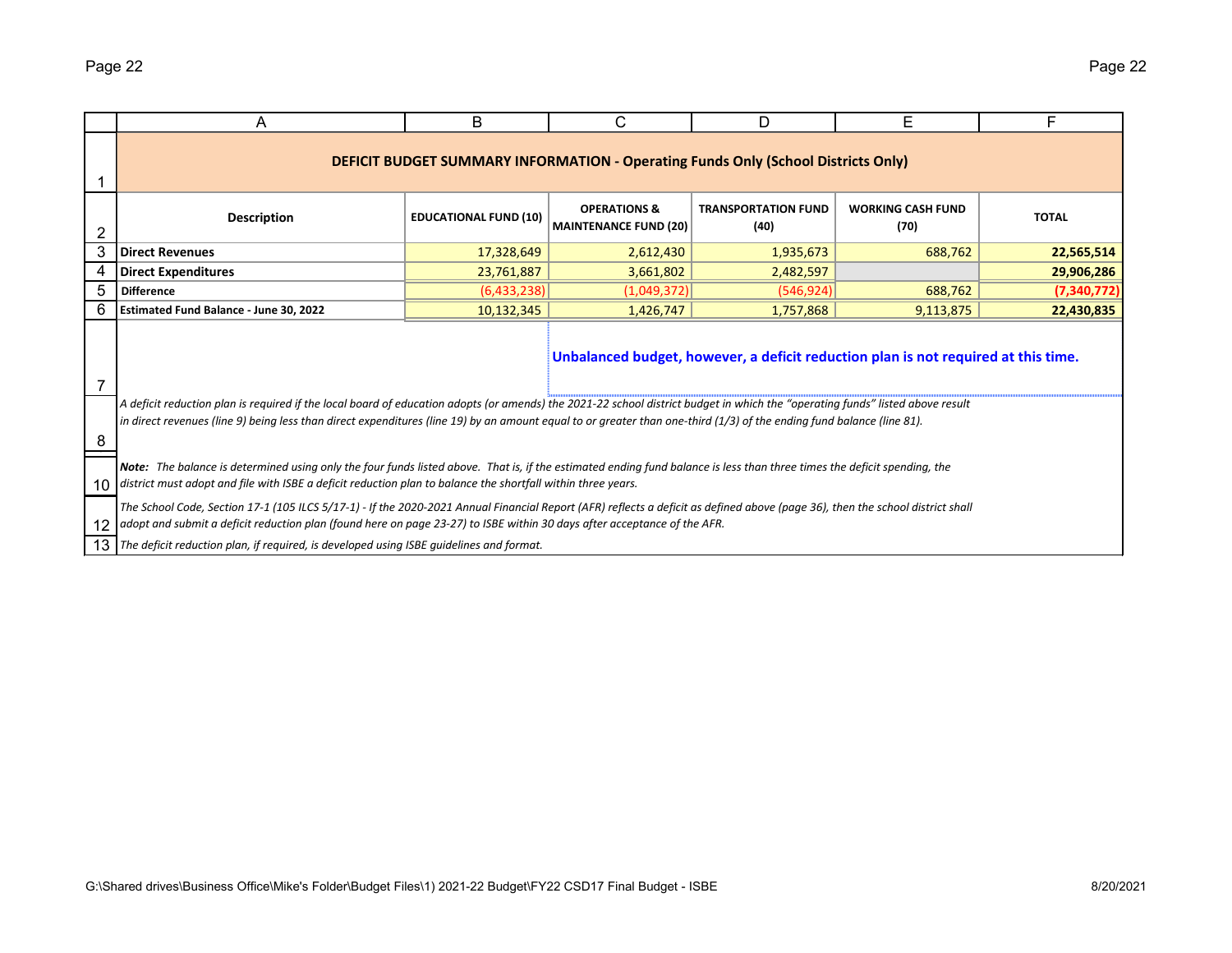# Page 23 **ILLINOIS STATE BOARD OF EDUCATION School Business Services Division**

|                 | Α                                                                  | B                       | $\overline{C}$                | D                          | E                        | F             | G          |  |
|-----------------|--------------------------------------------------------------------|-------------------------|-------------------------------|----------------------------|--------------------------|---------------|------------|--|
| $\mathbf{1}$    | *School Districts Only                                             |                         | <b>DEFICIT REDUCTION PLAN</b> |                            |                          |               |            |  |
| $\overline{2}$  |                                                                    |                         | <b>ESTIMATED BUDGET</b>       |                            |                          |               |            |  |
| $\overline{3}$  | 560990-170-0200-00                                                 |                         |                               | FY2021-2022                |                          |               |            |  |
| 4               | <b>District Number</b>                                             |                         |                               |                            |                          |               |            |  |
| 5               | <b>Channahon SD17</b>                                              |                         |                               |                            |                          |               |            |  |
|                 | <b>District Name</b>                                               |                         | <b>Operations &amp;</b>       |                            |                          |               |            |  |
| 6               |                                                                    | <b>Educational Fund</b> | <b>Maintenance Fund</b>       | <b>Transportation Fund</b> | <b>Working Cash Fund</b> | <b>Total</b>  |            |  |
|                 | <b>ESTIMATED BEGINNING FUND BALANCE</b>                            |                         |                               |                            |                          |               |            |  |
| 7               | (must equal prior Ending Fund Balance)                             |                         | 16,565,583                    | 2,476,119                  | 2,304,792                | 8,425,113     | 29,771,607 |  |
| 8               | <b>RECEIPTS/REVENUES</b>                                           | Acct #                  |                               |                            |                          |               |            |  |
| 9               | <b>LOCAL SOURCES</b>                                               | 1000                    | 15,099,759                    | 2,301,376                  | 1,465,975                | 688,762       | 19,555,872 |  |
|                 | FLOW-THROUGH RECEIPTS/REVENUES FROM ONE DISTRICT TO                | 2000                    |                               |                            |                          |               |            |  |
|                 | 10 ANOTHER DISTRICT                                                |                         | $\mathbf 0$                   | $\mathbf{0}$               | 0                        |               |            |  |
| 11              | <b>STATE SOURCES</b>                                               | 3000                    | 713,583                       | $\Omega$                   | 245,000                  | $\mathbf{0}$  | 958,583    |  |
| 12              | <b>FEDERAL SOURCES</b>                                             | 4000                    | 1,515,307                     | 311,054                    | 224,698                  | $\mathbf{0}$  | 2,051,059  |  |
| 13              | <b>Total Receipts/Revenues</b>                                     | 17,328,649              | 2,612,430                     | 1,935,673                  | 688,762                  | 22,565,514    |            |  |
| 14              | <b>DISBURSEMENTS/EXPENDITURES</b>                                  | Funct #                 |                               |                            |                          |               |            |  |
| 15              | <b>INSTRUCTION</b>                                                 | 1000                    | 10,081,179                    |                            |                          |               | 10,081,179 |  |
| 16              | <b>SUPPORT SERVICES</b>                                            | 2000                    | 4,315,441                     | 2,511,802                  | 1,532,597                |               | 8,359,840  |  |
| 17              | <b>COMMUNITY SERVICES</b>                                          | 3000                    | 7,571,056                     | 1,150,000                  | 950,000                  |               | 9,671,056  |  |
| 18              | PAYMENTS TO OTHER DISTRICTS & GOVT. UNITS                          | 4000                    | 1,794,211                     | $\mathbf 0$                | 0                        |               | 1,794,211  |  |
| 19              | <b>DEBT SERVICES</b>                                               | 5000                    | $\mathbf 0$                   | $\mathbf{0}$               | $\mathbf{0}$             |               |            |  |
| 20              | <b>PROVISION FOR CONTINGENCIES</b>                                 | 6000                    | $\Omega$                      | $\Omega$                   | $\Omega$                 |               |            |  |
| 21              | <b>Total Disbursements/Expenditures</b>                            | 23,761,887              | 3,661,802                     | 2,482,597                  |                          | 29,906,286    |            |  |
| 22              | Excess of Receipts/Revenue Over/(Under) Disbursements/Expenditures | (6,433,238)             | (1,049,372)                   | (546, 924)                 | 688,762                  | (7, 340, 772) |            |  |
| 23              | <b>OTHER SOURCES/USES OF FUNDS</b>                                 |                         |                               |                            |                          |               |            |  |
| 24              | <b>OTHER SOURCES OF FUNDS (7000)</b>                               | $\mathbf{0}$            | $\mathbf{0}$                  | $\mathbf{0}$               | $\mathbf 0$              | $\Omega$      |            |  |
| 25              | OTHER USES OF FUNDS (8000)                                         |                         | $\mathbf 0$                   | $\mathbf{0}$               | 0                        | $\mathbf{0}$  | $\Omega$   |  |
| 26              | <b>TOTAL OTHER SOURCES/USES OF FUNDS</b>                           |                         | $\mathbf{0}$                  | $\Omega$                   | 0                        | $\mathbf{0}$  | $\Omega$   |  |
| $\overline{27}$ | <b>ESTIMATED ENDING FUND BALANCE</b>                               | 10,132,345              | 1,426,747                     | 1,757,868                  | 9,113,875                | 22,430,835    |            |  |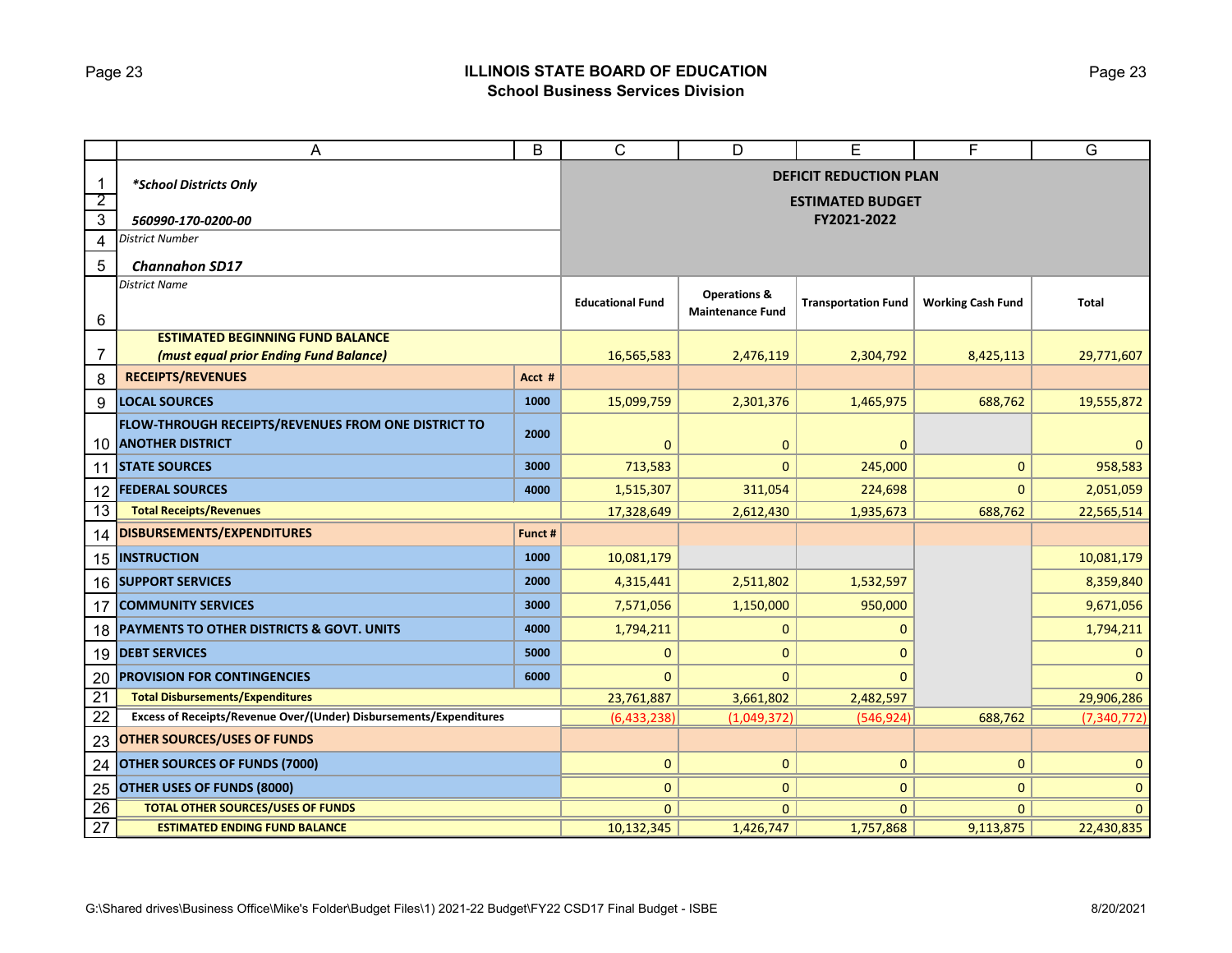# Page 24 **ILLINOIS STATE BOARD OF EDUCATION School Business Services Division**

|                                  | A                                                                          | B                                      | H                                                  |                            | J                        | Κ            |              |
|----------------------------------|----------------------------------------------------------------------------|----------------------------------------|----------------------------------------------------|----------------------------|--------------------------|--------------|--------------|
| $\mathbf{1}$                     | *School Districts Only                                                     |                                        |                                                    |                            |                          |              |              |
| $\overline{2}$<br>$\overline{3}$ | 560990-170-0200-00                                                         | <b>ESTIMATED BUDGET</b><br>FY2022-2023 |                                                    |                            |                          |              |              |
| $\overline{4}$                   | <b>District Number</b>                                                     |                                        |                                                    |                            |                          |              |              |
| 5                                | <b>Channahon SD17</b>                                                      |                                        |                                                    |                            |                          |              |              |
|                                  | <b>District Name</b>                                                       | <b>Educational Fund</b>                | <b>Operations &amp;</b><br><b>Maintenance Fund</b> | <b>Transportation Fund</b> | <b>Working Cash Fund</b> | <b>Total</b> |              |
| 6                                | <b>ESTIMATED BEGINNING FUND BALANCE</b>                                    |                                        |                                                    |                            |                          |              |              |
| 7                                | (must equal prior Ending Fund Balance)                                     |                                        | 10,132,345                                         | 1,426,747                  | 1,757,868                | 9,113,875    | 22,430,835   |
| 8                                | <b>RECEIPTS/REVENUES</b>                                                   | Acct #                                 |                                                    |                            |                          |              |              |
| 9                                | <b>LOCAL SOURCES</b>                                                       | 1000                                   |                                                    |                            |                          |              | 0            |
|                                  | FLOW-THROUGH RECEIPTS/REVENUES FROM ONE DISTRICT TO<br>10 ANOTHER DISTRICT | 2000                                   |                                                    |                            |                          |              | $\Omega$     |
| 11                               | <b>STATE SOURCES</b>                                                       | 3000                                   |                                                    |                            |                          |              | $\mathbf 0$  |
| 12                               | <b>FEDERAL SOURCES</b>                                                     | 4000                                   |                                                    |                            |                          |              | $\mathbf{0}$ |
| 13                               | <b>Total Receipts/Revenues</b>                                             |                                        | $\mathbf 0$                                        | $\mathbf{0}$               | 0                        | $\mathbf 0$  | $\mathbf{0}$ |
| 14                               | <b>DISBURSEMENTS/EXPENDITURES</b>                                          | Funct #                                |                                                    |                            |                          |              |              |
| 15                               | <b>INSTRUCTION</b>                                                         | 1000                                   |                                                    |                            |                          |              | $\mathbf 0$  |
|                                  | 16 SUPPORT SERVICES                                                        | 2000                                   |                                                    |                            |                          |              | $\mathbf 0$  |
| 17                               | <b>COMMUNITY SERVICES</b>                                                  | 3000                                   |                                                    |                            |                          |              | $\mathbf{0}$ |
| 18                               | <b>PAYMENTS TO OTHER DISTRICTS &amp; GOVT. UNITS</b>                       | 4000                                   |                                                    |                            |                          |              | $\mathbf{0}$ |
| 19                               | <b>DEBT SERVICES</b>                                                       | 5000                                   |                                                    |                            |                          |              | $\mathbf{0}$ |
| 20                               | <b>PROVISION FOR CONTINGENCIES</b>                                         | 6000                                   |                                                    |                            |                          |              | $\mathbf 0$  |
| $\overline{21}$                  | <b>Total Disbursements/Expenditures</b>                                    |                                        | $\mathbf 0$                                        | $\mathbf{0}$               | $\mathbf{0}$             |              | $\mathbf{0}$ |
| 22                               | Excess of Receipts/Revenue Over/(Under) Disbursements/Expenditures         | $\Omega$                               | $\Omega$                                           | $\Omega$                   | $\Omega$                 | $\Omega$     |              |
| 23                               | <b>OTHER SOURCES/USES OF FUNDS</b>                                         |                                        |                                                    |                            |                          |              |              |
| 24                               | <b>OTHER SOURCES OF FUNDS (7000)</b>                                       |                                        |                                                    |                            |                          |              |              |
| 25                               | <b>OTHER USES OF FUNDS (8000)</b>                                          |                                        |                                                    |                            |                          |              | O            |
| 26                               | <b>TOTAL OTHER SOURCES/USES OF FUNDS</b>                                   |                                        | $\mathbf{0}$                                       | $\Omega$                   | 0                        | $\mathbf{0}$ | $\Omega$     |
| $\overline{27}$                  | <b>ESTIMATED ENDING FUND BALANCE</b>                                       | 10,132,345                             | 1,426,747                                          | 1,757,868                  | 9,113,875                | 22,430,835   |              |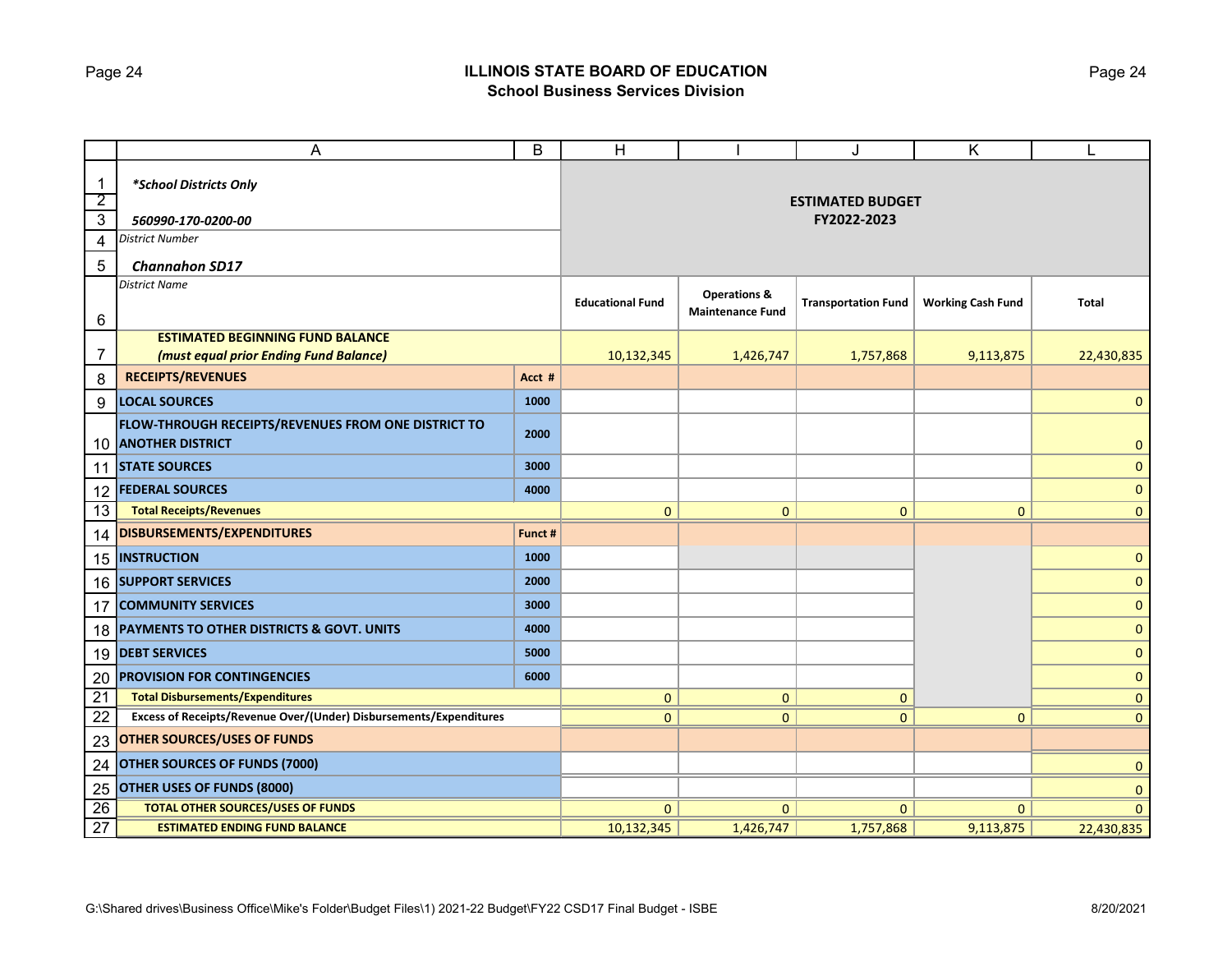# Page 25 **ILLINOIS STATE BOARD OF EDUCATION School Business Services Division**

|                 | Α                                                                  | B                       | M                       | N                       | O                        | P            | Q            |  |
|-----------------|--------------------------------------------------------------------|-------------------------|-------------------------|-------------------------|--------------------------|--------------|--------------|--|
| $\mathbf{1}$    | *School Districts Only                                             |                         |                         |                         |                          |              |              |  |
| $\overline{2}$  |                                                                    |                         | <b>ESTIMATED BUDGET</b> |                         |                          |              |              |  |
| $\overline{3}$  | 560990-170-0200-00                                                 |                         |                         | FY2023-2024             |                          |              |              |  |
| $\overline{4}$  | <b>District Number</b>                                             |                         |                         |                         |                          |              |              |  |
| 5               | <b>Channahon SD17</b>                                              |                         |                         |                         |                          |              |              |  |
|                 | <b>District Name</b>                                               |                         |                         | <b>Operations &amp;</b> | Transportation           |              |              |  |
| 6               |                                                                    | <b>Educational Fund</b> | <b>Maintenance Fund</b> | <b>Fund</b>             | <b>Working Cash Fund</b> | <b>Total</b> |              |  |
|                 | <b>ESTIMATED BEGINNING FUND BALANCE</b>                            |                         |                         |                         |                          |              |              |  |
| 7               | (must equal prior Ending Fund Balance)                             |                         | 10,132,345              | 1,426,747               | 1,757,868                | 9,113,875    | 22,430,835   |  |
| 8               | <b>RECEIPTS/REVENUES</b>                                           | Acct #                  |                         |                         |                          |              |              |  |
| 9               | <b>LOCAL SOURCES</b>                                               | 1000                    |                         |                         |                          |              | 0            |  |
|                 | FLOW-THROUGH RECEIPTS/REVENUES FROM ONE DISTRICT TO                | 2000                    |                         |                         |                          |              |              |  |
|                 | 10 ANOTHER DISTRICT                                                |                         |                         |                         |                          |              | $\Omega$     |  |
| 11              | <b>STATE SOURCES</b>                                               | 3000                    |                         |                         |                          |              | $\mathbf{0}$ |  |
| 12              | <b>FEDERAL SOURCES</b>                                             | 4000                    |                         |                         |                          |              | $\mathbf{0}$ |  |
| 13              | <b>Total Receipts/Revenues</b>                                     |                         | $\mathbf 0$             | $\mathbf{0}$            | 0                        | $\mathbf 0$  | $\mathbf{0}$ |  |
| 14              | <b>DISBURSEMENTS/EXPENDITURES</b>                                  | Funct #                 |                         |                         |                          |              |              |  |
| 15              | <b>INSTRUCTION</b>                                                 | 1000                    |                         |                         |                          |              | $\mathbf 0$  |  |
|                 | 16 SUPPORT SERVICES                                                | 2000                    |                         |                         |                          |              | $\mathbf 0$  |  |
| 17              | <b>COMMUNITY SERVICES</b>                                          | 3000                    |                         |                         |                          |              | $\mathbf{0}$ |  |
| 18              | <b>PAYMENTS TO OTHER DISTRICTS &amp; GOVT. UNITS</b>               | 4000                    |                         |                         |                          |              | $\mathbf{0}$ |  |
| 19              | <b>DEBT SERVICES</b>                                               | 5000                    |                         |                         |                          |              | $\mathbf{0}$ |  |
| 20              | <b>PROVISION FOR CONTINGENCIES</b>                                 | 6000                    |                         |                         |                          |              | $\mathbf 0$  |  |
| $\overline{21}$ | <b>Total Disbursements/Expenditures</b>                            |                         | $\mathbf{0}$            | $\mathbf{0}$            | 0                        |              | $\mathbf{0}$ |  |
| 22              | Excess of Receipts/Revenue Over/(Under) Disbursements/Expenditures | $\Omega$                | $\Omega$                | $\overline{0}$          | $\Omega$                 | $\Omega$     |              |  |
| 23              | <b>OTHER SOURCES/USES OF FUNDS</b>                                 |                         |                         |                         |                          |              |              |  |
| 24              | OTHER SOURCES OF FUNDS (7000)                                      |                         |                         |                         |                          | $\Omega$     |              |  |
| 25              | <b>OTHER USES OF FUNDS (8000)</b>                                  |                         |                         |                         |                          |              | 0            |  |
| 26              | <b>TOTAL OTHER SOURCES/USES OF FUNDS</b>                           |                         | $\mathbf{0}$            | $\Omega$                | 0                        | $\mathbf{0}$ | $\Omega$     |  |
| $\overline{27}$ | <b>ESTIMATED ENDING FUND BALANCE</b>                               |                         | 10,132,345              | 1,426,747               | 1,757,868                | 9,113,875    | 22,430,835   |  |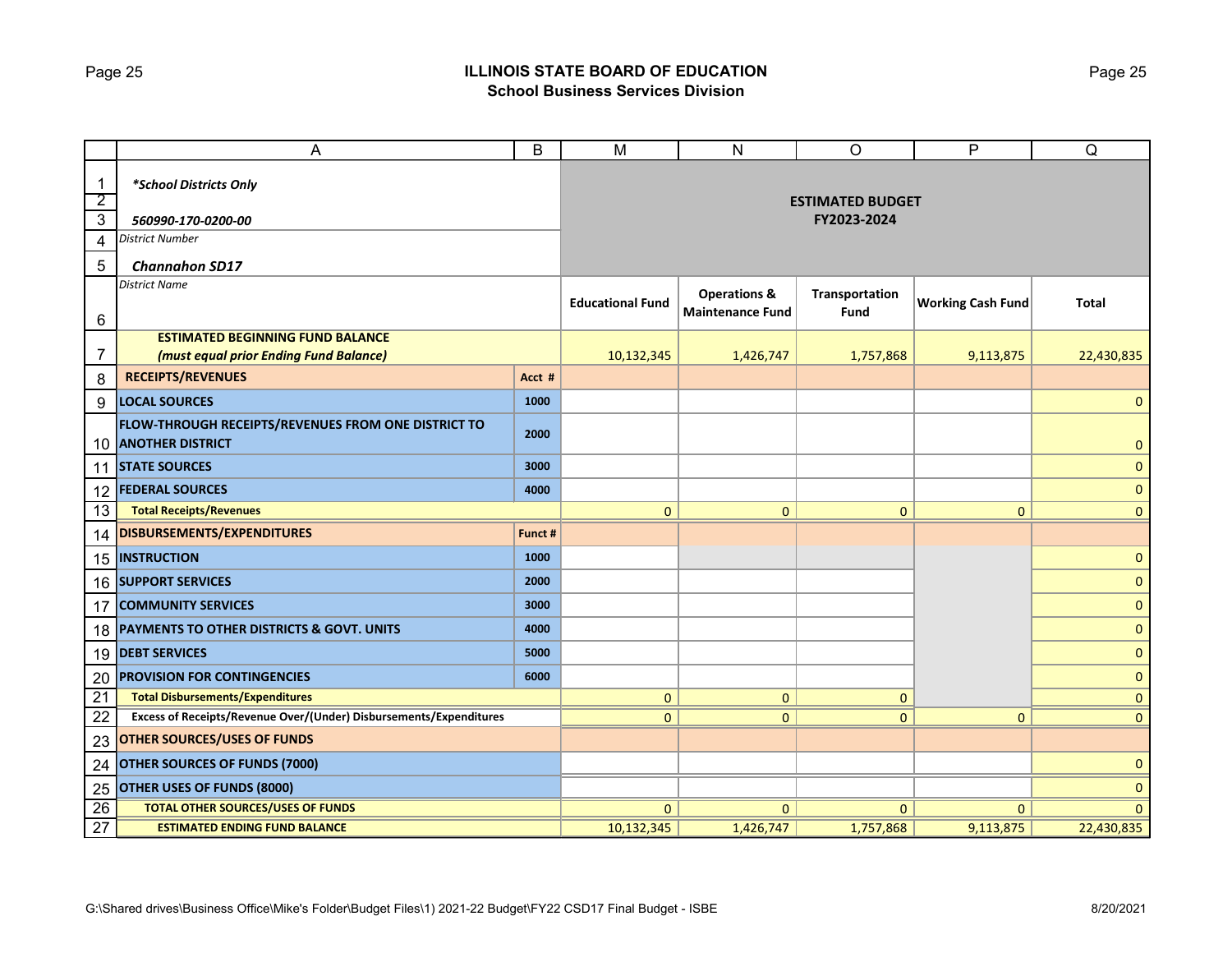# Page 26 **ILLINOIS STATE BOARD OF EDUCATION School Business Services Division**

|                                | A                                                                          | B                       | $\mathsf{R}$                                       | S                       | T                        | U            | $\overline{\vee}$ |
|--------------------------------|----------------------------------------------------------------------------|-------------------------|----------------------------------------------------|-------------------------|--------------------------|--------------|-------------------|
| $\mathbf{1}$<br>$\overline{2}$ | *School Districts Only                                                     |                         |                                                    | <b>ESTIMATED BUDGET</b> |                          |              |                   |
| $\overline{3}$                 | 560990-170-0200-00                                                         |                         |                                                    |                         | FY2024-2025              |              |                   |
| 4                              | <b>District Number</b>                                                     |                         |                                                    |                         |                          |              |                   |
| 5                              | <b>Channahon SD17</b>                                                      |                         |                                                    |                         |                          |              |                   |
| 6                              | <b>District Name</b>                                                       | <b>Educational Fund</b> | <b>Operations &amp;</b><br><b>Maintenance Fund</b> | Transportation<br>Fund  | <b>Working Cash Fund</b> | Total        |                   |
|                                | <b>ESTIMATED BEGINNING FUND BALANCE</b>                                    |                         |                                                    |                         |                          |              |                   |
| 7                              | (must equal prior Ending Fund Balance)                                     |                         | 10,132,345                                         | 1,426,747               | 1,757,868                | 9,113,875    | 22,430,835        |
| 8                              | <b>RECEIPTS/REVENUES</b>                                                   | Acct #                  |                                                    |                         |                          |              |                   |
| 9                              | <b>LOCAL SOURCES</b>                                                       | 1000                    |                                                    |                         |                          |              | $\mathbf{0}$      |
|                                | FLOW-THROUGH RECEIPTS/REVENUES FROM ONE DISTRICT TO<br>10 ANOTHER DISTRICT | 2000                    |                                                    |                         |                          |              | $\mathbf{0}$      |
| 11                             | <b>STATE SOURCES</b>                                                       | 3000                    |                                                    |                         |                          |              | $\mathbf{0}$      |
|                                | 12 <b>FEDERAL SOURCES</b>                                                  | 4000                    |                                                    |                         |                          |              | $\mathbf{0}$      |
| 13                             | <b>Total Receipts/Revenues</b>                                             |                         | $\mathbf{0}$                                       | $\mathbf{0}$            | $\mathbf{0}$             | $\mathbf{0}$ | $\mathbf{0}$      |
| 14                             | DISBURSEMENTS/EXPENDITURES                                                 | Funct #                 |                                                    |                         |                          |              |                   |
|                                | <b>15 INSTRUCTION</b>                                                      | 1000                    |                                                    |                         |                          |              | $\mathbf{0}$      |
|                                | <b>16 SUPPORT SERVICES</b>                                                 | 2000                    |                                                    |                         |                          |              | $\mathbf{0}$      |
| 17                             | <b>COMMUNITY SERVICES</b>                                                  | 3000                    |                                                    |                         |                          |              | $\mathbf{0}$      |
|                                | 18 PAYMENTS TO OTHER DISTRICTS & GOVT. UNITS                               | 4000                    |                                                    |                         |                          |              | $\mathbf{0}$      |
|                                | 19 DEBT SERVICES                                                           | 5000                    |                                                    |                         |                          |              | $\mathbf{0}$      |
| 20                             | <b>PROVISION FOR CONTINGENCIES</b>                                         | 6000                    |                                                    |                         |                          |              | $\mathbf{0}$      |
| 21                             | <b>Total Disbursements/Expenditures</b>                                    |                         | $\mathbf{0}$                                       | $\mathbf{0}$            | $\mathbf{0}$             |              | $\mathbf{0}$      |
| 22                             | Excess of Receipts/Revenue Over/(Under) Disbursements/Expenditures         | $\mathbf{0}$            | $\mathbf{0}$                                       | $\mathbf{0}$            | $\overline{0}$           | $\mathbf{0}$ |                   |
| 23                             | <b>OTHER SOURCES/USES OF FUNDS</b>                                         |                         |                                                    |                         |                          |              |                   |
| 24                             | <b>OTHER SOURCES OF FUNDS (7000)</b>                                       |                         |                                                    |                         |                          | $\mathbf{0}$ |                   |
| 25                             | <b>OTHER USES OF FUNDS (8000)</b>                                          |                         |                                                    |                         |                          | $\mathbf 0$  |                   |
| $\overline{26}$                | <b>TOTAL OTHER SOURCES/USES OF FUNDS</b>                                   |                         | $\Omega$                                           | $\mathbf{0}$            | $\mathbf{0}$             | $\Omega$     | $\overline{0}$    |
| $\overline{27}$                | <b>ESTIMATED ENDING FUND BALANCE</b>                                       | 10,132,345              | 1,426,747                                          | 1,757,868               | 9,113,875                | 22,430,835   |                   |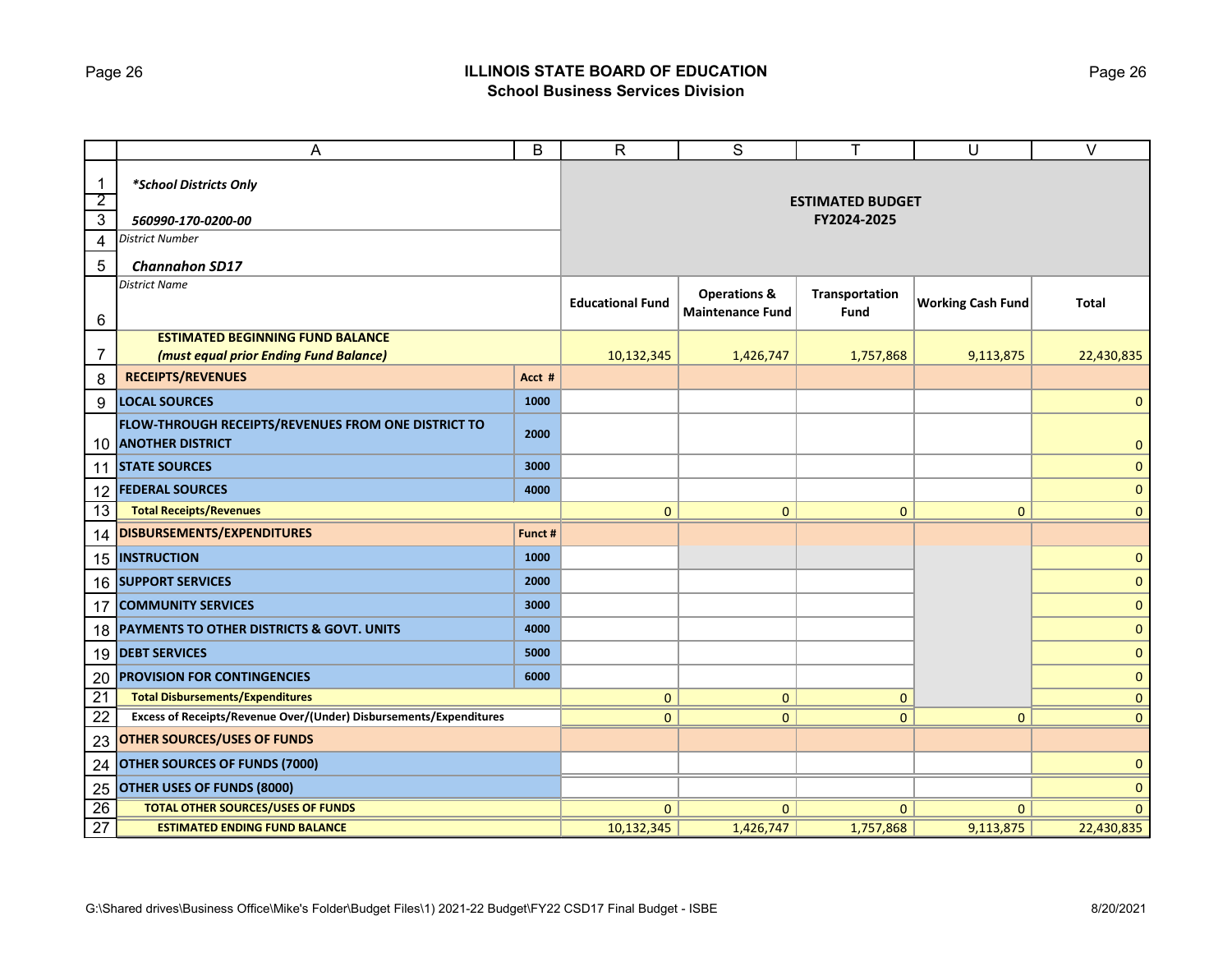# Page 27 **ILLINOIS STATE BOARD OF EDUCATION School Business Services Division**

|                 | A                                                                  | B             | W                                               | X            | Y            | Z            |  |  |
|-----------------|--------------------------------------------------------------------|---------------|-------------------------------------------------|--------------|--------------|--------------|--|--|
| 1               | *School Districts Only                                             |               | <b>SUMMARY</b>                                  |              |              |              |  |  |
| $\overline{2}$  |                                                                    |               | <b>BUDGET ADDENDUM - DEFICIT REDUCTION PLAN</b> |              |              |              |  |  |
| $\overline{3}$  | 560990-170-0200-00                                                 |               | <b>ESTIMATED BUDGET</b>                         |              |              |              |  |  |
| 4               | <b>District Number</b>                                             |               | Date of Adoption:                               |              |              |              |  |  |
| 5               | <b>Channahon SD17</b>                                              |               | (Enter as MM/DD/YY)                             |              |              |              |  |  |
|                 | <b>District Name</b>                                               |               |                                                 |              |              |              |  |  |
| 6               |                                                                    | FY2021-2022   | FY2022-2023                                     | FY2023-2024  | FY2024-2025  |              |  |  |
|                 | <b>ESTIMATED BEGINNING FUND BALANCE</b>                            |               |                                                 |              |              |              |  |  |
| 7               | (must equal prior Ending Fund Balance)                             |               | 29,771,607                                      | 22,430,835   | 22,430,835   | 22,430,835   |  |  |
| 8               | <b>RECEIPTS/REVENUES</b>                                           | Acct #        |                                                 |              |              |              |  |  |
| 9               | <b>LOCAL SOURCES</b>                                               | 1000          | 19,555,872                                      | $\mathbf 0$  | $\pmb{0}$    | $\mathbf 0$  |  |  |
|                 | FLOW-THROUGH RECEIPTS/REVENUES FROM ONE DISTRICT TO                | 2000          |                                                 |              |              |              |  |  |
| 10              | <b>ANOTHER DISTRICT</b>                                            |               | $\mathbf{0}$                                    | $\mathbf 0$  | $\mathbf{0}$ | $\mathbf{0}$ |  |  |
| 11              | <b>STATE SOURCES</b>                                               | 3000          | 958,583                                         | $\mathbf 0$  | $\pmb{0}$    | $\mathbf{0}$ |  |  |
| 12              | <b>FEDERAL SOURCES</b>                                             | 4000          | 2,051,059                                       | $\mathbf 0$  | $\pmb{0}$    | $\mathbf 0$  |  |  |
| 13              | <b>Total Receipts/Revenues</b>                                     | 22,565,514    | $\mathbf 0$                                     | $\mathbf{0}$ | $\mathbf 0$  |              |  |  |
| 14              | DISBURSEMENTS/EXPENDITURES                                         | Funct #       |                                                 |              |              |              |  |  |
| 15              | <b>INSTRUCTION</b>                                                 | 1000          | 10,081,179                                      | $\mathbf 0$  | 0            | $\mathbf 0$  |  |  |
| 16              | <b>SUPPORT SERVICES</b>                                            | 2000          | 8,359,840                                       | $\mathbf 0$  | $\pmb{0}$    | $\mathbf 0$  |  |  |
| 17              | <b>COMMUNITY SERVICES</b>                                          | 3000          | 9,671,056                                       | $\mathbf 0$  | $\mathbf 0$  | $\mathbf 0$  |  |  |
| 18              | <b>PAYMENTS TO OTHER DISTRICTS &amp; GOVT. UNITS</b>               | 4000          | 1,794,211                                       | $\mathbf 0$  | $\pmb{0}$    | $\mathbf 0$  |  |  |
| 19              | <b>DEBT SERVICES</b>                                               | 5000          | 0                                               | $\mathbf 0$  | $\pmb{0}$    | $\mathbf 0$  |  |  |
| 20              | <b>PROVISION FOR CONTINGENCIES</b>                                 | 6000          | 0                                               | $\mathbf 0$  | $\mathbf 0$  | $\mathbf 0$  |  |  |
| 21              | <b>Total Disbursements/Expenditures</b>                            |               | 29,906,286                                      | $\mathbf{0}$ | $\mathbf{0}$ | $\mathbf{0}$ |  |  |
| $\overline{22}$ | Excess of Receipts/Revenue Over/(Under) Disbursements/Expenditures | (7, 340, 772) | $\mathbf{0}$                                    | $\mathbf{0}$ | $\mathbf{0}$ |              |  |  |
| 23              | <b>OTHER SOURCES/USES OF FUNDS</b>                                 |               |                                                 |              |              |              |  |  |
| 24              | <b>OTHER SOURCES OF FUNDS (7000)</b>                               | 0             | $\mathbf 0$                                     | $\mathbf{0}$ | $\mathbf{0}$ |              |  |  |
| 25              | OTHER USES OF FUNDS (8000)                                         |               | $\overline{0}$                                  | $\mathbf 0$  | $\mathbf{0}$ | $\Omega$     |  |  |
| $\overline{26}$ | <b>TOTAL OTHER SOURCES/USES OF FUNDS</b>                           |               | $\Omega$                                        | $\Omega$     | $\Omega$     | $\Omega$     |  |  |
| $\overline{27}$ | <b>ESTIMATED ENDING FUND BALANCE</b>                               | 22,430,835    | 22,430,835                                      | 22,430,835   | 22,430,835   |              |  |  |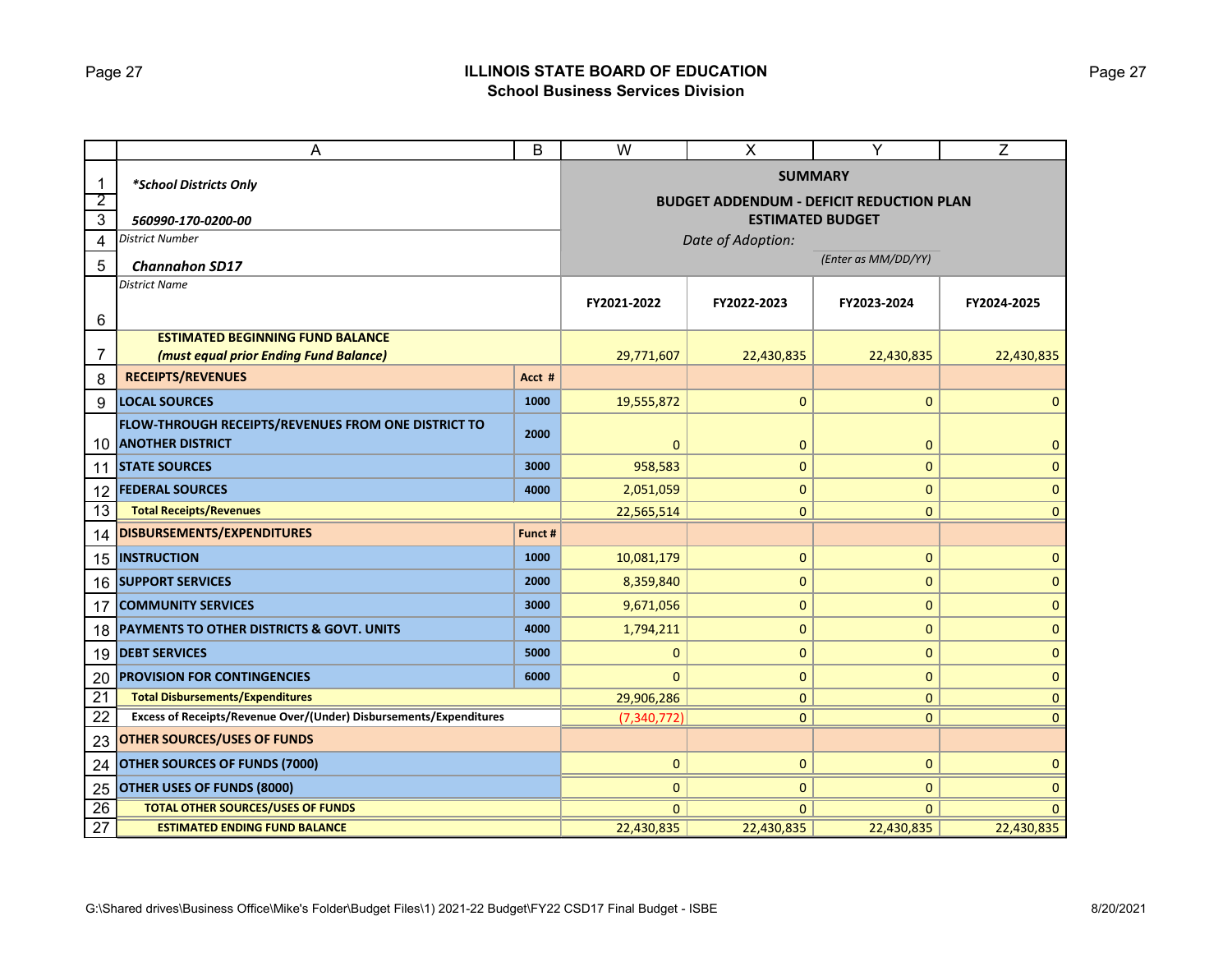# *Deficit Reduction Plan-Background/Assumptions (School Districts Only) Fiscal Year 2021-2022 through Fiscal Year 2024-2025*

*Channahon SD17 560990-170-0200-00*

Please complete the following schedule and include a brief description to identify any areas of the budget that will be impacted from one year to the next. If the *deficit reduction plan relies upon new local revenues, identify contingencies for further budget reductions which will be enacted in the event those new revenues are not available.* 

**1. Background and Narrative of Budget Reductions:**

**2. Assumptions Used in the Deficit Reduction Plan:**

**- EBF and Estimated New Tier Funding:**

**- Equal Assessed Valuation and Tax Rates:**

**- Employee Salaries and Benefits:**

**- Short and Long Term Borrowing:**

**- Educational Impact:**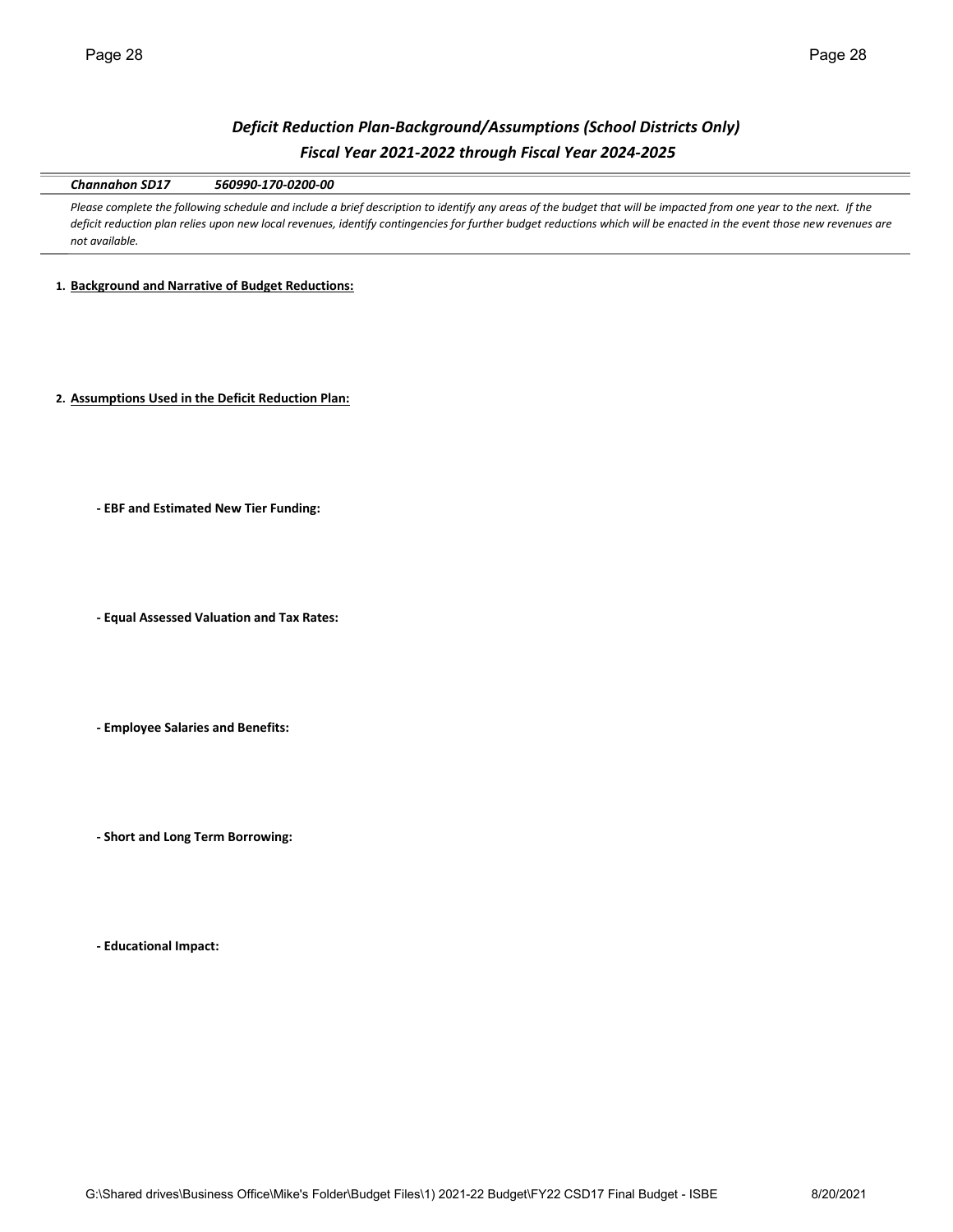**- Other Assumptions:**

**- Has the district considered shared services or outsourcing (Ex: Transportation, Insurance) If yes please explain:**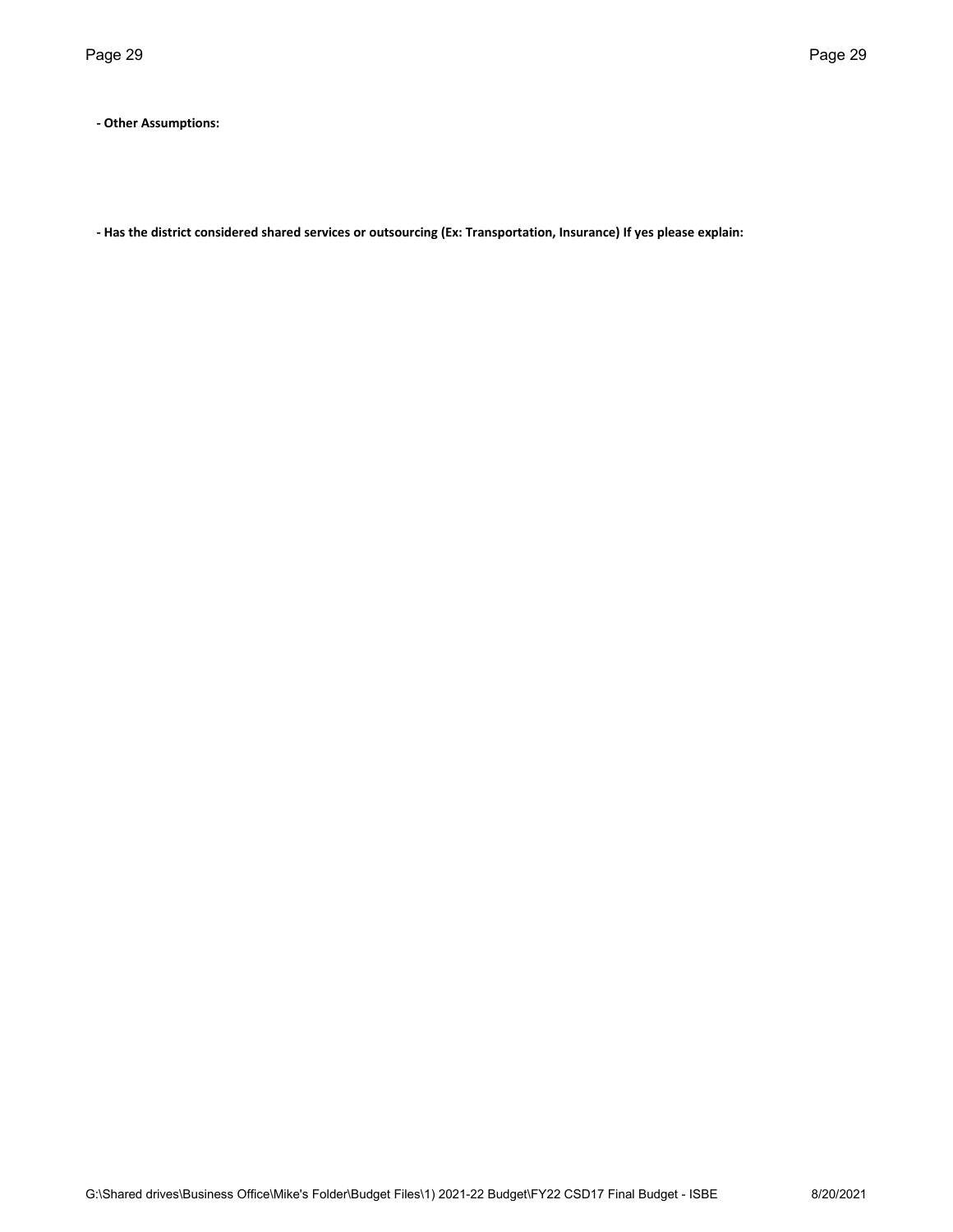## **ESTIMATED LIMITATION OF ADMINISTRATIVE COSTS (School Districts Only)**

*(For Local Use Only)*

*This is an estimated Limitation of Administrative Costs Worksheet only and will not be accepted for Official Submission of the Limitation of Administrative Costs Worksheet.* 

The worksheet is intended for use during the budgeting process to estimate the district's percent increase of FY2022 budgeted expenditures over FY2021 actual expenditures. Budget information is copied to this page. Insert the prior year estimated actual expenditures to compute the estimated percentage increase (decrease).

The official Limitation of Administrative Costs Worksheet is attached to the end of the Annual Financial Report (ISBE Form 50-35) and may be submitted in conjunction with that report. An official [Limitation of Administrative Costs](https://www.isbe.net/Pages/Limitation-of-Administrative-Costs.aspx) Worksheet can also be found on the ISBE website at: Limitation of Administrative Costs

| <b>ESTIMATED LIMITATION OF ADMINISTRATIVE COSTS WORKSHEET</b>                                          | <b>Channahon SD17</b><br><b>School District Name:</b> |                            |                                                |                                                        |              |                                                |                                                |                  |              |
|--------------------------------------------------------------------------------------------------------|-------------------------------------------------------|----------------------------|------------------------------------------------|--------------------------------------------------------|--------------|------------------------------------------------|------------------------------------------------|------------------|--------------|
| (Section 17-1.5 of the School Code)                                                                    |                                                       |                            |                                                |                                                        |              | <b>RCDT Number:</b>                            | 560990-170-0200-00                             |                  |              |
|                                                                                                        |                                                       |                            |                                                | <b>Estimated Actual Expenditures, Fiscal Year 2021</b> |              | <b>Budgeted Expenditures, Fiscal Year 2022</b> |                                                |                  |              |
|                                                                                                        |                                                       | (10)                       | (20)                                           | (80)                                                   |              | (10)                                           | (20)                                           | (80)             |              |
| <b>Description</b>                                                                                     | Funct.<br>No.                                         | <b>Educational</b><br>Fund | <b>Operations &amp;</b><br>Maintenance<br>Fund | <b>Tort Fund</b>                                       | Total        | Educational<br>Fund                            | <b>Operations &amp;</b><br>Maintenance<br>Fund | <b>Tort Fund</b> | Total        |
| 1. Executive Administration Services                                                                   | 2320                                                  | 336,093                    |                                                |                                                        | 336,093      | 355,827                                        |                                                | $\mathbf{0}$     | 355,827      |
| 2. Special Area Administration Services                                                                | 2330                                                  |                            |                                                |                                                        | n            | 0                                              |                                                | $\mathbf{0}$     |              |
| 3. Other Support Services - School Administration                                                      | 2490                                                  |                            |                                                |                                                        | <sup>0</sup> | $\Omega$                                       |                                                | $\mathbf{0}$     | <sup>n</sup> |
| 4. Direction of Business Support Services                                                              | 2510                                                  | 316,335                    |                                                |                                                        | 316,335      | 329,025                                        | $\Omega$                                       | $\mathbf{0}$     | 329,025      |
| <b>5.</b> Internal Services                                                                            | 2570                                                  |                            |                                                |                                                        | O            | $\Omega$                                       |                                                | $\Omega$         |              |
| 6. Direction of Central Support Services                                                               | 2610                                                  |                            |                                                |                                                        | $\Omega$     | $\Omega$                                       |                                                | $\mathbf{0}$     | $\Omega$     |
| 7. Deduct - Early Retirement or other pension obligations required<br>by state law and included above. |                                                       |                            |                                                |                                                        |              |                                                |                                                | $\Omega$         |              |
| 8. Totals<br>652,428                                                                                   |                                                       | $\mathbf{0}$               | $\mathbf{0}$                                   | 652,428                                                | 684,852      | $\mathbf{0}$                                   | $\mathbf{0}$                                   | 684,852          |              |
| Estimated Percent Increase (Decrease) for FY2022 (Budgeted)<br>9.<br>over FY2021 (Actual)              |                                                       |                            |                                                |                                                        |              |                                                |                                                |                  | 5%           |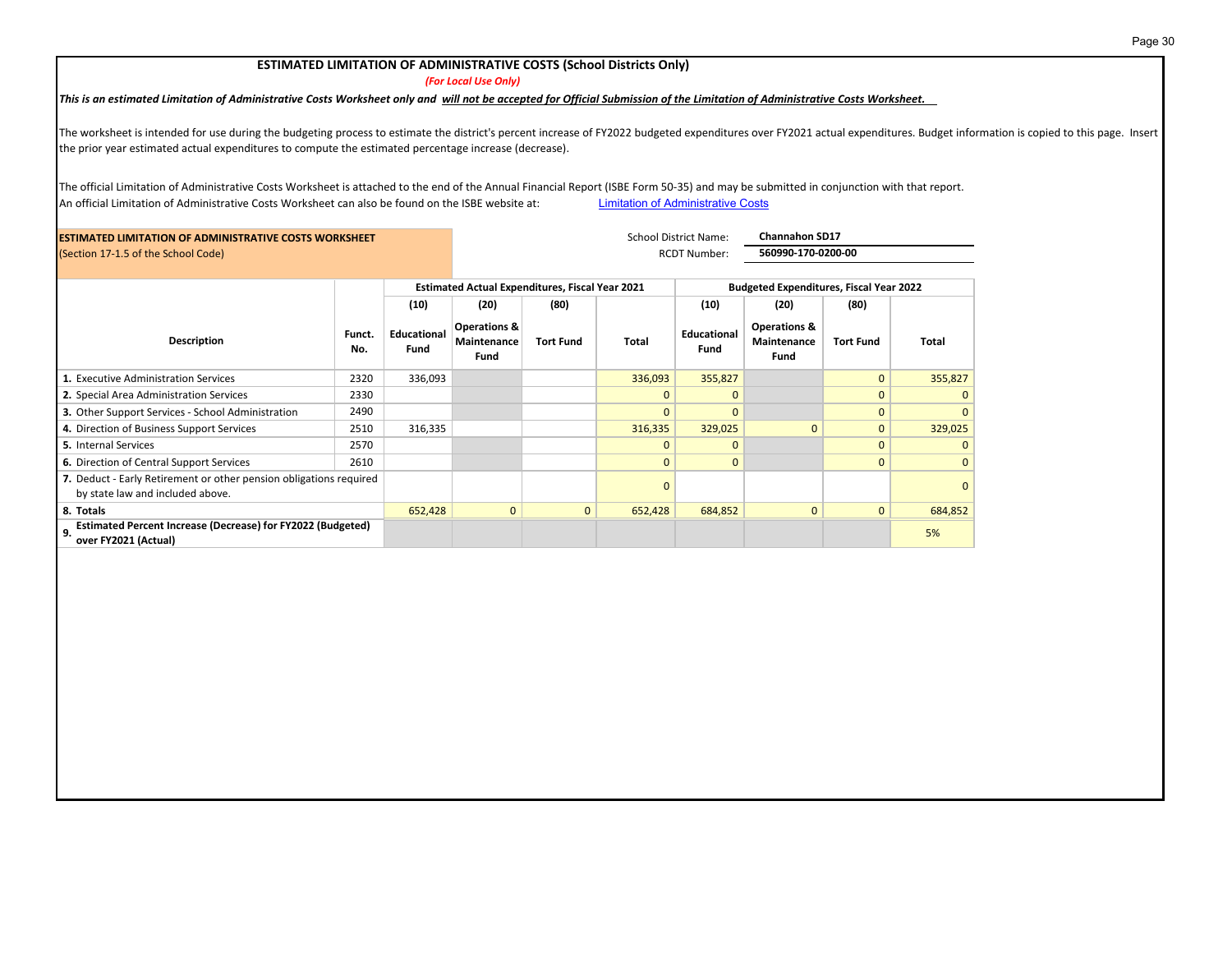## **REPORTING OF PUBLIC VENDOR CONTRACTS OF \$1,000 OR MORE (School Districts Only)**

In accordance with the School Code, Section 10-20.21, all school districts are required to file a report listing 'vendor contracts' as an attachment to their budget. In this context, the term "vendor contracts" refers to " contracts and agreements that pertain to goods and services that were intended to generate additional revenue and other remunerations for the school district in excess of \$1,000, including without limitation vending machin contracts, sports and other attire, class rings, and photographic services. The report is to list information regarding such contracts for the fiscal year immediately preceding the fiscal year of the budget. All such contr *executed on or after July 1, 2007 must be approved by the school board.*

 *[See: School Code, Section 10-20.21 - Contracts](http://www.ilga.gov/legislation/ilcs/ilcs4.asp?DocName=010500050HArt.%2010&ActID=1005&ChapAct=105 ILCS 5/&ChapterID=17&ChapterName=SCHOOLS&SectionID=48899&SeqStart=53200000&SeqEnd=74800000&ActName=School%20Code.)*

*(Sheet is unprotected and can be re-formatted as needed, but must be used for submission)*

| <b>Name of Vendor</b> | <b>Product or Service Provided</b> | <b>Net Revenue</b> | Non-Monetary<br>Remuneration | <b>Purpose of Proceeds</b> | <b>Distribution Method and Recipient of Non-</b><br><b>Monetary Remunerations Distributed</b> |
|-----------------------|------------------------------------|--------------------|------------------------------|----------------------------|-----------------------------------------------------------------------------------------------|
|                       |                                    |                    |                              |                            |                                                                                               |
|                       |                                    |                    |                              |                            |                                                                                               |
|                       |                                    |                    |                              |                            |                                                                                               |
|                       |                                    |                    |                              |                            |                                                                                               |
|                       |                                    |                    |                              |                            |                                                                                               |
|                       |                                    |                    |                              |                            |                                                                                               |
|                       |                                    |                    |                              |                            |                                                                                               |
|                       |                                    |                    |                              |                            |                                                                                               |
|                       |                                    |                    |                              |                            |                                                                                               |
|                       |                                    |                    |                              |                            |                                                                                               |
|                       |                                    |                    |                              |                            |                                                                                               |
|                       |                                    |                    |                              |                            |                                                                                               |
|                       |                                    |                    |                              |                            |                                                                                               |
|                       |                                    |                    |                              |                            |                                                                                               |
|                       |                                    |                    |                              |                            |                                                                                               |
|                       |                                    |                    |                              |                            |                                                                                               |
|                       |                                    |                    |                              |                            |                                                                                               |
|                       |                                    |                    |                              |                            |                                                                                               |
|                       |                                    |                    |                              |                            |                                                                                               |
|                       |                                    |                    |                              |                            |                                                                                               |
|                       |                                    |                    |                              |                            |                                                                                               |
|                       |                                    |                    |                              |                            |                                                                                               |
|                       |                                    |                    |                              |                            |                                                                                               |
|                       |                                    |                    |                              |                            |                                                                                               |
|                       |                                    |                    |                              |                            |                                                                                               |
|                       |                                    |                    |                              |                            |                                                                                               |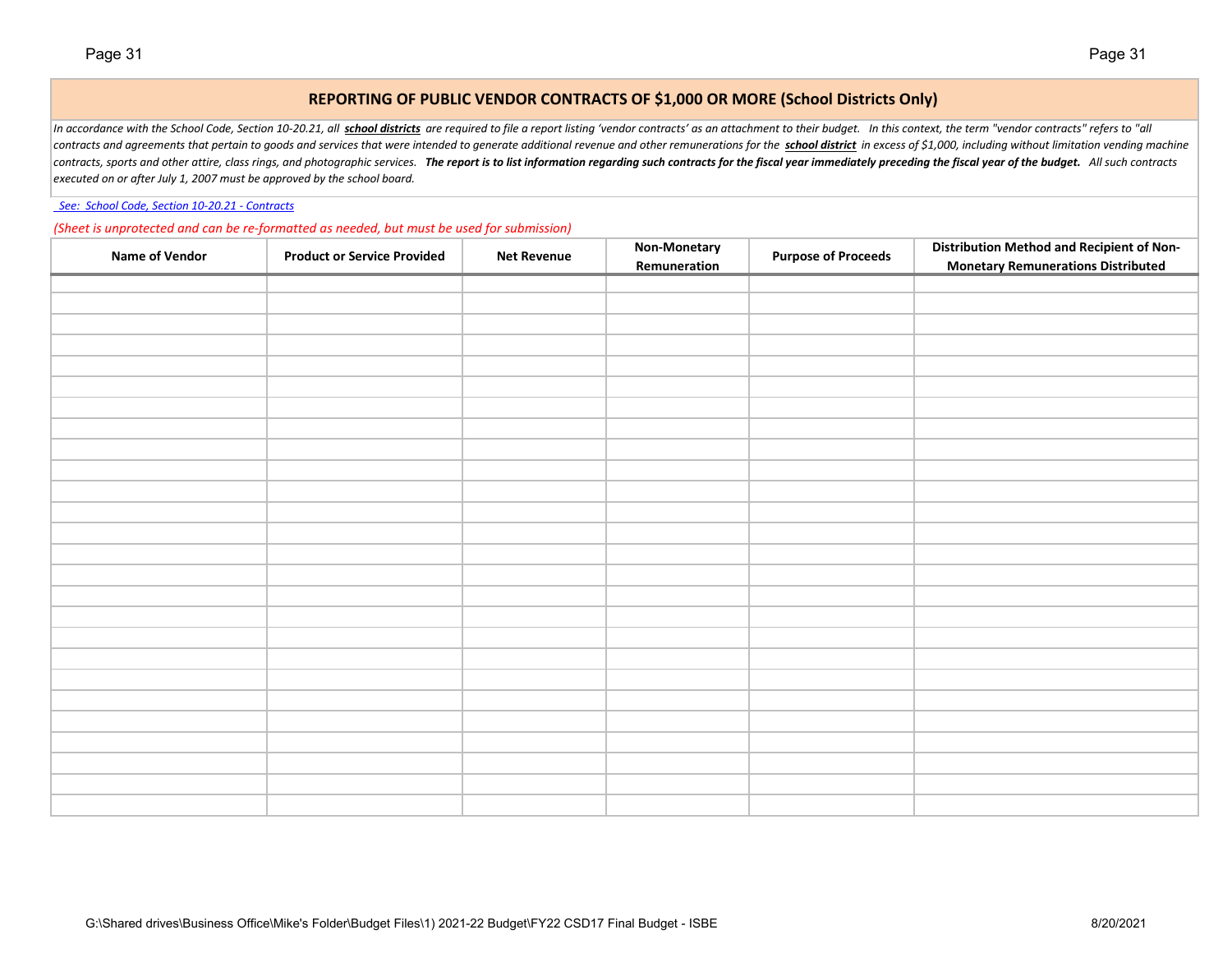## Page 32 **Page 32** REFERENCE PAGE **PAGE** Page 32

## **Reference Description**

- 1 Each fund balance should correspond to the fund balance reflected on the books as of June 30th Balance Sheet Accounts #720 and #730 (audit figures, if available).
- 2 Accounting and Financial Reporting for Certain Grants and Other Financial Assistance. The "On-Behalf" Payments should only be reflected on this page (Budget Summary, Lines 10 and 20).
- 3 Requires the secretary of the school board to notify the county clerk (within 30 days of the transfer approval) to abate an equal amount of taxes to be next extended. See Sec. 10-22.14 & 17-2.11.
- 3a Requires notification to the county clerk to abate an equal amount from taxes next extended. See section 10-22.14

## <sup>4</sup> Principal on Bonds Sold:

- (1) Funding Bonds are to be entered in the fund or funds in which the liability occurs.
- (2) Refunding Bonds can be entered in the Debt Services Fund only.
- (3) Building Bonds can be entered in the Capital Projects Fund only.
- (4) Fire Prevention and Safety Bonds can be entered in the Fire Prevention & Safety Fund only.
- 5

The proceeds from the sale of school sites, buildings, or other real estate shall be used first to pay the principal and interest on any outstanding bonds on the property being sold, and after all such bonds have been retired, the remaining proceeds from the sale next shall be used by the school board to meet any urgent district needs as determined under Sections 2-3.12 and 17-2.11 of the School Code. Once these issues have been addressed, any remaining proceeds may be used for any other authorized purpose and for deposit into any district fund.

- 6 The School Code, Section 10-22.44 prohibits the transfer of interest earned on the investment of "any funds for purposes of Illinois Municipal Retirement under the Pension Code." This prohibition does not include funds for Social Security and Medicare-only purposes. For additional requirements on interest earnings, see 23 Illinois Administrative Code, Part 100, Section 100.50.
- **7** Cash plus investments must be greater than or equal to zero.

**8** For cash basis budgets, this total will equal the Budget Summary - Total Direct Receipts/Revenues (Line 9) plus Total Other Sources of Funds (Line 46).

**9** For cash basis budgets, this total will equal the Budget Summary - Total Direct Disbursements/Expenditures (Line 19) plus Total Other Uses of Funds (Line 79).

 $10$  Working Cash Fund loans may be made to any district fund for which taxes are levied (Section 20-5 of the School Code).

 $11$  Include revenue accounts 1110 through 1115, 1117, 1118 & 1120.

12 The School Code Section 17-2.2c. Tax for leasing educational facilities or computer technology or both, and for temporary relocation expense purposes.

13

Corporate personal property replacement tax revenue must be first applied to the Municipal Retirement/Social Security Fund to replace tax revenue lost due to the abolition of the corporate personal property tax (30 ILCS 115/12). This provision does not apply to taxes levied for Medicare-Only purposes.

14

Only tuition payments made to private facilities. See Functions 4200 or 4400 for estimated public facility disbursements/expenditures.

- 15 Payment towards the retirement of lease/purchase agreements or bonded/other indebtedness (principal only) otherwise reported within the fund e.g.: alternate revenue bonds. (Describe & Itemize)
- 16 Only abolishment of Working Cash Fund must transfer its funds directly to the Educational Fund upon adoption of a resolution and at the close of the current school Year (see 105 ILCS 5/20-8 for further explanation) Only abatement of working cash fund can transfer its funds to any fund in most need of money (see 105 ILCS 5/20-10 for further explanation)